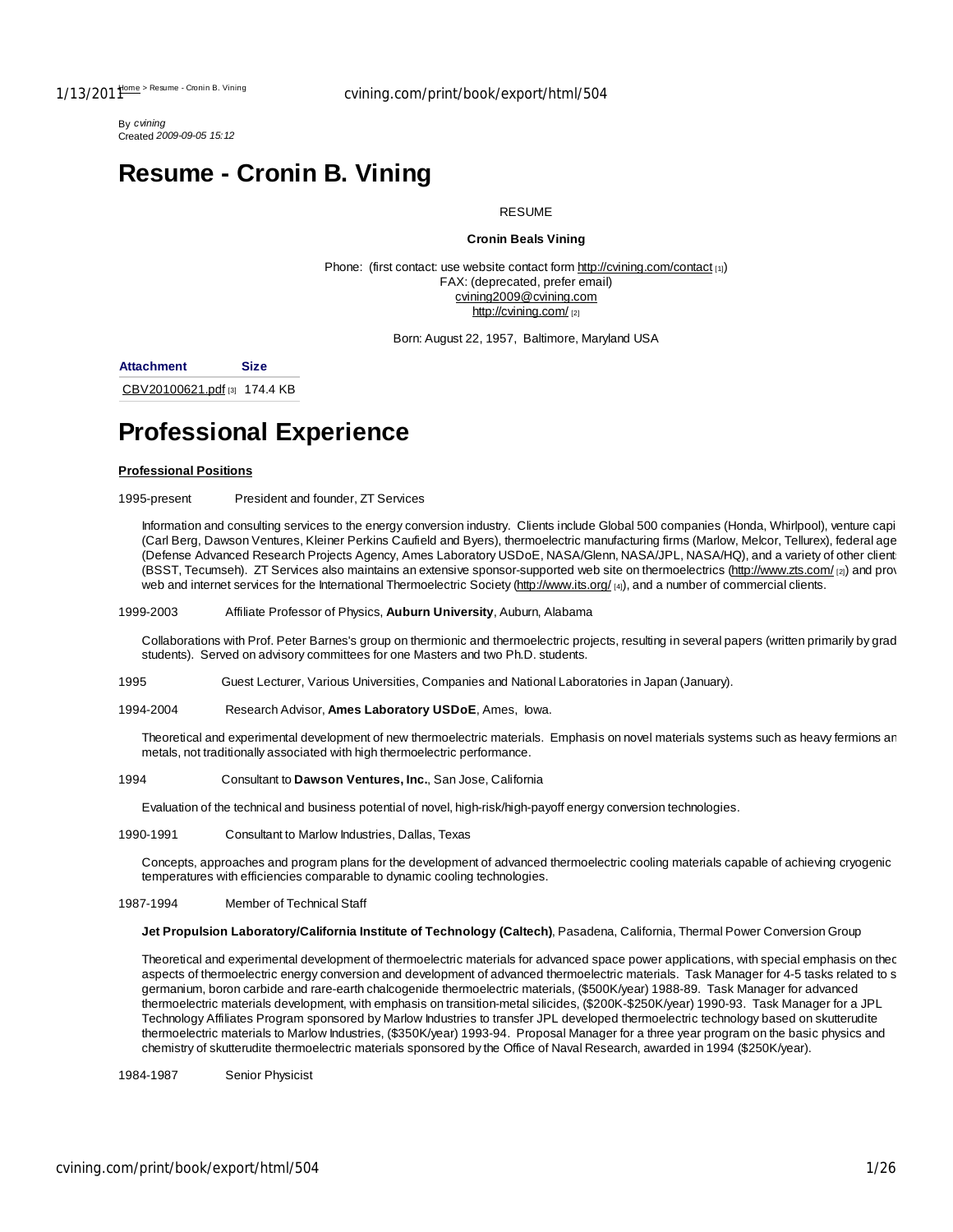## 1/13/2011 Transport properties of semiconductors/mininghdermy pretty that we know the response conversion applications.

Design and implementation of a complete high temperature thermoelectric materials preparation and characterization facility suitable for rese and development of state-of-the-art thermoelectric materials to be used in space nuclear power generation systems. This facility included indu and resistance melting, vacuum casting, pressure sintering, inert atmosphere handling capabilities as well as thermal diffusivity, thermal condu electrical resistivity, Seebeck coefficient, Hall Effect, Differential Scanning Calorimetry (DSC), Differential Thermal Analysis (DTA), Thermogravimetric Analysis (TGA) and X‑ray diffraction measurement capabilities, most of which could be performed from 300 to 1300 K. \$750,000 value.

Program manager for internal General Electric R&D programs on thermoelectric materials (1984-\$100,000; 1985-\$160,000; 1986-\$40,000). Program manager for NASA-JPL rare-earth chalcogenide development programs at General Electric (1984-1985-\$130,000). Program mana subcontract to Thermo Electron Corporation on SiGe/GaP alloy development (1986-\$100,000). Project leader and principle investigator for C sponsored Improved Thermoelectric Materials Development program, \$2,700,000 over 3 years.

Responsible for the daily direction of one Ph.D., two engineers and three technicians.

# **Education**

#### **Education**

1983: Postdoctoral Fellow, Ames Laboratory US Department of Energy, Ames, Iowa.

Acting group leader for a group of five graduate students and one technician.

1983: Ph.D. (Solid State Physics), Iowa State University, Ames, Iowa.

"Superconductivity and Long Range Magnetic Order in Ternary Rare‑Earth Iron Silicides." Major professor: Dr. R. N. Shelton

#### 1980‐1983: Research Assistant, Ames Laboratory‐US Department of Energy, Ames, Iowa.

Superconductivity and magnetism in novel materials. Preparation of novel superconducting, semiconducting and magnetically ordered materi including ternary rare‑earth borides and silicides. X-ray diffraction and metallographic characterization. Superconducting and magnetic transition. temperature determinations using magnetic susceptibility, electrical resistivity and heat capacity measurements. High pressure measurements using piston (25 kbar) and diamond anvil cells. Construction of calorimeter for 0.3 K to 25 K.

- 1978‑1980: Teaching Assistant, Department of Physics, Iowa State University, Ames, Iowa.
- 1974‑1978: B. S. (Physics), Virginia Polytechnic Institute and State University, Blacksburg, Virginia.

Undergraduate research on microwave spectroscopy and construction of a simple mass spectrometer.

1971‑1974: W. T. Woodson High School, Fairfax County, Virginia.

# **Honors, Awards and Society Activities**

### **Honors, Awards and Society Activities**

| 2007                                                                                                                                                                   | Doctor Honoris Causa, Odessa State Academy of Refrigeration, Odessa, Ukraine                                              |
|------------------------------------------------------------------------------------------------------------------------------------------------------------------------|---------------------------------------------------------------------------------------------------------------------------|
| 1997<br>Elected Full Member of the International Academy of Refrigeration, Section of Thermoelectric Cooling and Materials, St. Peters<br>Russia (the first US member) |                                                                                                                           |
| 1995                                                                                                                                                                   | Elected Academician in the International Thermoelectric Academy, Chernovtsy, Ukraine                                      |
| 1994-1995                                                                                                                                                              | President of the International Thermoelectric Society                                                                     |
| 1991-1994                                                                                                                                                              | Editor of the International Thermoelectric Society Newsletter                                                             |
| 1990                                                                                                                                                                   | Elected to the Board of Directors of the International Thermoelectric Society                                             |
| 1990                                                                                                                                                                   | Best Technical Paper Award at the IX International Conference on Thermoelectrics, March 19-21, 1990, Pasadena, California |
| 1986                                                                                                                                                                   | General Manager's Honors Award, General Electric Space Division                                                           |
| 1983                                                                                                                                                                   | G. W. Fox Memorial Award (Outstanding Research Assistant) Physics Department, lowa State University, Ames lowa            |
| 1981                                                                                                                                                                   | Member of the American Physical Society (membership lapsed)                                                               |
| 1980                                                                                                                                                                   | Richard G. Patrick Award (Outstanding Teaching Assistant), Physics Department, Iowa State University, Ames, Iowa          |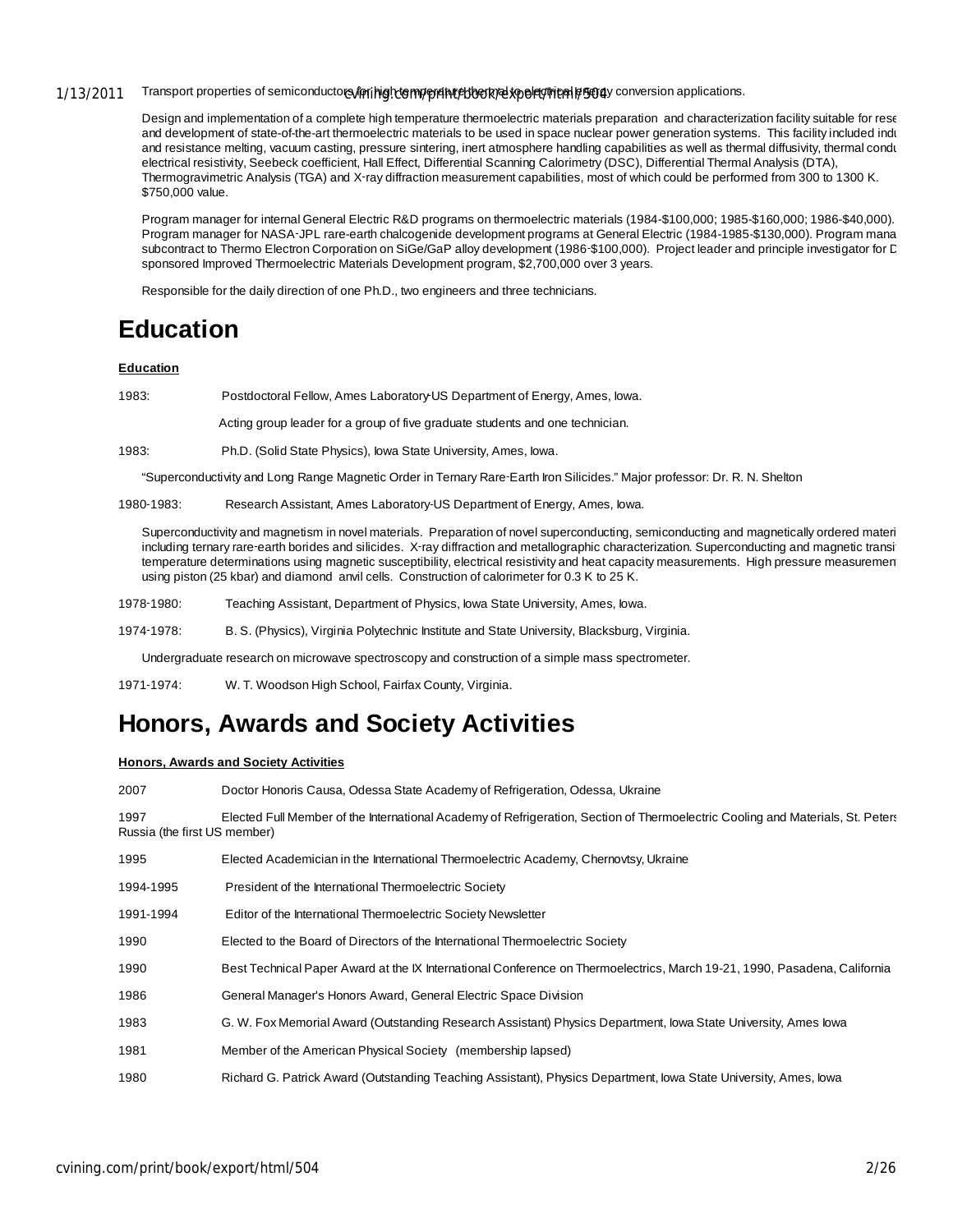# **Conference Organizing and Advisory Committees**

#### **Conference Organizing and Advisory Committees**

- 1. IX International Conference on Thermoelectrics (USA), Pasadena, California, March 19-21, 1990.
- 2. Modern Perspectives on Thermoelectrics and Related Materials, Materials Research Society Symposium, Anaheim, California, May 1-2, 1991.
- 3. XI International Conference on Thermoelectrics, Arlington, Texas, October 7-9, 1992.
- 4. XII International Conference on Thermoelectrics, Yokohama, Japan, November 9-11, 1993.
- 5. XIII International Conference on Thermoelectrics, Kansas City, Missouri, August 30-September 1, 1994.
- 6. XIV International Conference on Thermoelectrics, St. Petersburg, Russia, June 27-29, 1995.
- 7. XVI International Conference on Thermoelectrics, Dresden, Germany, August 26-29, 1997.
- 8. XVII International Conference on Thermoelectrics, Nagoya, Japan, May 25-28, 1998.
- 9. XVIII International Conference on Thermoelectrics, Baltimore, Maryland, USA, August 29-September 2, 1999.
- 10. 5<sup>th</sup> European Workshop on Thermoelectrics, Pardubice, Czech Republic, September 20-21, 1999
- 11. XX International Conference on Thermoelectrics, Beijing, P. R. China, June 8-11, 2001.
- 12. Next Generation Thermal Management Materials and Systems, Dallas, Texas, October 28-30, 2002. Conference Co-chair.
- 13. XXIII International Conference on Thermoelectrics, Adelaide, Australia, July 25-29, 2004.

# **Websites**

#### **Websites Designed, Hosted & Maintained**

Thermoelectric Society [5], http://www.its.org [5] **International** 

[6], large-scale thermoelectric refrigeration, http://www.marvelte.com [6]

# **Thermoelectrics**

o Thermoelectric News, http://www.zts.com [7]



The poetry of Larry Whitlow, http://www.sandmarks.org [8] and http://www.forgiverance.com [9]

### **Websites Hosted Only (content maintained by owner)**

**Thermion company** Thermoelectricity for Micro and Opto Electronic.

[10], http://www.thermion-company.com [10]

#### **Conference Websites Designed & Hosted (site content authored by organizing committees)**

- Annual International Conference on Thermoelectrics
	- ICT2011 Website [11]
	- $ICT2010$  Website [12]
	- ICT2009 Website [13]
	- $\overline{\phantom{1}}$ ICT2005 Website [14]
	- $\blacksquare$  ICT2003 Website [15]
	- ICT98 Website [16]
	- $\overline{IC}$ T97 Website [17]
	- Past European Conference on Thermoelectrics (ECT) Websites:
		- ECT2007 Website [18]
		- $ETS2002$  Website [19]
		- ETS99 Website [20]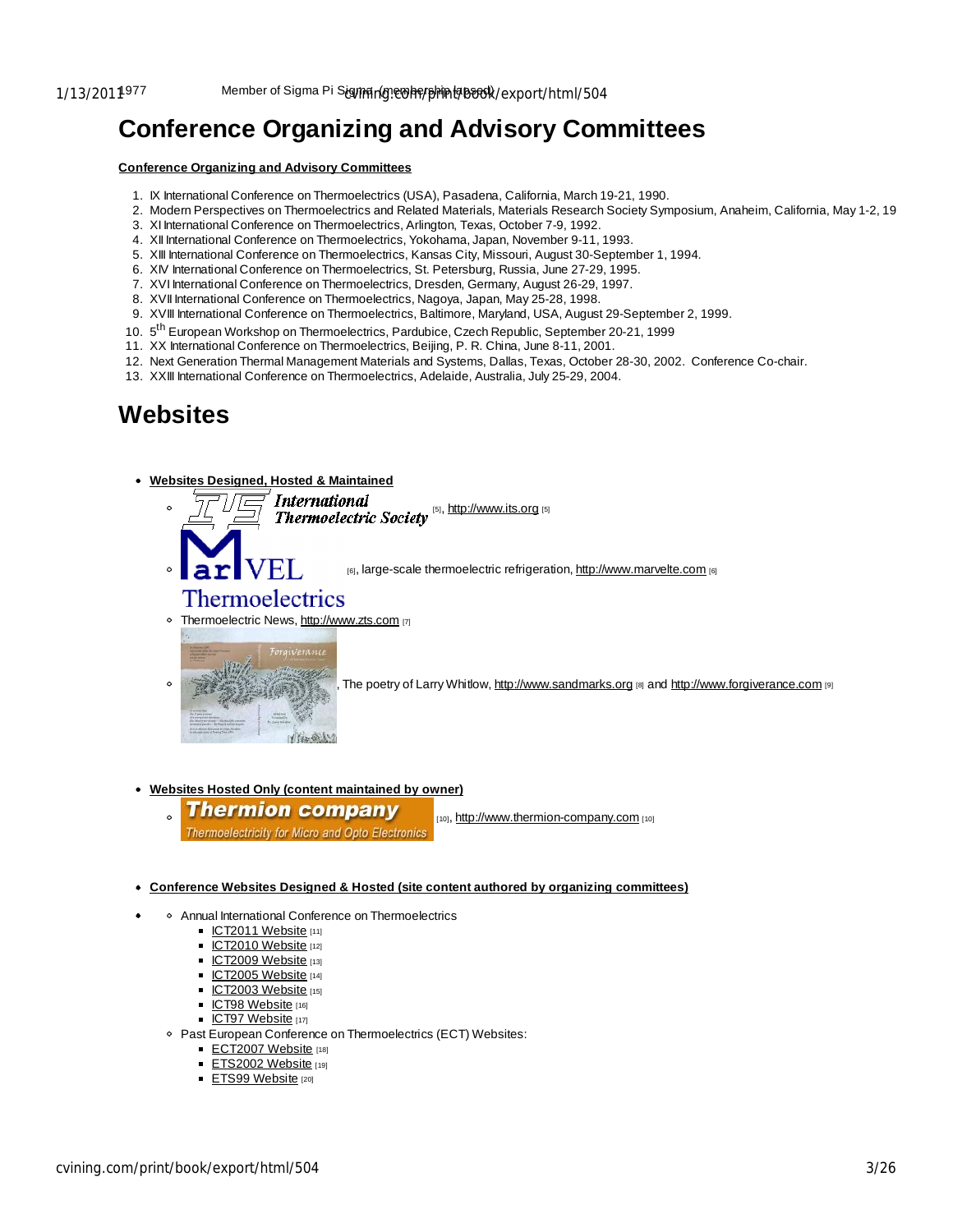## 1/13/2011 cvining.com/print/book/export/html/504

# **Book Chapter**

[vining2005-1] Vining CB [24], Rowe DM [25], Stockholm JG [26], Rao KR [27]. History of The International Thermoelectric Society [28]. In: Rowe DM [25],  $\epsilon$ Thermoelectrics Handbook: Macro to Nano. Boca Raton, FL USA: CRC Press; 2005. Ap. 1:7. Abstract [29] Tagged [30] XML [31] BibTex [32] Google Sc [33]

[davis2001-1] Davis PS [34], Barnes PA [35], Vining CB [24], Pope AL [36], Schneidmiller B [37], Tritt TM [38], et al. High temperature thermal conductivity measurements of quasicrystalline Al<sub>70.8</sub>Pd<sub>20.9</sub>Mn<sub>8.3</sub> [39]. In: Tritt T.M.; Nolas M M KGS; GD [40], editor. Thermoelectric Materials 2000 - The Next Generation Materials for Small-Scale Refrigeration and Power Generation Applications. Symposium: Materials Research Society Symposium Proceedings. Vol 626. Warrendale, PA, USA: Mater. Res. Soc; 2001. p. Z5.4.1-7. (Thermoelectric Materials 2000 - The Next Generation Material: Small-Scale Refrigeration and Power Generation Applications Symposium; vol 626). Abstract [41] Tagged [42] XML [43] BibTex [44] Google Scholar [45]

[vining1995-3] Vining CB [24]. Thermoelectric Properties of Silicides [46]. In: Rowe DM [25], editor. CRC Handbook of Thermoelectrics. London: CRC Press; 1995. p. 277-86. Tagged [47] XML [48] BibTex [49] Google Scholar [50]

[vining1995-2] Vining CB [24]. Silicon Germanium [51]. In: Rowe DM [25], editor. CRC Handbook of Thermoelectrics. London: CRC Press; 1995. p. 32 Tagged [52] XML [53] BibTex [54] Google Scholar [55]

[vining1994-3] Vining CB [24]. Structure of Insulators [56]. In: Trigg GL [57], editor. Encyclopedia of Applied Physics. Vol 8. New York: VHS Publishers; p. 85-102. Abstract [58] Tagged [59] XML [60] BibTex [61] Google Scholar [62]

[vining1993-5] Vining CB [24]. Lecture 2: Thermoelectric Fundamentals and Physical Phenomena [63]. In: Lemura K [64], editor. SCT-93 Short Course Thermoelectrics. Yokohama-shi, Japan: International Thermoelectric Society; 1993. Tagged [65] XML [66] BibTex [67] Google Scholar [68]

[vandersande1993-1] Vandersande JW [69], Fleurial J- [70], Vining CB [24], Beaty J [71], Rolfe J [72], Klemens PG [73]. Phonon Scattering by Ultrafine Particulates in SiGe Alloys at High Temperatures [74]. In: Meisner M [75], Pohl RO [76], editors. Phonon Scattering in Condensed Matter VII. Vol 112. E Heidelberg: Springer-Verlag; 1993. p. 44-5. (Springer Series in Solid-State Sciences, Volume 112; vol 112). Tagged [77] XML [78] BibTex [79] Goog Scholar [80]

[vandersande1992-1] Vandersande JW [69], Vining CB [24], Fleurial J- [70]. Novel measurement techniques [81]. In: Horn SB [82], editor. Proceedings of 1992 1st National Thermogenic Cooler Conference. Fort Belvoir, VA: Center for Night Vision and Electro-Optics (unpublished); 1992. p. 73-86. To [83] XML [84] BibTex [85] Google Scholar [86]

[vining1992-9] Vining CB [24], Williams RM [87], Underwood ML [88], Ryan AM [89], Suitor JW [90]. Reversible thermodynamic cycle for AMTEC power **conversion [91].** In: Proceedings of the 27<sup>th</sup> Intersociety Energy Conversion Engineering Conference. Vol 3. San Diego, CA, USA: IEEE, Piscatawa USA; 1992. 3.12p. 3.127. (Proceedings of the 27th Intersociety Energy Conversion Engineering Conference; vol 3). Abstract [92] Tagged [93] XML [94] BibTex [95] Google Scholar [96]

[vining1992-2] Vining CB [24]. The thermoelectric limit ZT~1: Fact or Artifact [97]. In: Horn SB [82], editor. Proceedings of the 1992 1st National Thermogenes Cooler Conference. Fort Belvoir, VA: Center for Night Vision and Electro-Optics (unpublished); 1992. p. 26-9. Tagged [98] XML [99] BibTex [100] Goo Scholar [101]

[vandersande1991-1] Vandersande JW [69], Vining CB [24], Zoltan A [102]. Thermal Conductivity of Natural Type IIa Diamond Between 500 K and 125 [103]. In: 2<sup>nd</sup> International Symposium on Diamond Materials. Washington, D.C.: Electrochemical Society; 1991. Abstract [104] Tagged [105] XML [106] Bit [107] Google Scholar [108]

[vining1990-4] Vining CB [24]. A model for the thermoelectric properties of n-type silicon-germanium alloys [109]. In: El-Genk M [110], Hoover MD [111], e Proceedings of the Seventh Symposium on Space Nuclear Power Systems (CONF-900109). Vol 1. Albuquerque, NM, USA: Univ. New Mexico; 1! 224-8. Abstract [112] Tagged [113] XML [114] BibTex [115] Google Scholar [116]

[vining1986-2] Vining CB [24]. Approximation of the Transport Integrals with Applications to Silicon Germanium [117]. In: Wood C [118], editor. Proceed the Fifth Working Group Meeting on Thermoelectrics. Vol JPL D-3120. DARPA/TIO; 1986. Tagged [119] XML [120] BibTex [121] Google Scholar [122]

[vining1985-1] Vining CB [24]. P Type Rare Earth Chalcogenides [123]. In: Wood C [118], editor. Proceedings of the Fourth Working Group Meeting on Thermoelectrics. Vol JPL D 2186. DARPA/TIO; 1985. Tagged [124] XML [125] BibTex [126] Google Scholar [127]

[miller1984-2] Miller SA [128], Feingold E [129], Vining CB [24]. Application of Gas Atomized Powder for Improved Thermoelectric Devices [130]. In: Mod Developments in Powder Metallurgy. Vol 17. Princeton, NJ, USA: Metal Powder Industries Federation; 1984. p. 671-82. Tagged [131] XML [132] Bib [133] Google Scholar [134]

[gshneidner1982-1] Gschneidner KA [135], Ikeda K [136], Yeh Y- [137], Beaudry BJ [138], McMasters OD [139], Vining CB [24], et al. Lattice Instability (bccte! Transition) and Superconductivity in La<sub>3</sub>S<sub>4</sub> Base Materials (X=S, Se) [140]. In: Buchel W [141], Weber W [142], editors. Superconductivity in d- and f-Band Metals. Karlsruhe, FRG: Kernforshungszentrum; 1982. p. 431-4. Tagged [143] XML [144] BibTex [145] Google Scholar [146]

[vining1981-1] Vining CB [24], Shelton RN [147]. <u>Pressure dependence of the superconducting transition temperature of (Th<sub>1-x</sub>Y<sub>x</sub>)Rh<sub>4</sub>B<sub>4</sub> [148]. In: <u>Sheno</u></u> [149], Dunlap BD [150], Fradin FY [151], editors. Ternary Superconductors. Proceedings of the International Conference. North-Hollandm, Amsterdam, Netherlands; 1981. p. 189-92. Abstract [152] Tagged [153] XML [154] BibTex [155] Google Scholar [156]

## **Conference Paper**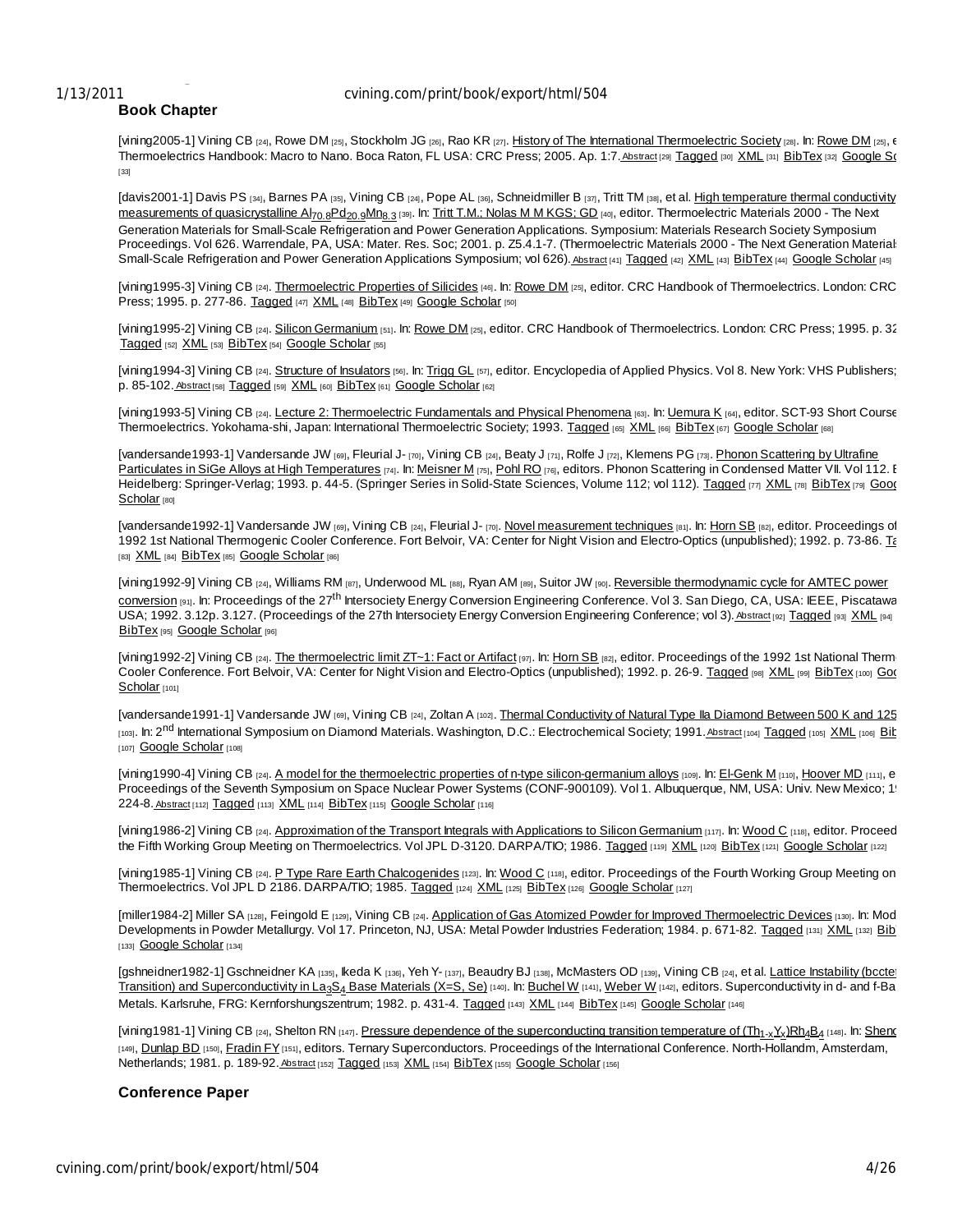### 1/13/2011 KML [161] BibTex [162] Google Scholar [163] Download: Libiming heint Fronklikes moont from the Standing (544.11 KB)

[vining2007-1] Vining CB [24]. ZT ~ 3.5: Fifteen Years of Progress and Things to Come [165]. In: Semenyuk V [166], editor. European Conference on Thermoelectrics, ECT2007, available at http://ect2007.its.org/system/files/u1/pdf/02.pdf. Odessa, Ukraine; 2007. Abstract [167] Tagged [168] XML [169] BibTex [170] Google Scholar [171]

Generator (GPHS-RTG) . In: 46th AIAA/ASME/SAE/ASEE Joint Propulsion Conference & Exhibit. Nashville, TN: AIAA; 2010. Tagged

[vining2002-1] Vining CB [24]. Highlights from the 2002 International Conference on Thermoelectrics [172]. In: 7th European Workshop on Thermoelec Pamplona, Spain: Unpublished; 2002. 21. Tagged [173] XML [174] BibTex [175] Google Scholar [176]

[ulrich2000-1] Ulrich MD [177], Barnes PA [35], Vining CB [24]. Upper limitation to the performance of single-barrier thermionic emission cooling [178]. In TM [38], Nolas GS [179], Mahan GD [180], Mandrus D [181], Kanatzidis MG [182], editors. Thermoelectric Materials 2000 - The Next Generation Materials f Small-Scale Refrigeration and Power Generation Applications (Materials Research Society Symposium Proceedings Vol.626). Mater. Res. Soc., Warrendale, PA, USA.; 2000. p. Z9.4.1-6. Abstract [183] Tagged [184] XML [185] BibTex [186] Google Scholar [187]

[vining1999-1] Vining CB [24]. Thermoelectric Measurements on Multi-Layer Thin Films [188]. In: Bulletin of the American Physical Society. Vol March 1999. Tagged [189] XML [190] BibTex [191] Google Scholar [192]

[vining1999-3] Vining CB [24]. Summarry Report on ICT99 - The 18th International Conference on Thermoelectrics [193]. In: Fifth European Workshop Thermoelectrics. University of Pardubice, Pardubice, Czech Republic; 1999. 7. Abstract [194] Tagged [195] XML [196] BibTex [197] Google Scholar [198] Download: Vining-ETS99-Pardubice-1999.pdf [199] (7.93 MB)

[ohsugi1998-1] Ohsugi U [200], Kojima T [201], Vining CB [24], Sakata M [202], Nishida IA [203]. Crystal structure and magnetic susceptibility of a Ru2Si3 s crystal [204]. In: Koumoto K [205], editor. Seventeenth International Conference on Thermoelectrics. Proceedings ICT98 (Cat. No.98TH8365). IEEE, Piscataway, NJ, USA; 1998. p. 370-3. Abstract [206] Tagged [207] XML [208] BibTex [209] Google Scholar [210]

[vining1998-2] Vining CB [24]. Present Status and Future Prospects for Thermoelectric Conversion [211]. In: International Symposium on Environment Conscious Advanced Energy and Informative Materials Processing. Kyoto, Japan; 1998. Tagged [212] XML [213] BibTex [214] Google Scholar [215]

[foley1998-1] Foley JR [216], Davis PS [217], Barnes PA [218], Vining CB [24]. 3-Omega Method Poster [219].; 1998. Tagged [220] XML [221] BibTex [222] Go Scholar [223]

[edelman1997-1] Edelman F [224], Stolzer M [225], Raz T [226], Komem Y [227], Vining CB [24], Zeindl H [228], et al. Structure and transport properties of microcrystalline SiGe films [229]. In: Heinrich A [230], editor. Proceedings ICT'97. 16th International Conference on Thermoelectrics (Cat. No.97TH829). IEEE, New York, NY, USA.; 1997. p. 232-5. Abstract [231] Tagged [232] XML [233] BibTex [234] Google Scholar [235]

[vining1997-3] Vining CB [24]. Phonon Drag in SiGe Thermoelectric Alloys [236]. In: Bulletin of the American Physical Society. Vol 42.; 1997. 955. Abstract Tagged [238] XML [239] BibTex [240] Google Scholar [241]

[vining1997-2] Vining CB [24]. The thermoelectric process [242]. In: Tritt TM [38], Kanatzidis MG [182], Lyon H. B. J. [243], Mahan GD [180], editors. Materials Research Society Symposium Proceedings: Thermoelectric Materials - New Directions and Approaches. Vol 278. Pittsburgh, PA, USA: Mater. Re Soc.; 1997. p. 3-13. Abstract [244] Tagged [245] XML [246] BibTex [247] Google Scholar [248]

[vining1997-1] Vining CB [24]. Damped thermoelectric waves [249]. In: Heinrich A [230], editor. Proceedings ICT'97. 16th International Conference on Thermoelectrics (Cat. No.97TH8291). IEEE, New York, NY, USA; 1997. p. 730-3. Abstract [250] Tagged [251] XML [252] BibTex [253] Google Scholar [254]

[vining1995-6] Vining CB [24]. Thermoelectric Technology of Today and Tomorrow [255]. In: The New Energies Symposium. Tokyo Institute of Techno Tokyo, Japan; 1995. 6. Tagged [256] XML [257] BibTex [258] Google Scholar [259]

[vining1994-4] Vining CB [24], Fleurial J- [260]. Silicon-Germainium: An Overview of Recent Developments [261]. In: El-Genk MS [262], editor. A Critical F of Space Nuclear Power and Propulsion 1984-1993. New York: American Institute of Physics; 1994. p. 87-120. Abstract [263] Tagged [264] XML [265] Bi [266] Google Scholar [267]

[vining1994-2] Vining CB [24]. Thermoelectric Technology of the Future [268]. ARPA Workshop on Fuel Cells/Advanced Batteries for Portable Power Jolla, CA USA: ZT Services; 1994. 30. Tagged [269] XML [270] BibTex [271] Google Scholar [272]

[vining1994-1] Vining CB [24]. Thermoelectric Materials of the Future [273]. In: Matsuura K [274], editor. XII International Conference on Thermoelectrics Proceedings. Yokohama, Japan: Institute of Electrical Engineers of Japan, Tokyo; 1994. p. 126-31. (Proceedings of the 1993 12th International Conference on Thermoelectrics, ICT'93). Tagged [275] XML [276] BibTex [277] Google Scholar [278]

[vining1993-3] Vining CB [24]. Thermoelectric Technology of Today and Tomorrow [279]. In: The New Energies Symposium. Ube, Japan; 1993. 6. Ta [280] XML [281] BibTex [282] Google Scholar [259]

[chmielewski1993-1] Chmielewski AB [283], Borshchevsky A [284], Vining CB [24]. Milliwatt isotope power source for microspacecraft [286]. In: El-Genk | editor. American Institute of Physics Conference Proceedings: 10th Symposium on Space Nuclear Power and Propulsion, pt.2. Vol 271.; 1993. p. 70. Abstract [286] Tagged [287] XML [288] BibTex [289] Google Scholar [290]

[allevato1993-2] Allevato CE [291], Vining CB [24]. Thermoelectric properties of semiconducting iridium silicides [292]. In: Proceedings of the 28th Inter Energy Conversion Engineering Conference, IECEC-93. Vol 1. American Chem. Soc., Washington, DC, USA.; 1993. p. 239-43. Abstract [293] Tagge XML [295] BibTex [296] Google Scholar [297]

[allevato1992-1] Allevato CE [291], Vining CB [24]. Phase diagram and electrical behavior of silicon-rich iridium silicide compounds [298]. In: Proceedir the 27th Intersociety Energy Conversion Engineering Conference (IEEE Cat. No.92CH3164-1). Vol 3. Warrendale, PA, USA.: Soc. Automotive Er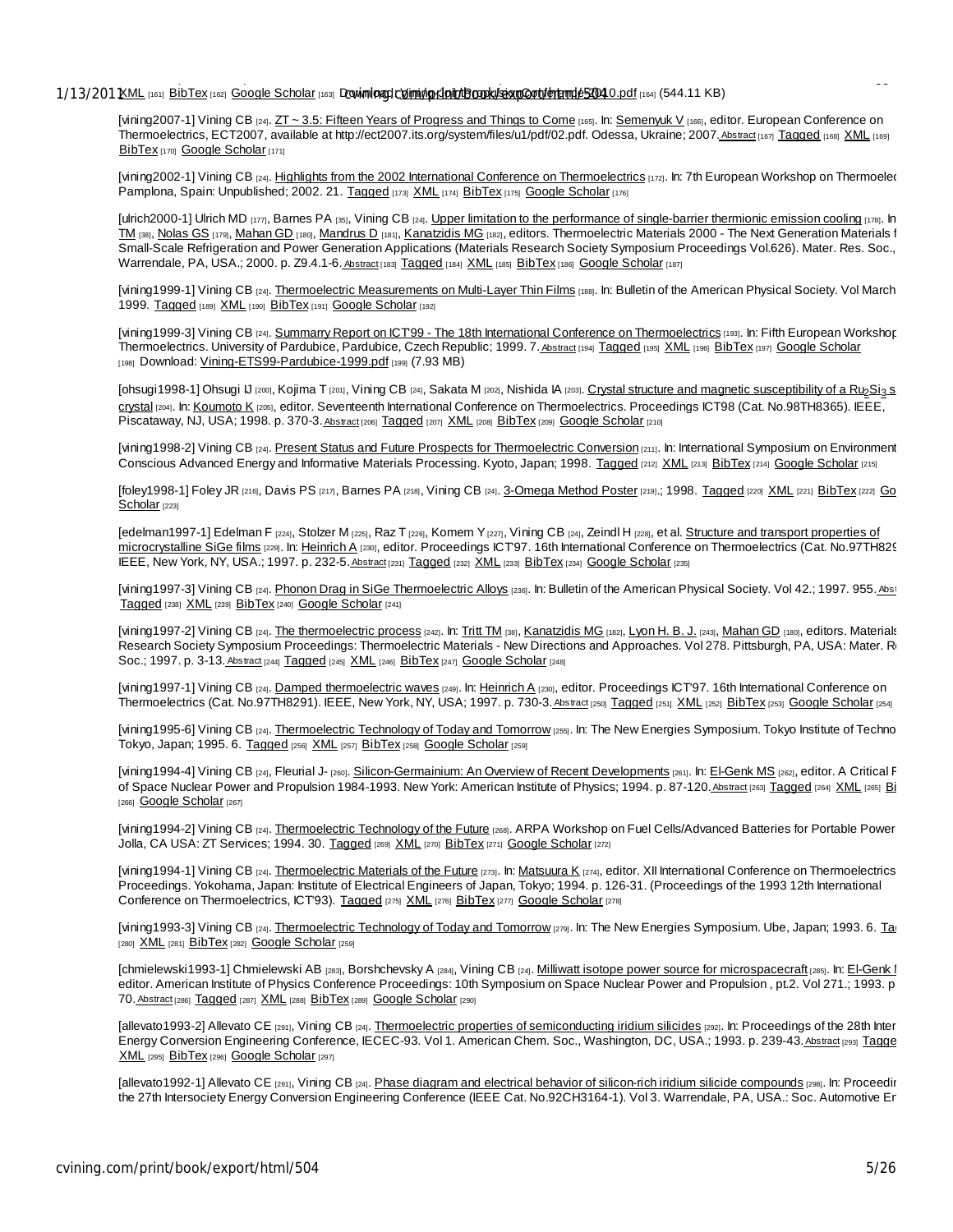1/13/2011vining1992-6] Vining CB <sub>[24]</sub>, Allevato CE <sub>[**ဥvi]**nggres min den in the double print and the doping of the 27th Intersociety Energy</sub> Conversion Engineering Conference (IEEE Cat. No.92CH3164-1). Vol 3. Soc. Automotive Eng., Warrendale, PA, USA.; 1992. p. 3.489-92. Abstraction-Tagged [306] XML [307] BibTex [308] Google Scholar [309]

[vining1992-3] Vining CB [24]. Extrapolated thermoelectric figure of merit of ruthenium silicide [310]. In: Proceedings of the ninth symposium on space nuclear power systems. Vol 246. Albuquerque, New Mexico (USA): AIP; 1992. p. 338-42. Abstract [311] Tagged [312] XML [313] BibTex [314] Google Sch [315]

[vining1992-1] Vining CB [24]. The thermoelectric limit ZT~1: Fact or Artifact [316]. In: Rao KR [27], editor. Eleventh International Conference on Thermoelectrics (ICT92). Arlington, TX USA: Univ. of Texas at Arlington, Arlington, TX; 1992. p. 223-31. (Proceedings of the 11th International Conference on Thermoelectrics, ICT'92). Tagged [317] XML [318] BibTex [319] Google Scholar [101]

[vining1991-7] Vining CB [24], McCormack JA [320], Zoltan A [321], Zoltan LD [322]. A promising new thermoelectric material: Ruthenium silicide [323]. In: Proceedings of the eighth symposium on space nuclear power systems. Vol 217. Albuquerque, New Mexico (USA): AIP; 1991. p. 458-63. Abstract [3] Tagged [325] XML [326] BibTex [327] Google Scholar [328]

[vining1991-2] Vining CB [24]. A model for the high temperature transport properties of heavily doped p-type silicon-germanium alloys [329]. In: Allred [330], Vining CB [24], Slack GA [331], editors. Modern Perspectives on Thermoelectrics and Related Materials. Vol 234. Pittsburgh, PA, USA: Mater. R Soc.; 1991. p. 95-104. Abstract [332] Tagged [333] XML [334] BibTex [335] Google Scholar [336]

[ohta1991-1] Ohta T [337], Vining CB [24], Allevato CE [291]. Characteristics of a promising new thermoelectric material: ruthenium silicide [338]. In: Proceedings of the 26th Intersociety Energy Conversion Engineering Conference, IECEC-91. Vol 3. ANS, La Grange Park, IL, USA; 1991. Abstract Tagged [340] XML [341] BibTex [342] Google Scholar [343]

[vining1991-2] Vining CB [24]. A model for the high temperature transport properties of heavily doped p-type silicon-germanium alloys [329]. In: Allred [330], Vining CB [24], Slack GA [331], editors. Modern Perspectives on Thermoelectrics and Related Materials. Vol 234. Pittsburgh, PA, USA: Mater. R Soc.; 1991. p. 95-104. Abstract [332] Tagged [333] XML [334] BibTex [335] Google Scholar [336]

[vining1991-4] Vining CB <sub>[24]</sub>, Allevato CE <sub>[291]</sub>. <u>Intrinsic thermoelectric properties of single crystal Ru<sub>2</sub>Si<sub>3</sub> [344]. In: <u>Rowe DM</u> <sub>[25]</sub>, editor. Proceedings of</u> Tenth International Conference on Thermoelectrics, ICT91. Cardiff, Wales: Babrow Press; 1991. p. 167-73. (Proceedings of the 10th International Conference on Thermoelectrics, ICT'91). Tagged [345] XML [346] BibTex [347] Google Scholar [348]

[vining1991-5] Vining CB [24], Fleurial J- [260]. Silicon-Germainium: An Overview of Recent Developments [349]. In: Rowe DM [25], editor. Xth Internation Conference on Thermoelectrics. Cardiff, Wales, UK: Babrow Press; 1991. p. 1-14. Abstract [350] Tagged [351] XML [352] BibTex [353] Google Scholar [267]

[vining1990-5] Vining CB [24]. Silicides as promising thermoelectric materials [354]. In: Vining CB [24], editor. Proceedings of the IX International Confi on Thermoelectrics (ICT90). Pasadena, CA: Jet Propulsion Laboratory; 1990. p. 249-59. Tagged [355] XML [356] BibTex [357] Google Scholar [358]

[vining1990-1] Vining CB [24]. High figure of merit thermoelectrics: Theoretical considerations [359]. In: Proceedings of the Intersociety Energy Conve Engineering Conference. Vol 2. Piscataway, NJ USA: IEEE; 1990. p. 387-91. (Proceedings of the 25th Intersociety Energy Conversion Engineering Conference - IECEC '90; vol 2). Abstract [360] Tagged [361] XML [362] BibTex [363] Google Scholar [364]

[vining1990-5] Vining CB [24]. Silicides as promising thermoelectric materials [354]. In: Vining CB [24], editor. Proceedings of the IX International Confi on Thermoelectrics (ICT90). Pasadena, CA: Jet Propulsion Laboratory; 1990. p. 249-59. Tagged [355] XML [356] BibTex [357] Google Scholar [358]

[fleurial1989-1] Fleurial JP [365], Vining CB [24], Borshchevsky A [284]. Multiple doping of silicon-germanium alloys for thermoelectric applications [366]. | Proceedings of the 24th Intersociety Energy Conversion Engineering Conference IECEC-89. Vol 2. New York, NY, USA.: IEEE; 1989. p. 701-5. Ab: [367] Tagged [368] XML [369] BibTex [370] Google Scholar [371]

[vining1989-3] Vining CB [24], Wood C [118], Emin D [372], Aselage T [373]. Hysteresis in the Electrical Transport Properties of Boron Carbide [374]. In: Bu of the American Physical Society. Vol 34.; 1989. 955. Tagged [375] XML [376] BibTex [377] Google Scholar [378]

[wood1989-1] Wood C [118], Vandersande JW [69], Vining CB [24]. Recent advances in materials for thermoelectric energy conversion [379]. In: Scherre [380], editor. Eighth International Conference on Thermoelectric Energy Conversion. Nancy, France; 1989. p. 82-6. Tagged [381] XML [382] BibTex [383] Google Scholar [384]

[vining1989-7] Vining CB [24], Vandersande JW [69], Wood C [118]. Advanced materials for high-temperature thermoelectric energy conversion [385]. In: Genk M<sub>[110]</sub>, editor. Sixth Symposium on Space Nuclear Power Systems. Albuquerque, NM; 1989. p. 421-4. Tagged [386] XML [387] BibTex [388] Goc Scholar<sub>[389]</sub>

[danielson1988-1] Danienson LR <sub>[390]</sub>, Alexander MN <sub>[391]</sub>, Vining CB <sub>[24]</sub>, Lockwood RA <sub>[392]</sub>, Wood C <sub>[118]</sub>. <u>Thermoelectric Properties of LaTe<sub>y</sub> <sub>[393]</sub>. In</u> KR [27], editor. Seventh International Conference on Thermoelectric Energy Conversion. Arlington, TX; 1988, p. 71-5. Tagged [394] XML [395] BibTex Google Scholar [397]

[vining1988-4] Vining CB [24], Wood C [118], Parker J [398], Zoltan A [102], Danielson LR [399], Alexander MN [391]. Electrical and thermal transport in lanthangum telluride [400]. In: Rao KR [27], editor. Seventh International Conference on Thermoelectric Energy Conversion. Arlington, TX; 1988. p. 9-13. Tagged [401] XML [402] BibTex [403] Google Scholar [404]

[vining1986-1] Vining CB [24]. High Temperature Thermal Conductivity of Sintered Silicon Germanium Alloys [405]. In: Bulletin of the American Physic Society. Vol 31.; 1986. 277. Tagged [406] XML [407] BibTex [408] Google Scholar [409]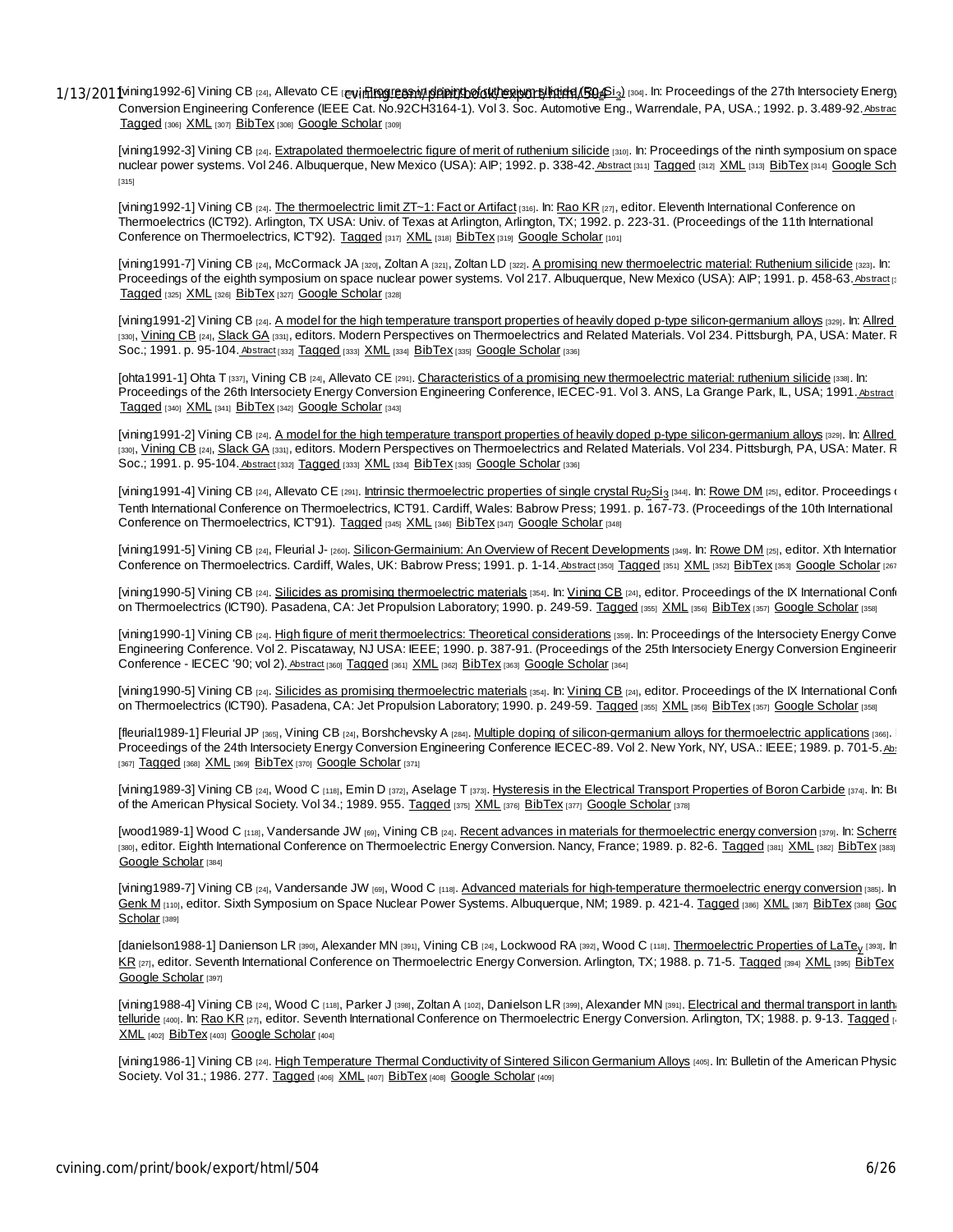1/13/201North-Holland, New York, NY, USA.; 1984.**@vi?βri36.gb1n://gport/html/boTsk/@scholar/MMLfnl/**/֍**@&**DTex <sub>[417]</sub> Google Scholar <sub>[418]</sub>

[shaheen1984-1] Shaheen SA [419], Schilling JS [420], Klavins P [421], Shelton RN [147], Vining CB [24]. Magnetic Properties of CeRh3B2 Under Pressure In: Bulletin of the American Physical Society. Vol 29.; 1984. 394. Tagged [423] XML [424] BibTex [425] Google Scholar [426]

E , editors. Proceedings of the 9th AIRAPT International High Pressure Conference (High Pressure in Science and Technology). Albany, NY, USA.:

[vining1984-1] Vining CB <sub>[24]</sub>. <u>Pressure Induced Re entrant Superconductivity in Antiferromagnetic Tm<sub>2</sub>Fe<sub>3</sub>Si<sub>5</sub> (427). In: Bulletin of the American Phys</u> Society. Vol 29.; 1984. 394. Tagged [428] XML [429] BibTex [430] Google Scholar [431]

[auluck1984-1] Auluck S <sub>[432]</sub>, Misemer DK <sub>[433]</sub>, Kobayasi SI <sub>[434]</sub>, Harmon BN <sub>[435]</sub>, Vining CB <sub>[24]</sub>. <u>Electronic Structure of LaRh<sub>3</sub>B<sub>2</sub> <sub>[436]</sub>. In: Bulletin of the section of the section of the section of the </u> American Physical Society. Vol 29.; 1984. 394. Tagged [437] XML [438] BibTex [439] Google Scholar [440]

[vining1983-4] Vining CB [24], Shelton RN [147]. Superconductivity in the Er Fe Si Ternary System [441]. In: Bulletin of the American Physical Society. V 1983. 300. Tagged [442] XML [443] BibTex [444] Google Scholar [445]

[vining1982-1] Vining CB [24], Shelton RN [147]. Low Temperature Heat Capacity of Superconducting Ternary Iron Silicides [446]. In: Bulletin of the Ame Physical Society. Vol 27.; 1982. 639. Tagged [447] XML [448] BibTex [449] Google Scholar [450]

### **Conference Proceedings**

[allred1991-1] Allred DD [330], Vining CB [24], Slack GA [331]. Materials Research Society Symposium: Modern Perspectives on Thermoelectrics and Related Materials [451]. Vol 234. Pittsburg, Pennsylvania: Materials Research Society; 1991. Tagged [452] XML [453] BibTex [454] Google Scholar [455]

[vining1990-2] Vining CB [24]. Proceedings of the IX International Conference on Thermoelectrics (ICT90) [456]. Pasadena, CA: Jet Propulsion Labor 1990. Tagged [457] XML [458] BibTex [459] Google Scholar [460]

#### **Journal Article**

[vining2009-1] Vining CB [24]. An inconvenient truth about thermoelectrics [461]. Nature Materials. 2009;8:83-5. Abstract [462] Tagged [463] XML [464] BibTe Google Scholar [466]

[vining2008-3] Vining CB [24]. Materials science: Half-full glasses [467]. Nature Materials. 2008;7:765-6. Abstract [468] Tagged [469] XML [470] BibTex [471] Google Scholar [472]

[vining2008-2] Vining CB [24]. Materials science: Desperately seeking silicon [473]. Nature. 2008;451:132-3. Abstract [474] Tagged [475] XML [476] BibTex Google Scholar [478]

[cahill2005-1] Cahill DG [479], Watanabe F [480], Rockett A [481], Vining CB [24]. Thermal conductivity of epitaxial layers of dilute SiGe alloys [482]. Physic Review B. 2005;71:235202. Abstract [483] Tagged [484] XML [485] BibTex [486] Google Scholar [487]

[vining2003-1] Vining CB [24]. Thermopower to the people [488]. Nature. 2003;423:391-2. Tagged [489] XML [490] BibTex [491] Google Scholar [492]

[ulrich2002-1] Ulrich MD [177], Barnes PA [35], Vining CB [24]. *Effect of contact resistance in solid-state thermionic refrigeration* [493]. Journal of Appliec Physics. 2002;92:245-7. Abstract [494] Tagged [495] XML [496] BibTex [497] Google Scholar [498]

[ulrich2001-1] Ulrich MD [177], Barnes PA [35], Vining CB [24]. Comparison of solid-state thermionic refrigeration with thermoelectric refrigeration [499]. Journal of Applied Physics. 2001;90:1625-31. Abstract [500] Tagged [501] XML [502] BibTex [503] Google Scholar [504]

[vining2001-1] Vining CB [24]. Semiconductors are cool [505]. Nature. 2001;413:577-8. Abstract [506] Tagged [507] XML [508] BibTex [509] Google Scholar [5

[vining1999-2] Vining CB [24], Mahan GD [180]. The B factor in multilayer thermionic refrigeration [511]. Journal of Applied Physics. 1999;86:6852-3. Ab [512] Tagged [513] XML [514] BibTex [515] Google Scholar [516]

[cook1998-1] Cook BA [517], Harringa JL [518], Vining CB [24]. Electrical properties of Ga and ZnS doped ZnO prepared by mechanical alloying [519]. J of Applied Physics. 1998;83:5858-61. Abstract [520] Tagged [521] XML [522] BibTex [523] Google Scholar [524]

[cook1995-1] Cook BA [517], Harringa JL [518], Han SH [525], Vining CB [24]. Si<sub>80</sub>Ge<sub>20</sub> Thermoelectric Alloys Prepared with GaP Additions [526]. Journal Applied Physics. 1995;78:5474-80. Abstract [527] Tagged [528] XML [529] BibTex [530] Google Scholar [531]

[ryan1994-1] Ryan MA [532], Williams RM [533], Allevato CE [291], Vining CB [24], Lowe-Ma CK [534], Robie SB [535]. Thermophysical properties of sodium alumina polycrystalline ceramic [536]. Journal of Physics & Chemistry of Solids. 1994;55:1255-60. Abstract [537] Tagged [538] XML [539] BibTex [540] Gooc Scholar [541]

[vining1993-6] Vining CB [24], Williams RM [533], Underwood ML [542], Ryan MA [532], Suitor JW [543]. Reversible Thermodynamic Cycle for Amtec Powe Conversion [544]. Journal of the Electrochemical Society. 1993;140:2760-3. Abstract [545] Tagged [546] XML [547] BibTex [548] Google Scholar [549]

[allevato1993-1] Allevato CE [291], Vining CB [24]. Phase-Diagram and Electrical Behavior of Silicon-Rich Iridium Silicide Compounds [550]. Journal of and Compounds. 1993;200:99-105. Abstract [551] Tagged [552] XML [553] BibTex [554] Google Scholar [555]

[vining1991-6] Vining CB [24], Laskow W [556], Hanson JO [557], Vanderbeck RR [558], Gorsuch PD [559]. Thermoelectric Properties of Pressure-Sintere Sio.8Ge0.2 Thermoelectric Alloys [560]. Journal of Applied Physics. 1991;69:4333-40.Abstract [561] Tagged [562] XML [563] BibTex [564] Google Scholar [51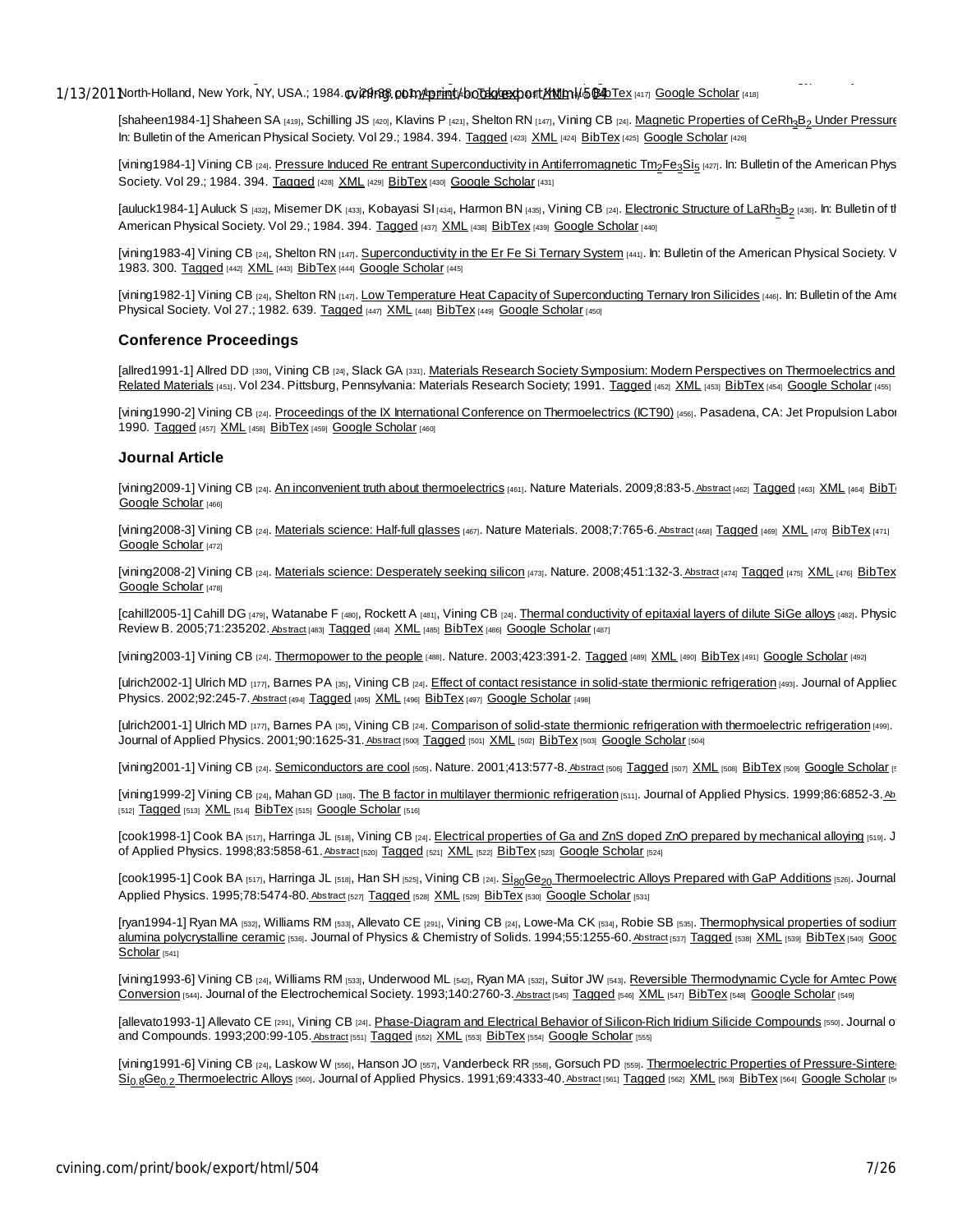# Applied Physics. 1991;69:331-41. Tagged XML BibTex Google Scholar

Com/print/book/export/html/504 and Specific-Heat Using an Exponential to the Thermal-Diffusivity and Specific-Heat Using an Exponential to the Thermal-Diffusivity and Specific-Heat Using an Exponential to the Thermal-Diffu Pulse, Including Heat-Loss Effects [572]. International Journal of Thermophysics. 1989;10:259-68. Abstract [573] Tagged [574] XML [575] BibTex [576] Goog Scholar [577]

[amano1987-1] Amano T [578], Beaudry BJ [138], Gschneidner K. A. J. [579], Hartman R [580], Vining CB [24], Alexander CA [581]. High-temperature heat contents, thermal diffusivities, densities and thermal conductivities of n-type SiGe(GaP) p-type SiGe(GaP), and p-type SiGe alloys [582]. Journal of  $I$ Physics. 1987;62:819-23. Abstract [583] Tagged [584] XML [585] BibTex [586] Google Scholar [587]

[vining1985-2] Vining CB [24], Shelton RN [147]. Destruction of pressure-induced superconductivity by long-range antiferromagnetic order in Tm<sub>2</sub>Fe<sub>3</sub>\$ Solid State Communications. 1985;54:53-6. Abstract [589] Tagged [590] XML [591] BibTex [592] Google Scholar [593]

[shaheen1985-1] Shaheen SA [419], Schilling JS [420], Klavins P [421], Vining CB [24], Shelton RN [147]. The anomalous magnetism of CeRh3B<sub>2</sub> under pressure [594]. Journal of Magnetism & Magnetic Materials. 1985;47-48:285-8. Abstract [595] Tagged [596] XML [597] BibTex [598] Google Scholar [599]

[moodenbaugh1985-2] Moodenbaugh AR <sub>[600]</sub>, Cox DE <sub>[601]</sub>, Vining CB <sub>[24]</sub>. <u>Neutron diffraction study of magnetically ordered Tm<sub>2</sub>Fe<sub>3</sub>Si<sub>5</sub> <sub>[602]</sub>. Phys. F</u> 1985;32:3103-6. Abstract [603] Tagged [604] XML [605] BibTex [606] Google Scholar [607]

[moodenbaugh1984-1] Moodenbaugh AR [600], Cox DE [601], Vining CB [24], Segre CU [608]. Neutron-diffraction study of magnetically ordered Er<sub>2</sub>Fe<sub>33</sub> Phys. Rev. B. 1984;29:271-7. Abstract [610] Tagged [611] XML [612] BibTex [613] Google Scholar [614]

[vining1983-3] Vining CB [24], Shelton RN [147]. Low-temperature heat capacity of antiferromagnetic ternary rare-earth iron silicides M<sub>2</sub>Fe3Si5 [615]. Pl Rev. B. 1983;28:2732-42. Abstract [616] Tagged [617] XML [618] BibTex [619] Google Scholar [620]

[vining1983-5] Vining CB [24], Shelton RN [147], Braun HF [621], Pelizzone M [622]. Low-temperature heat capacity of superconducting ternary iron silicic Phys. Rev. B. 1983;27:2800-6. Abstract [624] Tagged [625] XML [626] BibTex [627] Google Scholar [628]

### **Magazine Article**

[chmielewski1994-2] Chmielewski A [629], Borschchevsky A [630], Vining CB [24]. Milliwatt Isotope Power Source for Microspacecraft [631]. Nasa Tech | 1994; August:85. Tagged [632] XML [633] BibTex [634] Google Scholar [635]

[vandersande1992-3] Vandersande JW [69], Vining CB [24], Zoltan A [102]. Thermal Conductivity of Natural Type IIa Diamond [636]. NASA Tech Brief. 1! Abstract [637] Tagged [638] XML [639] BibTex [640] Google Scholar [641]

[vining1992-8] Vining CB [24], Allevato CE [291]. Characterization of Promising New Thermoelectric Material: Ruthenium Silicide [642]. Nasa Tech Brie 1992:NASA Tech Brief NPO-18609, 19920519. Tagged [643] XML [644] BibTex [645] Google Scholar [646]

[vining1992-7] Vining CB [24], Allevato CE [291]. Characterization of promising new thermoelectric material: Ruthenium Silicide [647]. NASA Tech Brie 1992:2. Tagged [648] XML [649] BibTex [650] Google Scholar [651]

[vandersande1992-2] Vandersande JW [69], Vining CB [24], Zoltan A [102]. Thermal Conductivity of Natural Type lia Diamond [652]. Nasa Tech Briefs. 1992:NASA Tech Brief NPO-18609, 19920506. Tagged [653] XML [654] BibTex [655] Google Scholar [656]

[vining1989-6] Vining CB [24], Vandersande JW [69]. Thermal Diffusivity and Heat Capacity Determined Using an Exponential Heat Pulse Including F Loss Effects [657]. Nasa Tech Briefs. 1989:JPL New Technology Report Number 177729. Tagged [658] XML [659] BibTex [660] Google Scholar [661]

#### **Miscellaneous**

[vining1983-1] Vining CB [24]. Ternary Iron Silicide Heat Capacity and Susceptibility Figures [662]; 1983. Tagged [663] XML [664] BibTex [665] Google Scholar [666]

### **Personal**

[vining1995-1] Vining CB [24]. Physical basis for the present inefficiency of thermoelectric conversion [667]. Vol (rejected).; 1995. Abstract [668] Tagged [1 XML [670] BibTex [671] Google Scholar [672]

[allevato1993-3] Allevato CE [291], Vining CB [24]. <u>Thermoelectric properties of Intrinsic Single Crystal Ru<sub>2</sub>Si<sub>3</sub> [673].; 1993. Tagged [674] <u>XML</u> [675] BibT{</u> Google Scholar [677]

## **Report**

[vining1993-4] Vining CB [24]. Report on Trip to two Conferences and four Laboratories related to Thermoelectric Energy Conversion in Japan, Nov 1993 [678]. Pasadena, CA: Jet Propulsion Laboratory; 1993. Tagged [679] XML [680] BibTex [681] Google Scholar [682]

[vining1992-5] Vining CB [24]. Observations on the effects of inclusions in thermoelectric materials [683]. vandersande J [684], Fleurial J-P [260], Caillat T al., editors. JPL; 1992. Tagged [686] XML [687] BibTex [688] Google Scholar [689]

[vining1989-5] Vining CB [24], Vandersande JW [69]. Thermal Diffusivity and Heat Capacity Determined Using an Exponential Heat Pulse Including H Loss Effects [690]. Pasadena, CA: Jet Propulsion Laboratory; 1989. Tagged [691] XML [692] BibTex [693] Google Scholar [661]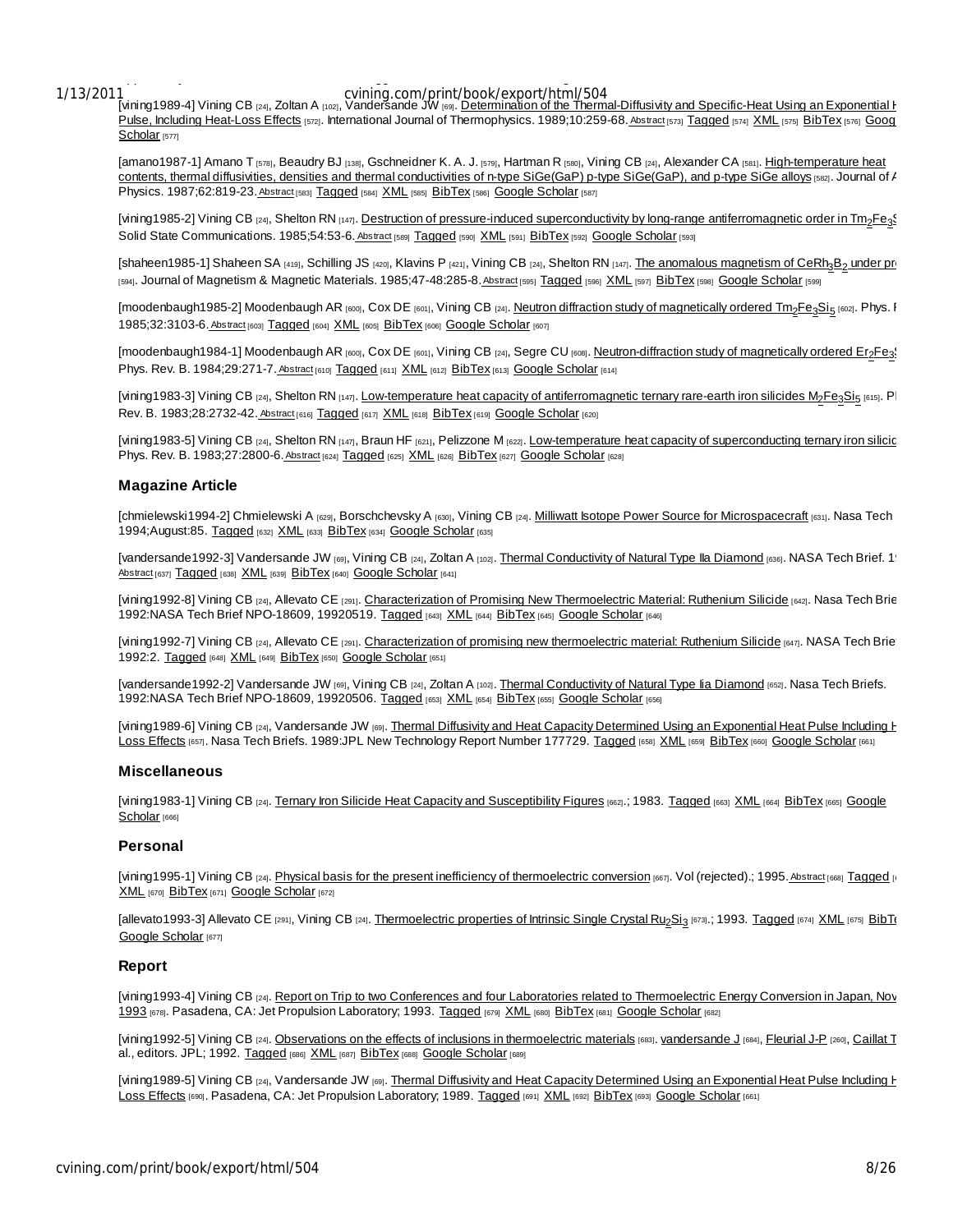Thermoelectron; 1988. Tagged XML BibTex Google Scholars Google Scholars Google Scholars Google Scholars Google

Com/print/book/export/html/504<br>[vining1988-1] Vining CB [24]. The Thermoelectric Properties of Boron-Doped Silicon and Silicon-Germanium in the as-Hot Pressed Condition [700]. Pasadena, CA: JPL; 1988. Tagged [701] XML [702] BibTex [703] Google Scholar [704]

[cockfield1987-1] Cockfield RD [705], Kelly CE [706], Vining CB [24], Spera RJ [707], Putnam L [708]. Application of advanced thermoelectric materials to 100 power conversion system - initial considerations [709]. King of Prussia, PA: General Electric; 1987. Tagged [710] XML [711] BibTex [712] Google St [713]

[vining1987-5] Vining CB [24]. Approximate Thermoelectric Properteis of Silicon Germanium as a Function of Dopant Concentration, Particle Size and Temperature [714]. King of Prussia, PA: General Electric; 1987. Abstract [715] Tagged [716] XML [717] BibTex [718] Google Scholar [719]

[vining1987-4] Vining CB [24]. Specific Heat of Thermal Diffusivity and Thermal Conductivity of sample T-117a SiGe/GaP [720]. Pasadena, CA: JPL; Abstract [721] Tagged [722] XML [723] BibTex [724] Google Scholar [725]

[vining1986-4] Vining CB [24]. Support for Improved Silicon Germanium Thermoelectric Material Development Program Status Report and Financial Report [726]. Waltham, MA: Thermoelectron (TECO); 1986. Tagged [727] XML [728] BibTex [729] Google Scholar [730]

[vining1986-3] Vining CB [24]. Advanced Thermoelectric Materials 1986 IRD Report: Transition Metal Silicides [731]. King of Prussia, PA: General El 1986. Tagged [732] XML [733] BibTex [734] Google Scholar [735]

[vining1985-3] Vining CB [24]. Thermoelectric Performance of Sintered Silicon-Germanium Alloys Compared to Zone Leveled Alloys [736]. King of Pr PA: General Electric (GE); 1985. Abstract [737] Tagged [738] XML [739] BibTex [740] Google Scholar [741]

[miller1984-1] Miller SA [128], Feingold E [129], Vining CB [24]. The Application of Gas Atomized Powder for Improved Thermoelectric Devices [742]. Schenectady, NY: General Electric Corporate Research and Development; 1984. Tagged [743] XML [744] BibTex [745] Google Scholar [746]

### **Thesis**

[vining1983-2] Vining CB <sub>[24]</sub>. <u>Superconductivity and Long Range Magnetic Order in Ternary Rare-Earth Iron Silicides M2Fe3Si5 [747]</u>. Ames, Iowa: Io State University of Science; 1983. Tagged [748] XML [749] BibTex [750] Google Scholar [751]

### **Unpublished**

[vining2009-2] Vining CB [24]. Climate Crisis & Science Priorities: A Case Study on Thermoelectric Technology [752]. Universtity of Rochester, Roch NY; 2009. Abstract [753] Tagged [754] XML [755] BibTex [756] Google Scholar [757] Download: 20090610-Rochester.pdf [758] (4.89 MB)

[vining2008-1] Vining CB [24]. The Limited Role for Thermoelectrics in the Climate Crisis [759].; 2008. Abstract [760] Tagged [761] XML [762] BibTex [763] Gc Scholar [764]

[vining2005-2] Vining CB [24]. Thermocouples: Boltzmann, Beer and Jupiter [765]. Santa Cruz, California, USA: UC Santa Cruz; 2005. Abstract [766] Tag [767] XML [768] BibTex [769] Google Scholar [770] Download: 20050809-Boltzmann-SantaCruz.pdf [771] (3.61 MB)

[vining2004-1] Vining CB [24]. Short Course on the ABCs of Thermoelectrics [772]. NASA Glenn Research Center, Cleveland, Ohio: ZT Services; 20( Abstract [773] Tagged [774] XML [775] BibTex [776] Google Scholar [777]

[vining1998-3] Vining CB [24]. Comment on "Multilayer Thermionic Refrigeration" [778].; 1998. Tagged [779] XML [780] BibTex [781] Google Scholar [782]

[vining1998-1] Vining CB [24]. Solid State Energy Conversion [783]. Department of Physics Colloquium, Auburn University, Auburn, Alabama: Auburn University Physics Department Colloquim; 1998. Tagged [784] XML [785] BibTex [786] Google Scholar [787]

[vining1997-4] Vining CB [24]. Thermoelectricity: Recent Trends and Open Questions [788]. University of Illinois, Champaign-Urbana, Illinois; 1997. To [789] XML [790] BibTex [791] Google Scholar [792]

[schilz1996-1] Schilz J [793], Vining CB [24], Allevato CE [291]. High Temperature Electrical Transport Properties of Lightly Doped Silicon-Germanium Solutions [794].; 1996. Abstract [795] Tagged [796] XML [797] BibTex [798] Google Scholar [799]

[vining1995-12] Vining CB [24]. Perspective Review on Materials Research in USA [800]. Yamaguchi University, Ube-City, Yamaguchi, Japan; 1995. Tagged [801] XML [802] BibTex [803] Google Scholar [804]

[vining1995-11] Vining CB [24]. Thermoelectric Fundamentals and Physical Phenomena [805]. Japan Ultra-High Temperature Institute; 1995. Tagged XML [807] BibTex [808] Google Scholar [809]

[vining1995-5] Vining CB [24]. Thermoelectric Materials of the Future [810]. Industries Ltd, MEC Laboratory, Tsukuba-shi, Ibaraki, Japan; 1995. Taggi XML [812] BibTex [813] Google Scholar [278]

[vining1995-10] Vining CB [24]. Thermoelectric Technology and the Role of Ceramics [814]. Nagoya University, Nagoya, Japan; 1995. Tagged [815] XI BibTex [817] Google Scholar [818]

[vining1995-4] Vining CB [24]. Perspectives on Thermoelectric Materials Research in the USA [819]. Ube, Japan; 1995. Tagged [820] XML [821] BibTex Google Scholar [823]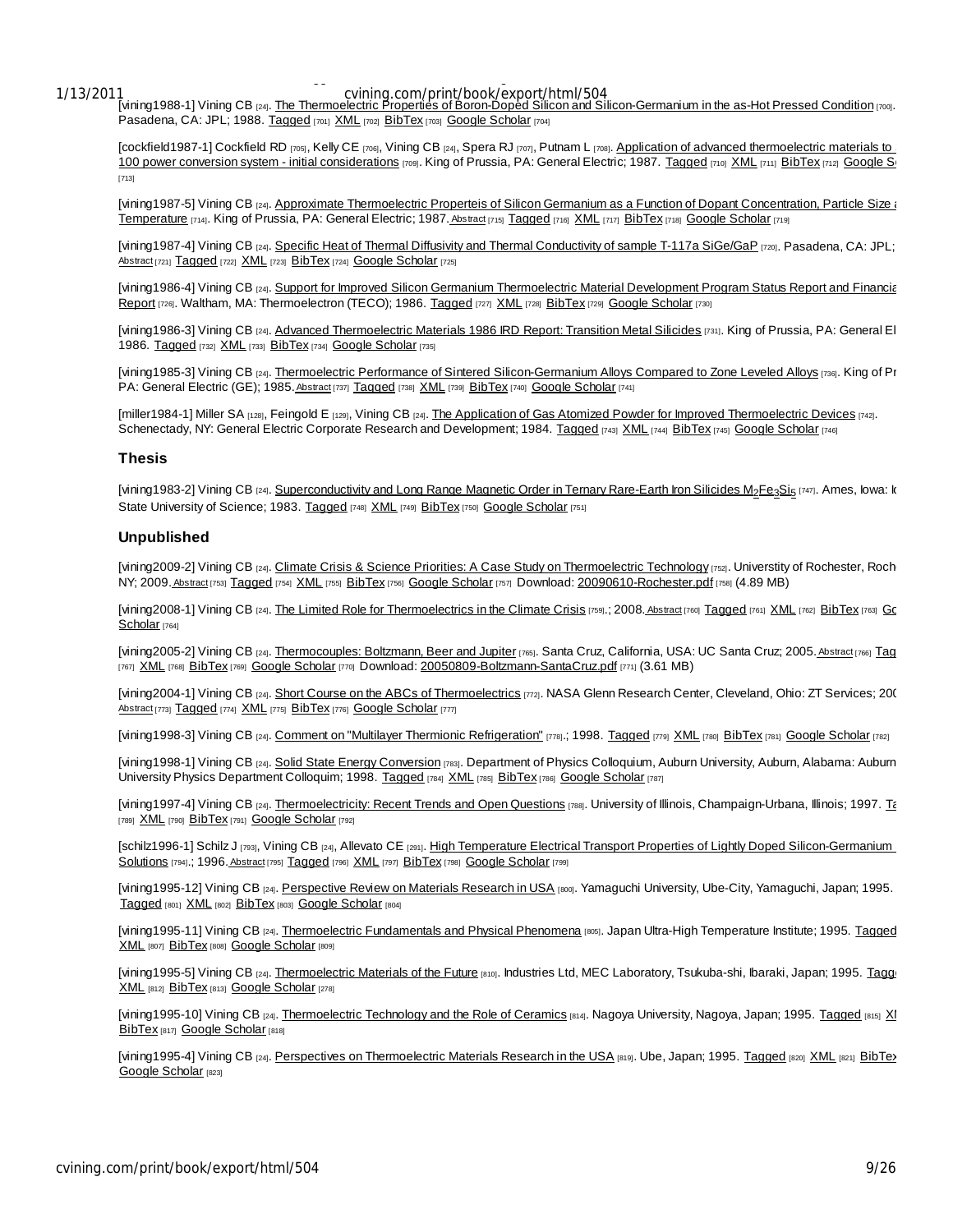1995. Tagged XML BibTex Google Scholar

Com/print/book/export/html/504 [1/13/2011] com/print/book/export/html/504<br>[vining1995-8] Vining CB [24]. Thermoelectric Materials of the Future [829]. Komatsu Electronics, Inc., Kanagawaken, Japan; 1995. Tagged [830] XML BibTex [832] Google Scholar [278]

[vining1995-13] Vining CB [24]. Perspective Review on Materials Research in USA [833]. Chichibu Onoda Cement Co., Central Research Laboratory Sakura-City, Chiba, Japan; 1995. Tagged [834] XML [835] BibTex [836] Google Scholar [804]

[vining1995-7] Vining CB [24]. Perspective Review on Materials Research in USA [837]. Tokyo Tungsten Co., Ltd., Tokyo, Japan; 1995. Tagged [838] 2 [839] BibTex [840] Google Scholar [804]

[suiter1993-1] Suitor JW [543], Vining CB [24]. Energy Conversion Using Second Generation Thermoelectric Materials [841]. Pasadena, CA: Jet Propu Laboratory; 1993. Tagged [842] XML [843] BibTex [844] Google Scholar [845]

[vining1993-1] Vining CB [24]. "Power Stick" Concept input for MESUR Mini-Meteorological Stations [846]. JPL; 1993. Tagged [847] XML [848] BibTex Google Scholar [850]

[vining1992-4] Vining CB <sub>[24]</sub>. <u>Promising New Thermoelectric Material: Ru<sub>2</sub>Si<sub>3</sub> <sub>[851]</sub>. Interagency Advanced Power Group Spring Symposium, Alexar</u> VA; 1992. Tagged [852] XML [853] BibTex [854] Google Scholar [855]

[vining1991-3] Vining CB [24]. Growth and Properties of Ru<sub>2</sub>Si<sub>3</sub> Single Crystals [856]. Meeting of the Southern California Crystal Growers Society, Lo Angeles, CA; 1991. Tagged [857] XML [858] BibTex [859] Google Scholar [860]

[vining1990-3] Vining CB [24]. The case against chemistry in SiGe/GaP [861]. Vandersande JW [69], Suitor JW [543], Fleurial J-P [70], Borshchevsky A [28] Wood C [118], Ohta T [337], editors. Pasadena, CA; 1990. Tagged [862] XML [863] BibTex [864] Google Scholar [865]

[vining1989-2] Vining CB [24]. A Model for the Thermoelectric Properties of N-Type Silicon-Germanium Alloys - calulations [866]. Pasadena, CA: Jet Propulsion Laboratory; 1989. Abstract [867] Tagged [868] XML [869] BibTex [870] Google Scholar [871]

[vining1989-1] Vining CB [24]. A Model for the Thermoelectric Properties of N-Type Silicon-Germanium Alloys [872]. Pasadena, CA: Jet Propulsion Laboratory; 1989. Tagged [873] XML [874] BibTex [875] Google Scholar [876]

[gorsuch1989-1] Gorsuch PD [559], Nakahara J [877], Slack GA [331], Feingold E [129], Vining CB [24]. Development of Improved Thermoelectric Material Space Nuclear Power Systems: Final Report [878]. King of Prussia, PA: General Electric; 1989. Abstract [879] Tagged [880] XML [881] BibTex [882] Google Scholar [883]

[vining1988-2] Vining CB [24]. The Temperature Dependence of the Elelectrical Resistivity of N-Type SiGe [884]. Waltham, MA; 1988. Tagged [885] XI BibTex [887] Google Scholar [888]

[vining1987-3] Vining CB [24]. Hall Effect Apparatus Improvement - Further Notes [889]. Pasadena, CA: Jet Propulsion Laboratory; 1987. Tagged [890] [891] BibTex [892] Google Scholar [893]

[vining1987-2] Vining CB [24]. Hall Effect Apparatus Improvement [894]. Pasadena, CA: Jet Propulsion Laboratory; 1987. Tagged [895] XML [896] BibTe Google Scholar [898]

[vining1987-1] Vining CB [24]. Observations on the SP-100 Program [899]. Valley Forge, PA: GE; 1987. Tagged [900] XML [901] BibTex [902] Google Sc [903]

# **Vining Invited Publications**

## **Book Chapter**

[vining2005-1] Vining CB [24], Rowe DM [25], Stockholm JG [26], Rao KR [27]. History of The International Thermoelectric Society [28]. In: Rowe DM [25],  $\epsilon$ Thermoelectrics Handbook: Macro to Nano. Boca Raton, FL USA: CRC Press; 2005. Ap. 1:7. Abstract [29] Tagged [30] XML [31] BibTex [32] Google So [33]

[vining1995-3] Vining CB [24]. Thermoelectric Properties of Silicides [46]. In: Rowe DM [25], editor. CRC Handbook of Thermoelectrics. London: CRC Press; 1995. p. 277-86. Tagged [47] XML [48] BibTex [49] Google Scholar [50]

[vining1995-2] Vining CB [24]. Silicon Germanium [51]. In: Rowe DM [25], editor. CRC Handbook of Thermoelectrics. London: CRC Press; 1995. p. 32 Tagged [52] XML [53] BibTex [54] Google Scholar [55]

[vining1994-3] Vining CB [24]. Structure of Insulators [56]. In: Trigg GL [57], editor. Encyclopedia of Applied Physics. Vol 8. New York: VHS Publishers; p. 85-102. Abstract [58] Tagged [59] XML [60] BibTex [61] Google Scholar [62]

[vining1993-5] Vining CB [24]. Lecture 2: Thermoelectric Fundamentals and Physical Phenomena [63]. In: Lemura K [64], editor. SCT-93 Short Course Thermoelectrics. Yokohama-shi, Japan: International Thermoelectric Society; 1993. Tagged [65] XML [66] BibTex [67] Google Scholar [68]

## **Conference Paper**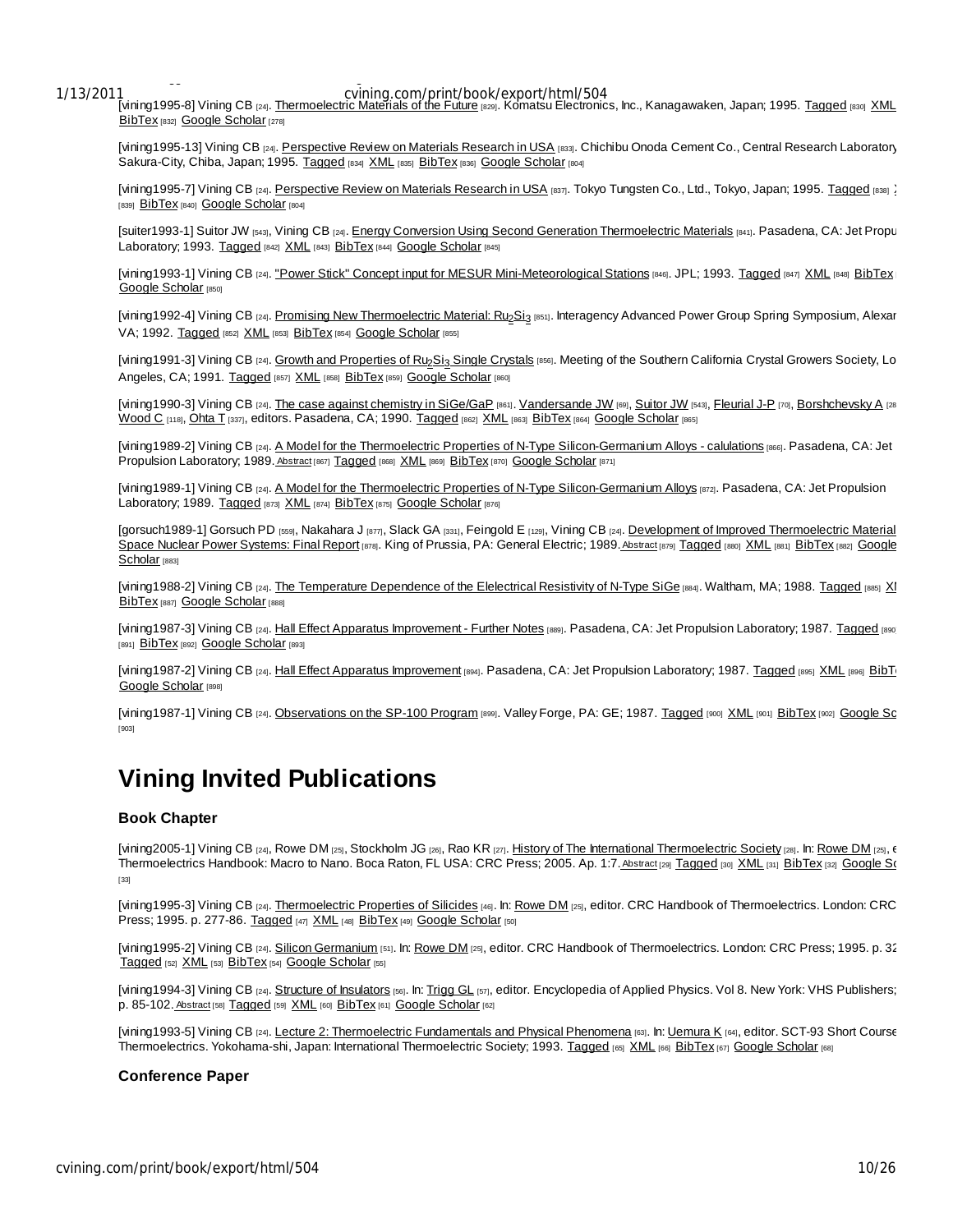1/13/201 BibTex [170] Google Scholar [171]

Thermoelectrics, ECT2007, available at http://ect2007.its.org/system/files/u1/pdf/02.pdf. Odessa, Ukraine; 2007. Tagged XML

[vining2002-1] Vining CB [24]. Highlights from the 2002 International Conference on Thermoelectrics [172]. In: 7th European Workshop on Thermoelec Pamplona, Spain: Unpublished; 2002. 21. Tagged [173] XML [174] BibTex [175] Google Scholar [176]

[vining1999-3] Vining CB [24]. Summarry Report on ICT99 - The 18th International Conference on Thermoelectrics [193]. In: Fifth European Workshop Thermoelectrics. University of Pardubice, Pardubice, Czech Republic; 1999. 7. Abstract [194] Tagged [195] XML [196] BibTex [197] Google Scholar [198] Download: Vining-ETS99-Pardubice-1999.pdf [199] (7.93 MB)

[vining1998-2] Vining CB [24]. Present Status and Future Prospects for Thermoelectric Conversion [211]. In: International Symposium on Environment Conscious Advanced Energy and Informative Materials Processing. Kyoto, Japan; 1998. Tagged [212] XML [213] BibTex [214] Google Scholar [215]

[vining1997-2] Vining CB [24]. The thermoelectric process [242]. In: Tritt TM [38], Kanatzidis MG [182], Lyon H. B. J. [243], Mahan GD [180], editors. Materials Research Society Symposium Proceedings: Thermoelectric Materials - New Directions and Approaches. Vol 278. Pittsburgh, PA, USA: Mater. Res. Soc.; 1997. p. 3-13. Abstract [244] Tagged [245] XML [246] BibTex [247] Google Scholar [248]

[vining1995-6] Vining CB [24]. Thermoelectric Technology of Today and Tomorrow [255]. In: The New Energies Symposium. Tokyo Institute of Techno Tokyo, Japan; 1995. 6. Tagged [256] XML [257] BibTex [258] Google Scholar [259]

[vining1994-4] Vining CB [24], Fleurial J- [260]. Silicon-Germainium: An Overview of Recent Developments [261]. In: El-Genk MS [262], editor. A Critical F of Space Nuclear Power and Propulsion 1984-1993. New York: American Institute of Physics; 1994. p. 87-120. Abstract [263] Tagged [264] XML [265] Bi [266] Google Scholar [267]

[vining1994-1] Vining CB [24]. Thermoelectric Materials of the Future [273]. In: Matsuura K [274], editor. XII International Conference on Thermoelectrics Proceedings. Yokohama, Japan: Institute of Electrical Engineers of Japan, Tokyo; 1994. p. 126-31. (Proceedings of the 1993 12th International Conference on Thermoelectrics, ICT'93). Tagged [275] XML [276] BibTex [277] Google Scholar [278]

[vining1994-2] Vining CB [24]. Thermoelectric Technology of the Future [268]. ARPA Workshop on Fuel Cells/Advanced Batteries for Portable Power Jolla, CA USA: ZT Services; 1994. 30. Tagged [269] XML [270] BibTex [271] Google Scholar [272]

[vining1993-3] Vining CB [24]. Thermoelectric Technology of Today and Tomorrow [279]. In: The New Energies Symposium. Ube, Japan; 1993. 6. Ta [280] XML [281] BibTex [282] Google Scholar [259]

[vining1991-5] Vining CB [24], Fleurial J- [260]. Silicon-Germainium: An Overview of Recent Developments [349]. In: Rowe DM [25], editor. Xth Internation Conference on Thermoelectrics. Cardiff, Wales, UK: Babrow Press; 1991. p. 1-14. Abstract [360] Tagged [361] XML [362] BibTex [353] Google Scholar [267]

[vining1984-2] Vining CB [24], Shelton RN [147]. Superconductivity in ternary compounds at high pressure [410]. In: Homan C [411], MacCrone RK [412], W E [413], editors. Proceedings of the 9th AIRAPT International High Pressure Conference (High Pressure in Science and Technology). Albany, NY, US North-Holland, New York, NY, USA.; 1984. p. 29-38 pt.1. Abstract [414] Tagged [415] XML [416] BibTex [417] Google Scholar [418]

## **Journal Article**

[vining2009-1] Vining CB [24]. An inconvenient truth about thermoelectrics [461]. Nature Materials. 2009;8:83-5. Abstract [462] Tagged [463] XML [464] BibTu Google Scholar [466]

[vining2008-3] Vining CB [24]. Materials science: Half-full glasses [467]. Nature Materials. 2008;7:765-6. Abstract [468] Tagged [469] XML [470] BibTex [471] Google Scholar [472]

[vining2008-2] Vining CB [24]. Materials science: Desperately seeking silicon [473]. Nature. 2008;451:132-3. Abstract [474] Tagged [475] XML [476] BibTex Google Scholar [478]

[vining2003-1] Vining CB [24]. Thermopower to the people [488]. Nature. 2003;423:391-2. Tagged [489] XML [490] BibTex [491] Google Scholar [492]

[vining2001-1] Vining CB [24]. Semiconductors are cool [505]. Nature. 2001;413:577-8. Abstract [506] Tagged [507] XML [508] BibTex [509] Google Scholar [5

#### **Unpublished**

[vining2009-2] Vining CB [24]. Climate Crisis & Science Priorities: A Case Study on Thermoelectric Technology [752]. Universtity of Rochester, Roch NY; 2009. Abstract [753] Tagged [754] XML [755] BibTex [756] Google Scholar [757] Download: 20090610-Rochester.pdf [758] (4.89 MB)

[vining2005-2] Vining CB [24]. Thermocouples: Boltzmann, Beer and Jupiter [765]. Santa Cruz, California, USA: UC Santa Cruz; 2005. Abstract [766] Tag [767] XML [768] BibTex [769] Google Scholar [770] Download: 20050809-Boltzmann-SantaCruz.pdf [771] (3.61 MB)

[vining2004-1] Vining CB [24]. Short Course on the ABCs of Thermoelectrics [772]. NASA Glenn Research Center, Cleveland, Ohio: ZT Services; 20( Abstract [773] Tagged [774] XML [775] BibTex [776] Google Scholar [777]

[vining1998-1] Vining CB [24]. Solid State Energy Conversion [783]. Department of Physics Colloquium, Auburn University, Auburn, Alabama: Auburn University Physics Department Colloquim; 1998. Tagged [784] XML [785] BibTex [786] Google Scholar [787]

[vining1997-4] Vining CB [24]. Thermoelectricity: Recent Trends and Open Questions [788]. University of Illinois, Champaign-Urbana, Illinois; 1997. To [789] XML [790] BibTex [791] Google Scholar [792]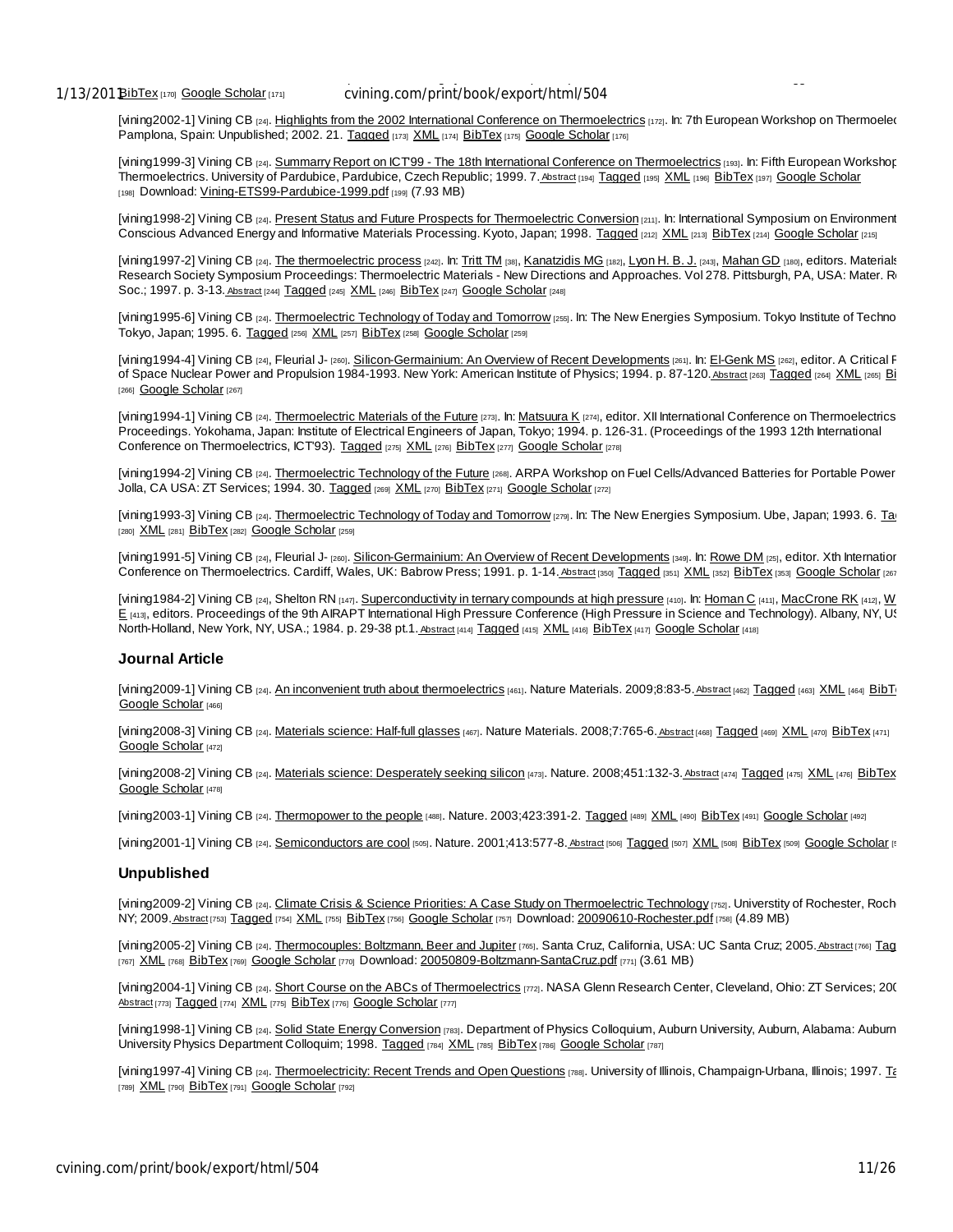XML BibTex Google Scholar

Cvining.com/print/book/export/html/504<br>[vining1995-10] Vining CB [24]. Thermoelectric Technology and the Role of Ceramics [814]. Nagoya University, Nagoya, Japan; 1995. Tagged [815] XI BibTex [817] Google Scholar [818]

[vining1995-4] Vining CB [24]. Perspectives on Thermoelectric Materials Research in the USA [819]. Ube, Japan; 1995. Tagged [820] XML [821] BibTex Google Scholar [823]

[vining1995-9] Vining CB [24]. The Thermoelectric Car: Challenges and Opportunities [824]. Toyota Central R&D Laboratories, Inc., Nagakute, Aichi, 1995. Tagged [825] XML [826] BibTex [827] Google Scholar [828]

[vining1995-8] Vining CB [24]. Thermoelectric Materials of the Future [829]. Komatsu Electronics, Inc., Kanagawaken, Japan; 1995. Tagged [830] XML BibTex [832] Google Scholar [278]

[vining1995-13] Vining CB [24]. Perspective Review on Materials Research in USA [833]. Chichibu Onoda Cement Co., Central Research Laboratory Sakura-City, Chiba, Japan; 1995. Tagged [834] XML [835] BibTex [836] Google Scholar [804]

[vining1995-7] Vining CB [24]. Perspective Review on Materials Research in USA [837]. Tokyo Tungsten Co., Ltd., Tokyo, Japan; 1995. Tagged [838] 2 [839] BibTex [840] Google Scholar [804]

[vining1995-12] Vining CB [24]. Perspective Review on Materials Research in USA [800]. Yamaguchi University, Ube-City, Yamaguchi, Japan; 1995. Tagged [801] XML [802] BibTex [803] Google Scholar [804]

[vining1995-11] Vining CB [24]. Thermoelectric Fundamentals and Physical Phenomena [805]. Japan Ultra-High Temperature Institute; 1995. Tagged XML [807] BibTex [808] Google Scholar [809]

[vining1992-4] Vining CB <sub>[24]</sub>. <u>Promising New Thermoelectric Material: Ru<sub>2</sub>Si<sub>3 [851]</sub>. Interagency Advanced Power Group Spring Symposium, Alexar</u> VA; 1992. Tagged [852] XML [853] BibTex [854] Google Scholar [855]

[vining1991-3] Vining CB [24]. Growth and Properties of Ru<sub>2</sub>Si<sub>3</sub> Single Crystals [856]. Meeting of the Southern California Crystal Growers Society, Lo Angeles, CA; 1991. Tagged [857] XML [858] BibTex [859] Google Scholar [860]

# **Vining Citations in the Press**

[gorman2003-1] Gorman J [906]. A New Cool [907]. Science News. 2003;163:213. Abstract [908] Tagged [909] XML [910] BibTex [911] Google Scholar [912]

[VOSS2002-1] VOSS D [913]. Thermoelectric Materials [914]. Technology Review. 2002;105. Abstract [915] Tagged [916] XML [917] BibTex [918] Google Schola

[mason2002-1] Mason J [920]. Power Chips: Flipside of cooling device could turn heat into juice [921]. Small Times. 2002;Oct. 24, 2002:http://www.smalltimes.com/document\_display.cfm?document\_id=4885. Tagged [922] XML [923] BibTex [924] Google Scholar [925]

[harris2001-1] Small Fridge [926]. USA; 2001. Abstract [927] Tagged [928] XML [929] BibTex [930] Google Scholar [931]

[weiss2001-1] Weiss P [932]. Cooling film tempers tiny hot spots [933]. Science News. 2001;160:280. Abstract [934] Tagged [935] XML [936] BibTex [937] Go Scholar [938]

[wasowicz2001-1] Wasowicz L [939]. Tiny Materials Have Big Possibilities [940]. United Press International, UPI. 2001. Abstract [941] Tagged [942] XML [94 BibTex [944] Google Scholar [945]

[wu1997-1] Wu C [946]. A silent cool [947]. Science News. 1997;152:152-3. Tagged [948] XML [949] BibTex [950] Google Scholar [951]

[tv1995-] Evening Television Broadcast News [952]. Ube City, Yamaguchi, Japan; 1995. Abstract [953] Tagged [954] XML [955] BibTex [956] Google Scholar

Copyright 2006-11

**Source URL (retrieved on** *2011-01-13 18:39***):** http://cvining.com/articles/resume-cronin-b-vining

**Links:**

- [1] http://cvining.com/contact
- [2] http://www.zts.com/ [3] http://cvining.com/system/files/CBV20100621\_1.pdf
- [4] http://www.its.org/
- [5] http://www.its.org
- [6] http://www.marvelte.com
- [7] http://www.zts.com
- [8] http://www.sandmarks.org [9] http://www.forgiverance.com
- [10] http://www.thermion-company.com
- [11] http://ict2011.its.org
- [12] http://ict2010.its.org
- [13] http://ict2009.its.org/
- [14] http://www.its.org/ict2005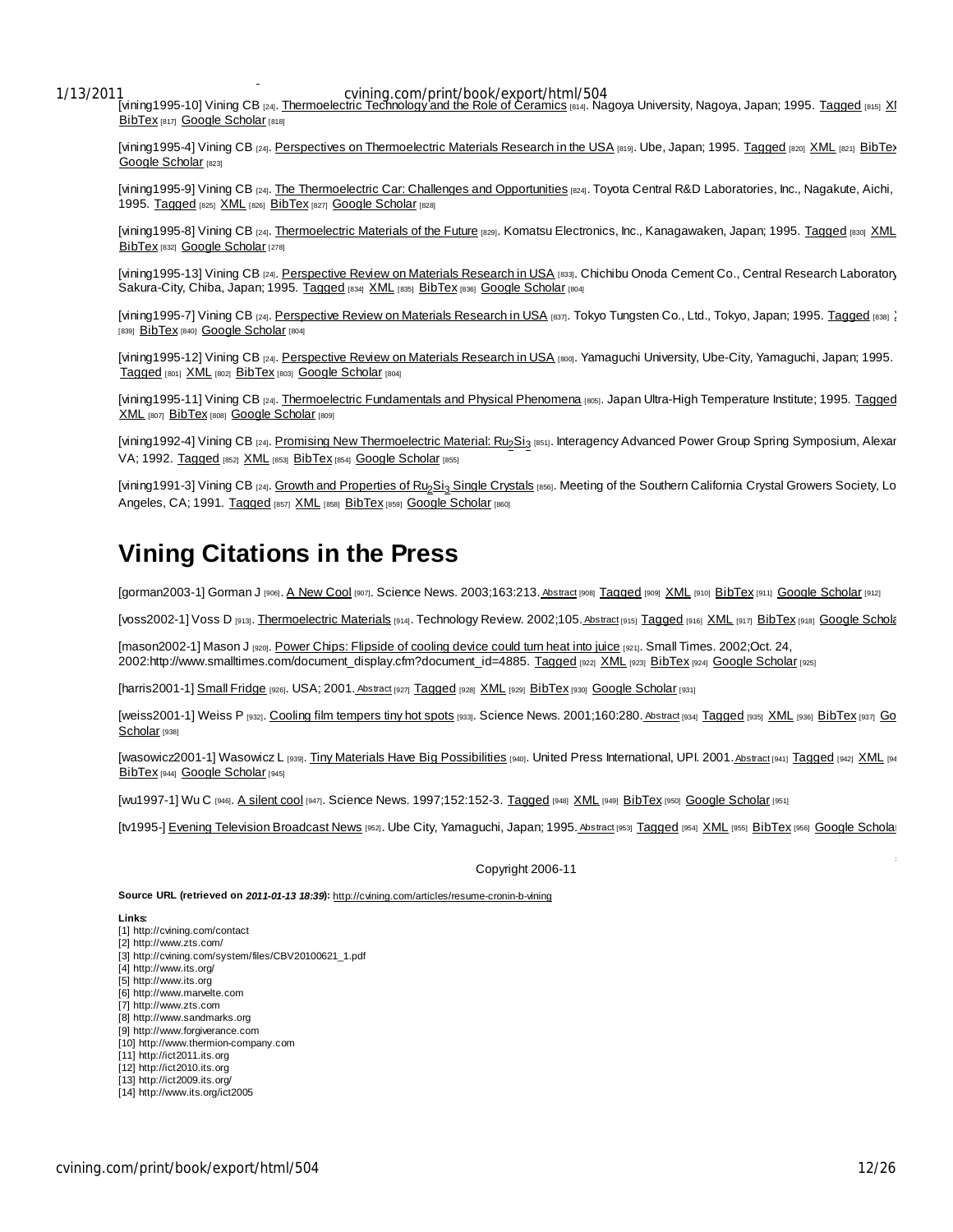1/13/201 $\frac{1}{18}$  http://archives.its.org/ICT97/www.its.its.org/ict97/index.html<br>CVINING.com/print/book/export/html/504 [19] http://archives.its.org/ETS2002/www.its.its.org/ets/index.html [20] http://archives.its.org/ETS99/www.its.its.org/ets/etsw1999/etsw99.html<br>[21] http://cvining.com/admin/build/views/edit/cbvining\_biblio\_views?destination=print%2Fbook%2Fexport%2Fhtml%2F504#views-tab-page\_2 [22] http://cvining.com/admin/build/views/export/cbvining\_biblio\_views [23] http://cvining.com/admin/build/views/clone/cbvining\_biblio\_views<br>[24] http://cvining.com/biblio/author/9<br>[25] http://cvining.com/biblio/author/115 [26] http://cvining.com/biblio/author/125 [27] http://cvining.com/biblio/author/42 [28] http://cvining.com/biblio/view/483 [29] http://cvining.com/content/history-international-thermoelectric-society [30] http://cvining.com/biblio/export/tagged/483 [31] http://cvining.com/biblio/export/xml/483 [32] http://cvining.com/biblio/export/bibtex/483 [33] http://scholar.google.com/scholar? btnG=Search%2BScholar&as\_q=%22History%2Bof%2BThe%2BInternational%2BThermoelectric%2BSociety%22&as\_sauthors=Vining&as\_occt=any&as [34] http://cvining.com/biblio/author/43 [35] http://cvining.com/biblio/author/44 [36] http://cvining.com/biblio/author/45 [37] http://cvining.com/biblio/author/46 [38] http://cvining.com/biblio/author/47 [39] http://cvining.com/biblio/view/376 [40] http://cvining.com/biblio/author/49 [41] http://cvining.com/content/high-temperature-thermal-conductivity-measurements-quasicrystalline-alsub708subpdsub209submn [42] http://cvining.com/biblio/export/tagged/376 [43] http://cvining.com/biblio/export/xml/376 [44] http://cvining.com/biblio/export/bibtex/376 [45] http://scholar.google.com/scholar? btnG=Search%2BScholar&as\_q=%22High%2Btemperature%2Bthermal%2Bconductivity%2Bmeasurements%2Bof%2Bquasicrystalline%2BAl%3Csub%3E70.8%3C%2 [46] http://cvining.com/biblio/view/446 [47] http://cvining.com/biblio/export/tagged/446 [48] http://cvining.com/biblio/export/xml/446 [49] http://cvining.com/biblio/export/bibtex/446 [50] http://scholar.google.com/scholar? btnG=Search%2BScholar&as\_q=%22Thermoelectric%2BProperties%2Bof%2BSilicides%22&as\_sauthors=Vining&as\_occt=any&as\_epq=&as\_oq={ [51] http://cvining.com/biblio/view/445 [52] http://cvining.com/biblio/export/tagged/445 [53] http://cvining.com/biblio/export/xml/445 [54] http://cvining.com/biblio/export/bibtex/445 [55] http://scholar.google.com/scholar? btnG=Search%2BScholar&as\_q=%22Silicon%2BGermanium%22&as\_sauthors=Vining&as\_occt=any&as\_epq=&as\_oq=&as\_eq=&as\_pul [56] http://cvining.com/biblio/view/444 [57] http://cvining.com/biblio/author/114 [58] http://cvining.com/content/structure-insulators [59] http://cvining.com/biblio/export/tagged/444 [60] http://cvining.com/biblio/export/xml/444 [61] http://cvining.com/biblio/export/bibtex/444 [62] http://scholar.google.com/scholar? btnG=Search%2BScholar&as\_q=%22Structure%2Bof%2BInsulators%22&as\_sauthors=Vining&as\_occt=any&as\_epq=&as\_oq=&as\_eq=&amp [63] http://cvining.com/biblio/view/441 [64] http://cvining.com/biblio/author/112 [65] http://cvining.com/biblio/export/tagged/441 [66] http://cvining.com/biblio/export/xml/441 [67] http://cvining.com/biblio/export/bibtex/441 [68] http://scholar.google.com/scholar? btnG=Search%2BScholar&as\_q=%22Lecture%2B2%3A%2BThermoelectric%2BFundamentals%2Band%2BPhysical%2BPhenomena%22&as\_sauthors=Vining&ar [69] http://cvining.com/biblio/author/96 [70] http://cvining.com/biblio/author/97 [71] http://cvining.com/biblio/author/98 [72] http://cvining.com/biblio/author/99 [73] http://cvining.com/biblio/author/100 [74] http://cvining.com/biblio/view/398 [75] http://cvining.com/biblio/author/101 [76] http://cvining.com/biblio/author/102 [77] http://cvining.com/biblio/export/tagged/398 [78] http://cvining.com/biblio/export/xml/398 [79] http://cvining.com/biblio/export/bibtex/398 [80] http://scholar.google.com/scholar?<br>btnG=Search%2BScholar&amp;as\_q=%22Phonon%2BScattering%2Bby%2BUltrafine%2BParticulates%2Bin%2BSiGe%2BAlloys%2Bat%2BHigh%2BTemperatures%22&ar [81] http://cvining.com/biblio/view/399 [82] http://cvining.com/biblio/author/103 [83] http://cvining.com/biblio/export/tagged/399 [84] http://cvining.com/biblio/export/xml/399 [85] http://cvining.com/biblio/export/bibtex/399 [86] http://scholar.google.com/scholar? btnG=Search%2BScholar&as\_q=%22Novel%2Bmeasurement%2Btechniques%22&as\_sauthors=Vandersande&as\_occt=any&as\_epq=&as\_oq=&ar [87] http://cvining.com/biblio/author/134 [88] http://cvining.com/biblio/author/135 [89] http://cvining.com/biblio/author/136

[90] http://cvining.com/biblio/author/137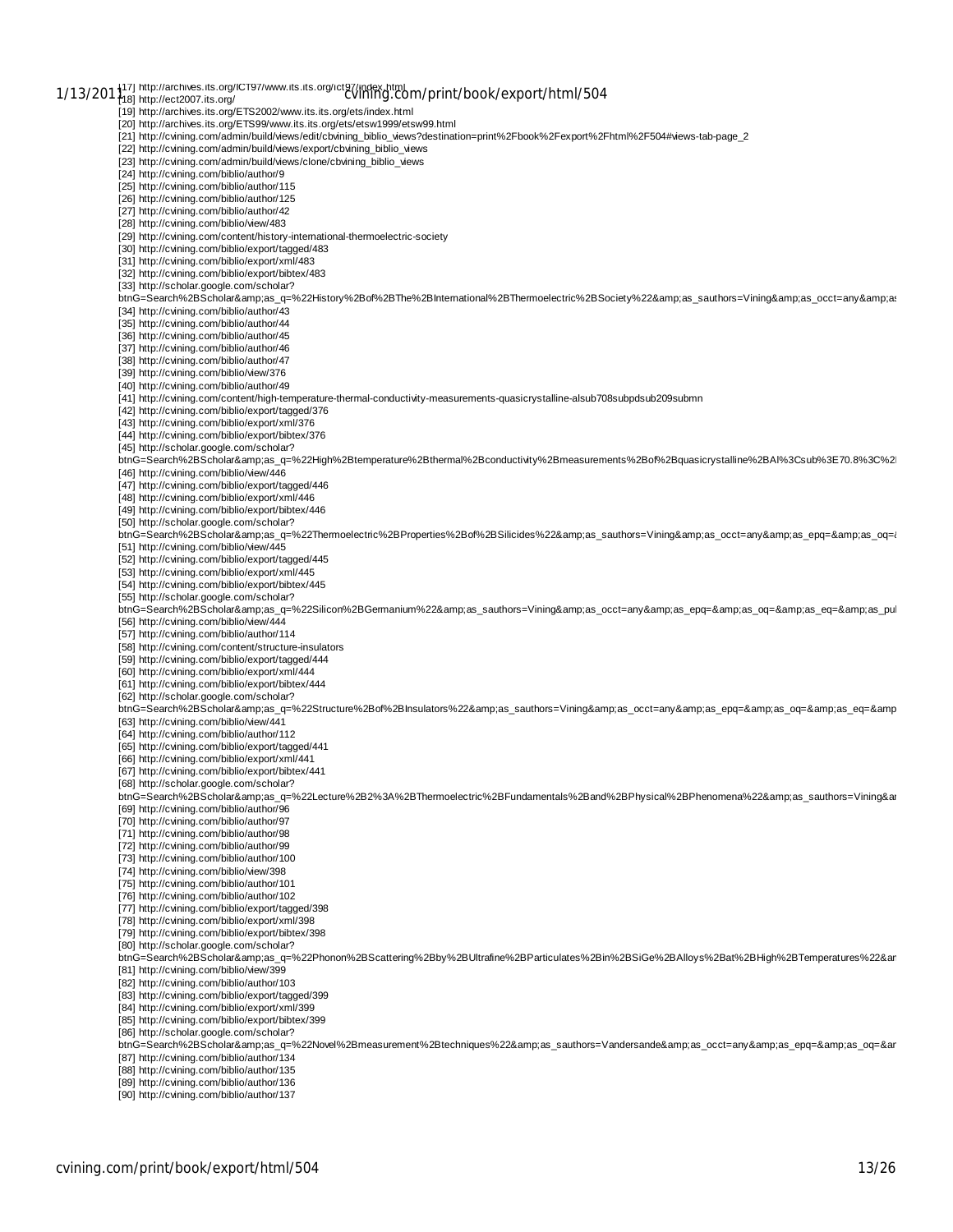1/13/201<sup>1</sup>93] http://cvining.com/biblio/export/tagged/494 cvining.com/print/book/export/html/504 [95] http://cvining.com/biblio/export/bibtex/494 [96] http://scholar.google.com/scholar?<br>btnG=Search%2BScholar&amp;as\_q=%22Reversible%2Bthermodynamic%2Bcycle%2Bfor%2BAMTEC%2Bpower%2Bconversion%22&amp;as\_sauthors=Vining&amp;as\_oc [97] http://cvining.com/biblio/view/434 [98] http://cvining.com/biblio/export/tagged/434 [99] http://cvining.com/biblio/export/xml/434 [100] http://cvining.com/biblio/export/bibtex/434 [101] http://scholar.google.com/scholar?<br>btnG=Search%2BScholar&amp;as\_q=%22The%2Bthermoelectric%2Blimit%2BZT%7E1%3A%2B%2BFact%2Bor%2BArtifact%22&amp;as\_sauthors=Vining&amp;as\_occt≕ [102] http://cvining.com/biblio/author/104 [103] http://cvining.com/biblio/view/400 [104] http://cvining.com/content/thermal-conductivity-natural-type-iia-diamond-between-500-k-and-1250-k [105] http://cvining.com/biblio/export/tagged/400 [106] http://cvining.com/biblio/export/xml/400 [107] http://cvining.com/biblio/export/bibtex/400 [108] http://scholar.google.com/scholar? btnG=Search%2BScholar&as\_q=%22Thermal%2BConductivity%2Bof%2BNatural%2BType%2BIIa%2BDiamond%2BBetween%2B500%2BK%2Band%2B1250%2BK%2 [109] http://cvining.com/biblio/view/427 [110] http://cvining.com/biblio/author/30 [111] http://cvining.com/biblio/author/107 [112] http://cvining.com/content/model-thermoelectric-properties-n-type-silicon-germanium-alloys-0 [113] http://cvining.com/biblio/export/tagged/427 [114] http://cvining.com/biblio/export/xml/427 [115] http://cvining.com/biblio/export/bibtex/427 [116] http://scholar.google.com/scholar?btnG=Search%2BScholar&as\_q=%22A%2Bmodel%2Bfor%2Bthe%2Bthermoelectric%2Bproperties%2Bof%2Bn-type%2Bsilicor germanium%2Balloys%22&as\_sauthors=Vining&as\_occt=any&as\_epq=&as\_oq=&as\_eq=&as\_yublication=&as\_ylo=&as\_yhi=&amp [117] http://cvining.com/biblio/view/412 [118] http://cvining.com/biblio/author/41 [119] http://cvining.com/biblio/export/tagged/412 [120] http://cvining.com/biblio/export/xml/412 [121] http://cvining.com/biblio/export/bibtex/412 [122] http://scholar.google.com/scholar? .<br>btnG=Search%2BScholar&amp;as\_q=%22Approximation%2Bof%2Bthe%2BTransport%2BIntegrals%2Bwith%2BApplications%2Bto%2BSilicon%2BGermanium%22&amp;as [123] http://cvining.com/biblio/view/410 [124] http://cvining.com/biblio/export/tagged/410 [125] http://cvining.com/biblio/export/xml/410 [126] http://cvining.com/biblio/export/bibtex/410 [127] http://scholar.google.com/scholar?<br>btnG=Search%2BScholar&amp;as\_q=%22P%2BType%2BRare%2BEarth%2BChalcogenides%22&amp;as\_sauthors=Vining&amp;as\_occt=any&amp;as\_epq=&amp;as\_oq= [128] http://cvining.com/biblio/author/71 [129] http://cvining.com/biblio/author/63 [130] http://cvining.com/biblio/view/384 [131] http://cvining.com/biblio/export/tagged/384 [132] http://cvining.com/biblio/export/xml/384 [133] http://cvining.com/biblio/export/bibtex/384 [134] http://scholar.google.com/scholar? btnG=Search%2BScholar&as\_q=%22Application%2Bof%2BGas%2BAtomized%2BPowder%2Bfor%2BImproved%2BThermoelectric%2BDevices%22&as\_sauthors [135] http://cvining.com/biblio/author/64 [136] http://cvining.com/biblio/author/65 [137] http://cvining.com/biblio/author/66 [138] http://cvining.com/biblio/author/15 [139] http://cvining.com/biblio/author/67 [140] http://cvining.com/biblio/view/382 [141] http://cvining.com/biblio/author/69 [142] http://cvining.com/biblio/author/70 [143] http://cvining.com/biblio/export/tagged/382 [144] http://cvining.com/biblio/export/xml/382 [145] http://cvining.com/biblio/export/bibtex/382 [146] http://scholar.google.com/scholar? .<br>btnG=Search%2BScholar&amp;as\_q=%22Lattice%2BInstability%2B%28bcctetrag.%2BTransition%29%2Band%2BSuperconductivity%2Bin%2BLa%3Csub%3E3%3C%2Fsi [147] http://cvining.com/biblio/author/68 [148] http://cvining.com/biblio/view/484 [149] http://cvining.com/biblio/author/126 [150] http://cvining.com/biblio/author/127 [151] http://cvining.com/biblio/author/128 [152] http://cvining.com/content/pressure-dependence-superconducting-transition-temperature-thsub1-xsubysubxsubrhsub4subbsub4 [153] http://cvining.com/biblio/export/tagged/484 [154] http://cvining.com/biblio/export/xml/484 [155] http://cvining.com/biblio/export/bibtex/484 [156] http://scholar.google.com/scholar? btnG=Search%2BScholar&as\_q=%22Pressure%2Bdependence%2Bof%2Bthe%2Bsuperconducting%2Btransition%2Btemperature%2Bof%2B%28Th%3Csub%3E1-<br>x%3C%2Fsub%3EY%3Csub%3Ex%3C%2Fsub%3E%29Rh%3Csub%3E4%3C%2Fsub%3EB%3Csub%3E4%3C%2Fsub%3E [157] http://cvining.com/biblio/author/153 [158] http://cvining.com/biblio/view/572 [159] http://cvining.com/content/power-science-and-exploration-upgrading-general-purpose-heat-source-radioisotope-thermoelect [160] http://cvining.com/biblio/export/tagged/572 [161] http://cvining.com/biblio/export/xml/572 [162] http://cvining.com/biblio/export/bibtex/572 [163] http://scholar.google.com/scholar?btnG=Search%2BScholar&as\_q=%22Power%2Bfor%2BScience%2Band%2BExploration%3A%2BUpgrading%2Bthe%2BGener

Purpose%2BHeat%2BSource%2BRadioisotope%2BThermoelectric%2BGenerator%2B%28GPHS-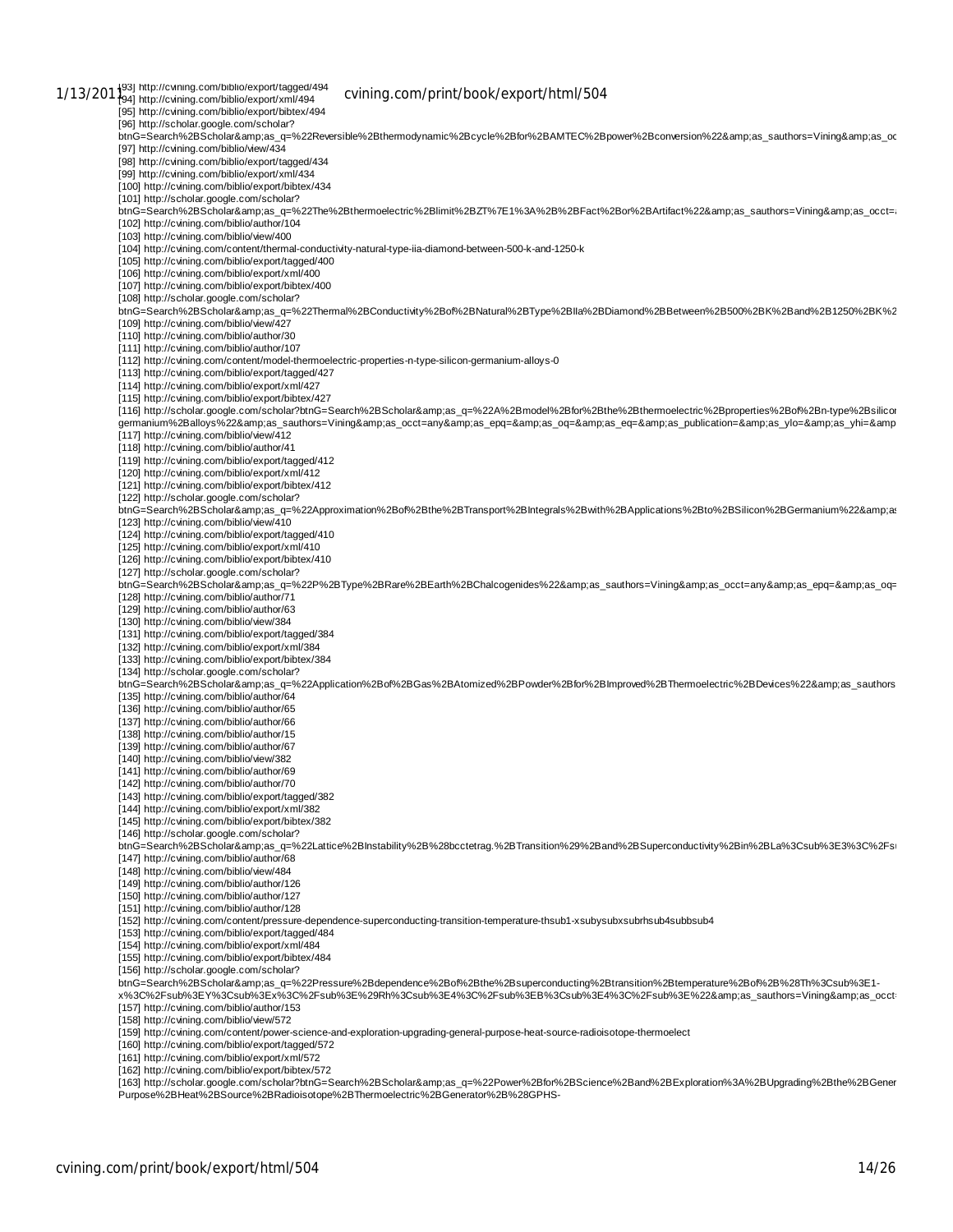1/13/201 165] http://cvining.com/biblio/view/469<br>1/13/201 166] http://cvining.com/biblio/author/117 cvining.com/print/book/export/html/504 [167] http://cvining.com/content/zt-35-fifteen-years-progress-and-things-come [168] http://cvining.com/biblio/export/tagged/469 [169] http://cvining.com/biblio/export/xml/469 [170] http://cvining.com/biblio/export/bibtex/469 [171] http://scholar.google.com/scholar?<br>btnG=Search%2BScholar&amp;as\_q=%22ZT%2B%7E%2B3.5%3A%2B%2BFifteen%2BYears%2Bof%2BProgress%2Band%2BThings%2Bto%2BCome%22&amp;as\_sauth [172] http://cvining.com/biblio/view/466 [173] http://cvining.com/biblio/export/tagged/466 [174] http://cvining.com/biblio/export/xml/466 [175] http://cvining.com/biblio/export/bibtex/466 [176] http://scholar.google.com/scholar? btnG=Search%2BScholar&as\_q=%22Highlights%2Bfrom%2Bthe%2B2002%2BInternational%2BConference%2Bon%2BThermoelectrics%22&as\_sauthors=Vining& [177] http://cvining.com/biblio/author/91 [178] http://cvining.com/biblio/view/395 [179] http://cvining.com/biblio/author/92 [180] http://cvining.com/biblio/author/93 [181] http://cvining.com/biblio/author/94 [182] http://cvining.com/biblio/author/95 [183] http://cvining.com/content/upper-limitation-performance-single-barrier-thermionic-emission-cooling [184] http://cvining.com/biblio/export/tagged/395 [185] http://cvining.com/biblio/export/xml/395 [186] http://cvining.com/biblio/export/bibtex/395 [187] http://scholar.google.com/scholar?btnG=Search%2BScholar&as\_q=%22Upper%2Blimitation%2Bto%2Bthe%2Bperformance%2Bof%2Bsinglebarrier%2Bthermionic%2Bemission%2Bcooling%22&as\_sauthors=Ulrich&as\_occt=any&as\_epq=&as\_oq=&as\_publication=&as\_ [188] http://cvining.com/biblio/view/464 [189] http://cvining.com/biblio/export/tagged/464 [190] http://cvining.com/biblio/export/xml/464 [191] http://cvining.com/biblio/export/bibtex/464 [192] http://scholar.google.com/scholar?btnG=Search%2BScholar&as\_q=%22Thermoelectric%2BMeasurements%2Bon%2BMulti-.<br>Layer%2BThin%2BFilms%22&amp;as\_sauthors=Vining&amp;as\_occt=any&amp;as\_epq=&amp;as\_oq=&amp;as\_eq=&amp;as\_publication=&amp;as\_ylo=&amp;as\_yhi=&a [193] http://cvining.com/biblio/view/515 [194] http://cvining.com/content/summarry-report-ict99-18th-international-conference-thermoelectrics [195] http://cvining.com/biblio/export/tagged/515 [196] http://cvining.com/biblio/export/xml/515 [197] http://cvining.com/biblio/export/bibtex/515<br>[198] http://scholar.google.com/scholar?btnG=Search%2BScholar&amp;as\_q=%22Summarry%2BReport%2Bon%2BICT%2799%2B-.<br>%2BThe%2B18th%2BInternational%2BConference%2Bon%2BThermoelectrics%22&amp;as\_sauthors=Vining&amp;as\_occt=any&amp;as\_epq=&amp;as\_eq=&amp;as\_eq={ [199] http://cvining.com/system/files/Vining-ETS99-Pardubice-1999.pdf [200] http://cvining.com/biblio/author/75 [201] http://cvining.com/biblio/author/76 [202] http://cvining.com/biblio/author/77 [203] http://cvining.com/biblio/author/78 [204] http://cvining.com/biblio/view/388 [205] http://cvining.com/biblio/author/79 [206] http://cvining.com/content/crystal-structure-and-magnetic-susceptibility-rusub2subsisub3sub-single-crystal [207] http://cvining.com/biblio/export/tagged/388 [208] http://cvining.com/biblio/export/xml/388 [209] http://cvining.com/biblio/export/bibtex/388 [210] http://scholar.google.com/scholar? btnG=Search%2BScholar&as\_q=%22Crystal%2Bstructure%2Band%2Bmagnetic%2Bsusceptibility%2Bof%2Ba%2BRu%3Csub%3E2%3C%2Fsub%3ESi%3Csub%3E [211] http://cvining.com/biblio/view/462 [212] http://cvining.com/biblio/export/tagged/462 [213] http://cvining.com/biblio/export/xml/462 [214] http://cvining.com/biblio/export/bibtex/462 [215] http://scholar.google.com/scholar? btnG=Search%2BScholar&as\_q=%22Present%2BStatus%2Band%2BFuture%2BProspects%2Bfor%2BThermoelectric%2BConversion%22&as\_sauthors=Vining&a [216] http://cvining.com/biblio/author/58 [217] http://cvining.com/biblio/author/59 [218] http://cvining.com/biblio/author/60 [219] http://cvining.com/biblio/view/379 [220] http://cvining.com/biblio/export/tagged/379 [221] http://cvining.com/biblio/export/xml/379 [222] http://cvining.com/biblio/export/bibtex/379 [223] http://scholar.google.com/scholar?btnG=Search%2BScholar&as\_q=%223-Omega%2BMethod%2BPoster%22&as\_sauthors=Foley&as\_occt=any&as\_epq=&as\_oq=&as\_eq=&as\_publication=&as\_ylo=&as\_yl [224] http://cvining.com/biblio/author/50 [225] http://cvining.com/biblio/author/51 [226] http://cvining.com/biblio/author/52 [227] http://cvining.com/biblio/author/53 [228] http://cvining.com/biblio/author/54 [229] http://cvining.com/biblio/view/377 [230] http://cvining.com/biblio/author/56 [231] http://cvining.com/content/structure-and-transport-properties-microcrystalline-sige-films [232] http://cvining.com/biblio/export/tagged/377 [233] http://cvining.com/biblio/export/xml/377 [234] http://cvining.com/biblio/export/bibtex/377 [235] http://scholar.google.com/scholar? btnG=Search%2BScholar&as\_q=%22Structure%2Band%2Btransport%2Bproperties%2Bof%2Bmicrocrystalline%2BSiGe%2Bfilms%22&as\_sauthors=Edelman&an [236] http://cvining.com/biblio/view/459 [237] http://cvining.com/content/phonon-drag-sige-thermoelectric-alloys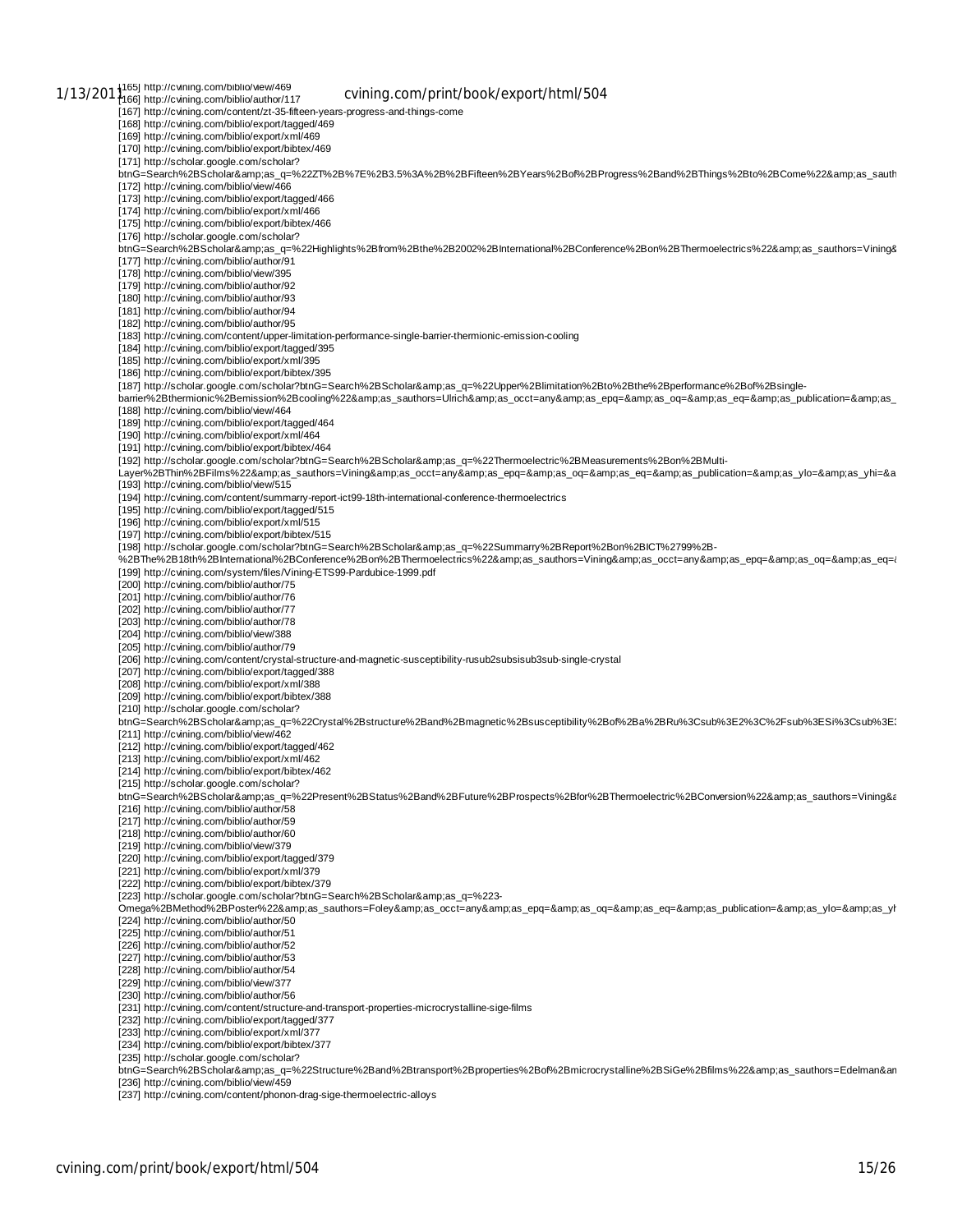1/13/201<sup>240]</sup> http://cvining.com/biblio/export/bibtex/459 cvining.com/print/book/export/html/504 t-m-G=Search%2BScholar&amp.as\_q=%22Phonon%2BDrag%2Bin%2BSiGe%2BThermoelectric%2BAlloys%22&as\_sauthors=Vining&as\_occt=any&as\_epq= [242] http://cvining.com/biblio/view/458 [243] http://cvining.com/biblio/author/116 [244] http://cvining.com/content/thermoelectric-process [245] http://cvining.com/biblio/export/tagged/458 [246] http://cvining.com/biblio/export/xml/458 [247] http://cvining.com/biblio/export/bibtex/458 [248] http://scholar.google.com/scholar?<br>btnG=Search%2BScholar&amp;as\_q=%22The%2Bthermoelectric%2Bprocess%22&amp;as\_sauthors=Vining&amp;as\_occt=any&amp;as\_epq=&amp;as\_oq=&amp;as\_eq={ [249] http://cvining.com/biblio/view/457 [250] http://cvining.com/content/damped-thermoelectric-waves [251] http://cvining.com/biblio/export/tagged/457 [252] http://cvining.com/biblio/export/xml/457 [253] http://cvining.com/biblio/export/bibtex/457 [254] http://scholar.google.com/scholar? btnG=Search%2BScholar&as\_q=%22Damped%2Bthermoelectric%2Bwaves%22&as\_sauthors=Vining&as\_occt=any&as\_epq=&as\_oq=&as\_ex [255] http://cvining.com/biblio/view/449 [256] http://cvining.com/biblio/export/tagged/449 [257] http://cvining.com/biblio/export/xml/449 [258] http://cvining.com/biblio/export/bibtex/449 [259] http://scholar.google.com/scholar? btnG=Search%2BScholar&as\_q=%22Thermoelectric%2BTechnology%2Bof%2BToday%2Band%2BTomorrow%22&as\_sauthors=Vining&as\_occt=any&a [260] http://cvining.com/biblio/author/109 [261] http://cvining.com/biblio/view/479 [262] http://cvining.com/biblio/author/118 [263] http://cvining.com/content/silicon-germainium-overview-recent-developments-0 [264] http://cvining.com/biblio/export/tagged/479 [265] http://cvining.com/biblio/export/xml/479 [266] http://cvining.com/biblio/export/bibtex/479 [267] http://scholar.google.com/scholar?btnG=Search%2BScholar&as\_q=%22Silicon-Germainium%3A%2BAn%2BOverview%2Bof%2BRecent%2BDevelopments%22&as\_sauthors=Vining&as\_occt=any&as\_epq=&as\_eq=&anp;as\_eq=&an [268] http://cvining.com/biblio/view/443 [269] http://cvining.com/biblio/export/tagged/443 [270] http://cvining.com/biblio/export/xml/443 [271] http://cvining.com/biblio/export/bibtex/443 [272] http://scholar.google.com/scholar? btnG=Search%2BScholar&as\_q=%22Thermoelectric%2BTechnology%2Bof%2Bthe%2BFuture%22&as\_sauthors=Vining&as\_occt=any&as\_epq=&a [273] http://cvining.com/biblio/view/442 [274] http://cvining.com/biblio/author/113 [275] http://cvining.com/biblio/export/tagged/442 [276] http://cvining.com/biblio/export/xml/442 [277] http://cvining.com/biblio/export/bibtex/442 [278] http://scholar.google.com/scholar? btnG=Search%2BScholar&as\_q=%22Thermoelectric%2BMaterials%2Bof%2Bthe%2BFuture%22&as\_sauthors=Vining&as\_occt=any&as\_epq=&as\_ [279] http://cvining.com/biblio/view/439 [280] http://cvining.com/biblio/export/tagged/439 [281] http://cvining.com/biblio/export/xml/439 [282] http://cvining.com/biblio/export/bibtex/439 [283] http://cvining.com/biblio/author/28 [284] http://cvining.com/biblio/author/29 [285] http://cvining.com/biblio/view/371 [286] http://cvining.com/content/milliwatt-isotope-power-source-microspacecraft-0 [287] http://cvining.com/biblio/export/tagged/371 [288] http://cvining.com/biblio/export/xml/371 [289] http://cvining.com/biblio/export/bibtex/371 [290] http://scholar.google.com/scholar? btnG=Search%2BScholar&as\_q=%22Milliwatt%2Bisotope%2Bpower%2Bsource%2Bfor%2Bmicrospacecraft%22&as\_sauthors=Chmielewski&as\_occt=any&a [291] http://cvining.com/biblio/author/8 [292] http://cvining.com/biblio/view/364 [293] http://cvining.com/content/thermoelectric-properties-semiconducting-iridium-silicides [294] http://cvining.com/biblio/export/tagged/364 [295] http://cvining.com/biblio/export/xml/364 [296] http://cvining.com/biblio/export/bibtex/364 [297] http://scholar.google.com/scholar? btnG=Search%2BScholar&as\_q=%22Thermoelectric%2Bproperties%2Bof%2Bsemiconducting%2Biridium%2Bsilicides%22&as\_sauthors=Allevato&as\_occt=as [298] http://cvining.com/biblio/view/362 [299] http://cvining.com/content/phase-diagram-and-electrical-behavior-silicon-rich-iridium-silicide-compounds [300] http://cvining.com/biblio/export/tagged/362 [301] http://cvining.com/biblio/export/xml/362 [302] http://cvining.com/biblio/export/bibtex/362 [303] http://scholar.google.com/scholar?btnG=Search%2BScholar&as\_q=%22Phase%2Bdiagram%2Band%2Belectrical%2Bbehavior%2Bof%2Bsilicon-<br>rich%2Biridium%2Bsilicide%2Bcompounds%22&amp;as\_sauthors=Allevato&amp;as\_occt=any&amp; [304] http://cvining.com/biblio/view/475 [305] http://cvining.com/content/progress-doping-ruthenium-silicide-rusub2subsisub3sub [306] http://cvining.com/biblio/export/tagged/475 [307] http://cvining.com/biblio/export/xml/475 [308] http://cvining.com/biblio/export/bibtex/475 [309] http://scholar.google.com/scholar? btnG=Search%2BScholar&as\_q=%22Progress%2Bin%2Bdoping%2Bof%2Bruthenium%2Bsilicide%2B%28Ru%3Csub%3E2%3C%2Fsub%3ESi%3Csub%3E3%3C%2l [310] http://cvining.com/biblio/view/435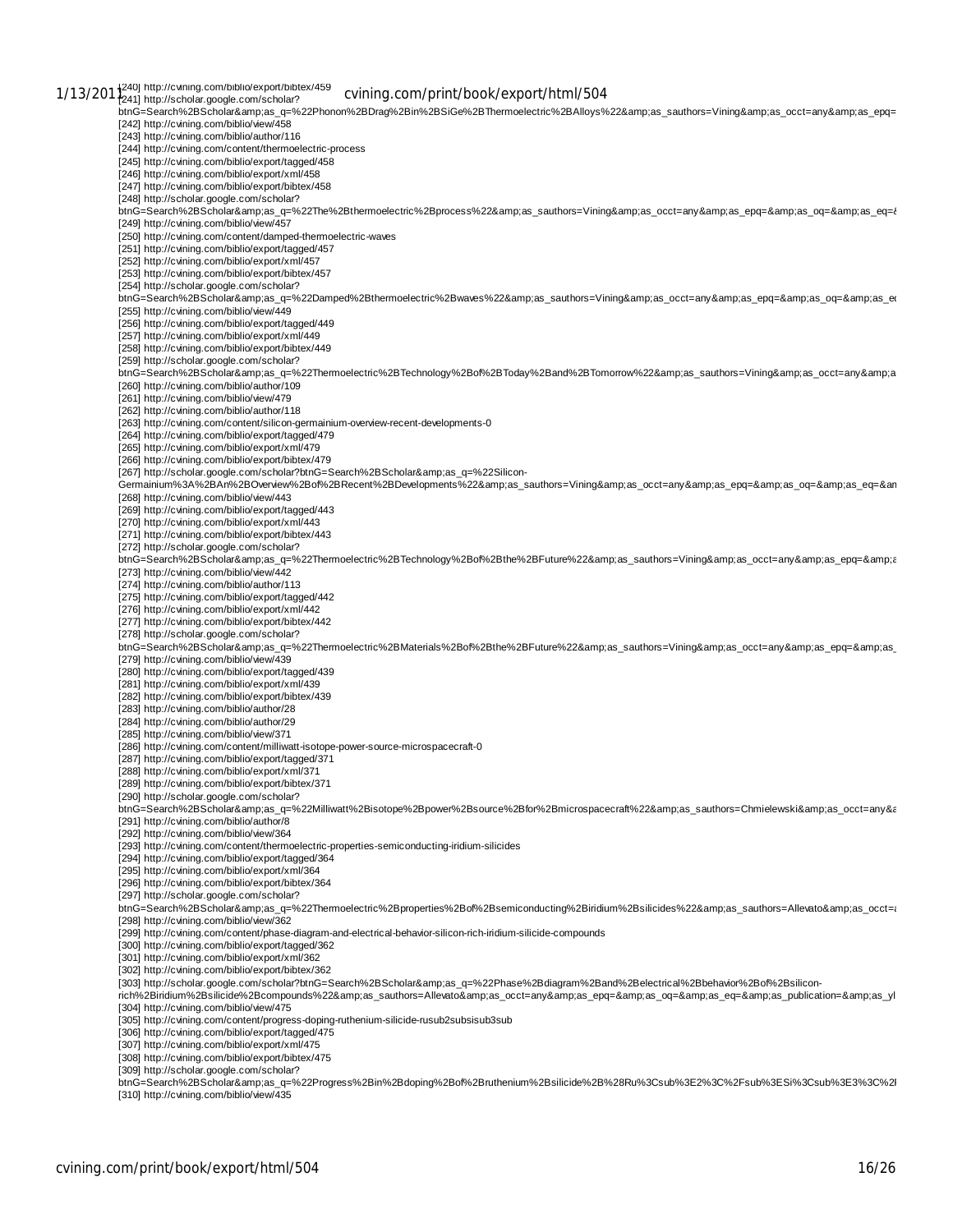1/13/201<sup>313]</sup> http://cvining.com/biblio/export/xml/435<br>1/13/201<sup>3</sup>314] http://cvining.com/biblio/export/bibtex/435 C**vining.com/print/book/export/html/504** [315] http://scholar.google.com/scholar? btnG=Search%2BScholar&amp:as\_q=%22Extrapolated%2Bthermoelectric%2Bfigure%2Bof%2Bmerit%2Bof%2Bruthenium%2Bsilicide%22&amp:as\_sauthors=Vining&amp:a [316] http://cvining.com/biblio/view/433 [317] http://cvining.com/biblio/export/tagged/433 [318] http://cvining.com/biblio/export/xml/433 [319] http://cvining.com/biblio/export/bibtex/433 [320] http://cvining.com/biblio/author/122 [321] http://cvining.com/biblio/author/123 [322] http://cvining.com/biblio/author/124 [323] http://cvining.com/biblio/view/482 [324] http://cvining.com/content/promising-new-thermoelectric-material-ruthenium-silicide [325] http://cvining.com/biblio/export/tagged/482 [326] http://cvining.com/biblio/export/xml/482 [327] http://cvining.com/biblio/export/bibtex/482 [328] http://scholar.google.com/scholar? btnG=Search%2BScholar&as\_q=%22A%2Bpromising%2Bnew%2Bthermoelectric%2Bmaterial%3A%2BRuthenium%2Bsilicide%22&as\_sauthors=Vining&as\_ [329] http://cvining.com/biblio/view/431 [330] http://cvining.com/biblio/author/10 [331] http://cvining.com/biblio/author/11 [332] http://cvining.com/content/model-high-temperature-transport-properties-heavily-doped-p-type-silicon-germanium-alloys [333] http://cvining.com/biblio/export/tagged/431 [334] http://cvining.com/biblio/export/xml/431 [335] http://cvining.com/biblio/export/bibtex/431 [336] http://scholar.google.com/scholar? btnG=Search%2BScholar&as\_q=%22A%2Bmodel%2Bfor%2Bthe%2Bhigh%2Btemperature%2Btransport%2Bproperties%2Bof%2Bheavily%2Bdoped%2Bp-type%2Bsili germanium%2Balloys%22&as\_sauthors=Vining&as\_occt=any&as\_epq=&as\_oq=&as\_eq=&as\_publication=&as\_ylo=&as\_yhi=&amp [337] http://cvining.com/biblio/author/80 [338] http://cvining.com/biblio/view/389 [339] http://cvining.com/content/characteristics-promising-new-thermoelectric-material-ruthenium-silicide [340] http://cvining.com/biblio/export/tagged/389 [341] http://cvining.com/biblio/export/xml/389 [342] http://cvining.com/biblio/export/bibtex/389 [343] http://scholar.google.com/scholar? btnG=Search%2BScholar&as\_q=%22Characteristics%2Bof%2Ba%2Bpromising%2Bnew%2Bthermoelectric%2Bmaterial%3A%2Bruthenium%2Bsilicide%22&as\_s [344] http://cvining.com/biblio/view/474 [345] http://cvining.com/biblio/export/tagged/474 [346] http://cvining.com/biblio/export/xml/474 [347] http://cvining.com/biblio/export/bibtex/474 [348] http://scholar.google.com/scholar? btnG=Search%2BScholar&as\_q=%22Intrinsic%2Bthermoelectric%2Bproperties%2Bof%2Bsingle%2Bcrystal%2BRu%3Csub%3E2%3C%2Fsub%3ESi%3Csub%3E3%3 [349] http://cvining.com/biblio/view/478 [350] http://cvining.com/content/silicon-germainium-overview-recent-developments [351] http://cvining.com/biblio/export/tagged/478 [352] http://cvining.com/biblio/export/xml/478 [353] http://cvining.com/biblio/export/bibtex/478 [354] http://cvining.com/biblio/view/428 [355] http://cvining.com/biblio/export/tagged/428 [356] http://cvining.com/biblio/export/xml/428 [357] http://cvining.com/biblio/export/bibtex/428 [358] http://scholar.google.com/scholar? btnG=Search%2BScholar&as\_q=%22Silicides%2Bas%2Bpromising%2Bthermoelectric%2Bmaterials%22&as\_sauthors=Vining&as\_occt=any&as\_epq=& [359] http://cvining.com/biblio/view/424 [360] http://cvining.com/content/high-figure-merit-thermoelectrics-theoretical-considerations [361] http://cvining.com/biblio/export/tagged/424 [362] http://cvining.com/biblio/export/xml/424 [363] http://cvining.com/biblio/export/bibtex/424 [364] http://scholar.google.com/scholar? btnG=Search%2BScholar&as\_q=%22High%2Bfigure%2Bof%2Bmerit%2Bthermoelectrics%3A%2BTheoretical%2Bconsiderations%22&as\_sauthors=Vining&a [365] http://cvining.com/biblio/author/57 [366] http://cvining.com/biblio/view/378 [367] http://cvining.com/content/multiple-doping-silicon-germanium-alloys-thermoelectric-applications [368] http://cvining.com/biblio/export/tagged/378 [369] http://cvining.com/biblio/export/xml/378 [370] http://cvining.com/biblio/export/bibtex/378 [371] http://scholar.google.com/scholar?btnG=Search%2BScholar&as\_q=%22Multiple%2Bdoping%2Bof%2Bsiliconqermanium%2Balloys%2Bfor%2Bthermoelectric%2Bapplications%22&amp.as sauthors=Fleurial&amp:as occt=any&amp:as epq=&amp:as oq=&amp:as eq=&amp:as eq=&amp:as as [372] http://cvining.com/biblio/author/139 [373] http://cvining.com/biblio/author/140 [374] http://cvining.com/biblio/view/496 [375] http://cvining.com/biblio/export/tagged/496 [376] http://cvining.com/biblio/export/xml/496 [377] http://cvining.com/biblio/export/bibtex/496 [378] http://scholar.google.com/scholar? btnG=Search%2BScholar&as\_q=%22Hysteresis%2Bin%2Bthe%2BElectrical%2BTransport%2BProperties%2Bof%2BBoron%2BCarbide%22&as\_sauthors=Vining& [379] http://cvining.com/biblio/view/502 [380] http://cvining.com/biblio/author/143 [381] http://cvining.com/biblio/export/tagged/502 [382] http://cvining.com/biblio/export/xml/502 [383] http://cvining.com/biblio/export/bibtex/502 [384] http://scholar.google.com/scholar?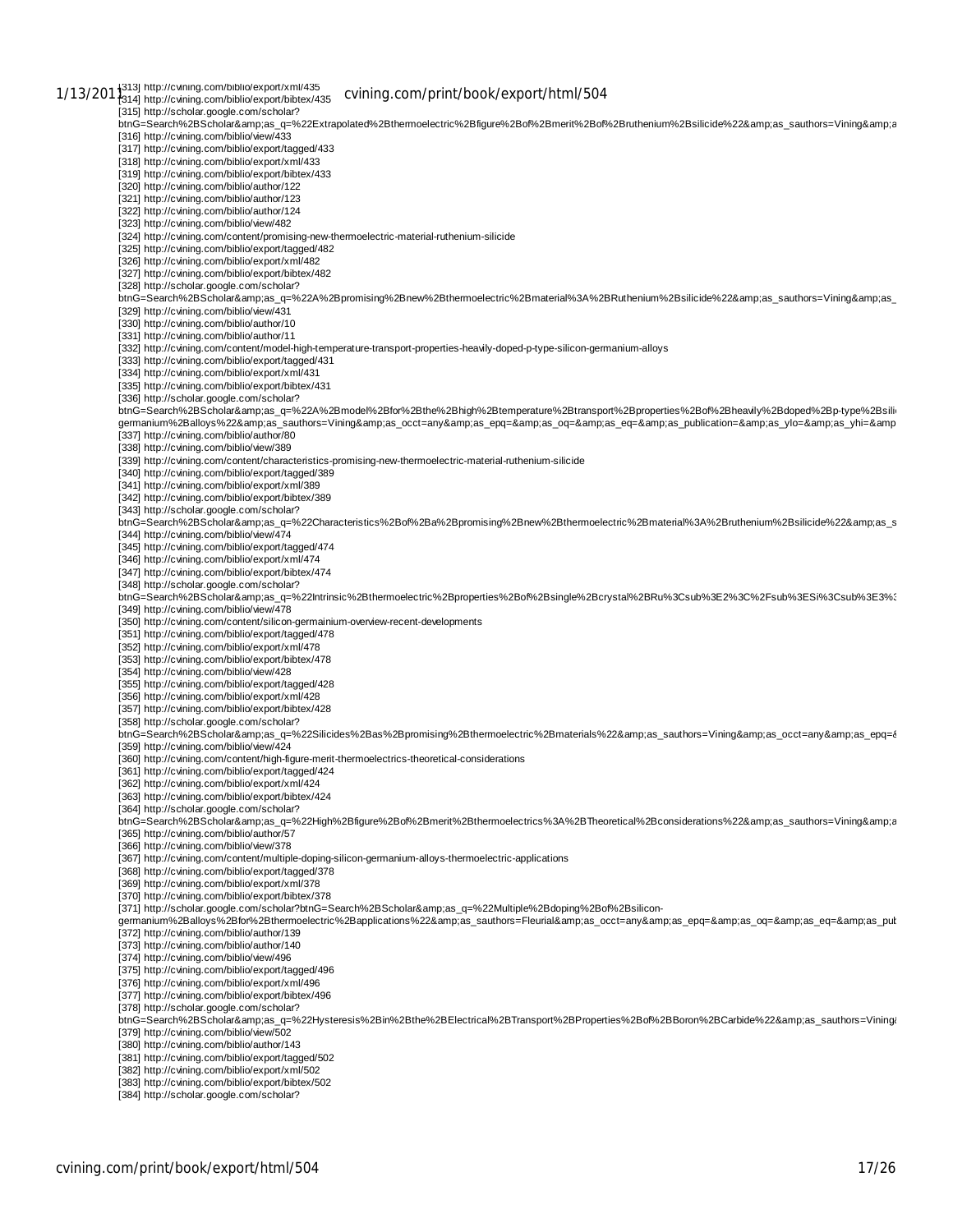1/13/201<sup>386]</sup> http://cvining.com/biblio/export/tagged/493 cv**ining.com/print/book/export/html/504**<br>1/13/201<sup>3</sup>887] http://cvining.com/biblio/export/xml/493 cv**ining.com/print/book/export/html/504** [388] http://cvining.com/biblio/export/bibtex/493 [389] http://scholar.google.com/scholar?btnG=Search%2BScholar&as\_q=%22Advanced%2Bmaterials%2Bfor%2Bhightemperature%2Bthermoelectric%2Benergy%2Bconversion%22&as\_sauthors=Vining&as\_occt=any&as\_epq=&as\_noq=&as\_eq=&as\_publication= [390] http://cvining.com/biblio/author/38 [391] http://cvining.com/biblio/author/39 [392] http://cvining.com/biblio/author/40 [393] http://cvining.com/biblio/view/375 [394] http://cvining.com/biblio/export/tagged/375 [395] http://cvining.com/biblio/export/xml/375 [396] http://cvining.com/biblio/export/bibtex/375 [397] http://scholar.google.com/scholar? btnG=Search%2BScholar&as\_q=%22Thermoelectric%2BProperties%2Bof%2BLaTe%3Csub%3Ey%3C%2Fsub%3E%22&as\_sauthors=Danienson&as\_occt= [398] http://cvining.com/biblio/author/141 [399] http://cvining.com/biblio/author/142 [400] http://cvining.com/biblio/view/497 [401] http://cvining.com/biblio/export/tagged/497 [402] http://cvining.com/biblio/export/xml/497 [403] http://cvining.com/biblio/export/bibtex/497 [404] http://scholar.google.com/scholar? btnG=Search%2BScholar&as\_q=%22Electrical%2Band%2Bthermal%2Btransport%2Bin%2Blanthanum%2Btelluride%22&as\_sauthors=Vining&as\_occt=any& [405] http://cvining.com/biblio/view/411 [406] http://cvining.com/biblio/export/tagged/411 [407] http://cvining.com/biblio/export/xml/411 [408] http://cvining.com/biblio/export/bibtex/411 [409] http://scholar.google.com/scholar? btnG=Search%2BScholar&as\_q=%22High%2BTemperature%2BThermal%2BConductivity%2Bof%2BSintered%2BSilicon%2BGermanium%2BAlloys%22&as\_sauth [410] http://cvining.com/biblio/view/488 [411] http://cvining.com/biblio/author/129 [412] http://cvining.com/biblio/author/130 [413] http://cvining.com/biblio/author/131 [414] http://cvining.com/content/superconductivity-ternary-compounds-high-pressure [415] http://cvining.com/biblio/export/tagged/488 [416] http://cvining.com/biblio/export/xml/488 [417] http://cvining.com/biblio/export/bibtex/488 [418] http://scholar.google.com/scholar? the Search%2BScholar&amp.as\_d=%22Superconductivity%2Bin%2Bternary%2Bcompounds%2Bat%2Bhigh%2Bpressure%22&as\_sauthors=Vining&as\_occt=a<br>http:=Search%2BScholar&amp;as\_g=%22Superconductivity%2Bin%2Bternary%2Bcompounds% [419] http://cvining.com/biblio/author/87 [420] http://cvining.com/biblio/author/88 [421] http://cvining.com/biblio/author/89 [422] http://cvining.com/biblio/view/392 [423] http://cvining.com/biblio/export/tagged/392 [424] http://cvining.com/biblio/export/xml/392 [425] http://cvining.com/biblio/export/bibtex/392 [426] http://scholar.google.com/scholar? btnG=Search%2BScholar&as\_q=%22Magnetic%2BProperties%2Bof%2BCeRh%3Csub%3E3%3C%2Fsub%3EB%3Csub%3E2%3C%2Fsub%3E%2BUnder%2BPressu [427] http://cvining.com/biblio/view/408 [428] http://cvining.com/biblio/export/tagged/408 [429] http://cvining.com/biblio/export/xml/408 [430] http://cvining.com/biblio/export/bibtex/408 [431] http://scholar.google.com/scholar? .<br>btnG=Search%2BScholar&amp;as\_q=%22Pressure%2BInduced%2BRe%2Bentrant%2BSuperconductivity%2Bin%2BAntiferromagnetic%2BTm%3Csub%3E2%3C%2Fsub% [432] http://cvining.com/biblio/author/19 [433] http://cvining.com/biblio/author/20 [434] http://cvining.com/biblio/author/21 [435] http://cvining.com/biblio/author/22 [436] http://cvining.com/biblio/view/368 [437] http://cvining.com/biblio/export/tagged/368 [438] http://cvining.com/biblio/export/xml/368 [439] http://cvining.com/biblio/export/bibtex/368 [440] http://scholar.google.com/scholar? btnG=Search%2BScholar&as\_q=%22Electronic%2BStructure%2Bof%2BLaRh%3Csub%3E3%3C%2Fsub%3EB%3Csub%3E2%3C%2Fsub%3E%22&as\_sauthors [441] http://cvining.com/biblio/view/487 [442] http://cvining.com/biblio/export/tagged/487 [443] http://cvining.com/biblio/export/xml/487 [444] http://cvining.com/biblio/export/bibtex/487 [445] http://scholar.google.com/scholar? btnG=Search%2BScholar&as\_q=%22Superconductivity%2Bin%2Bthe%2BEr%2BFe%2BSi%2BTernary%2BSystem%22&as\_sauthors=Vining&as\_occt=any& [446] http://cvining.com/biblio/view/485 [447] http://cvining.com/biblio/export/tagged/485 [448] http://cvining.com/biblio/export/xml/485 [449] http://cvining.com/biblio/export/bibtex/485 [450] http://scholar.google.com/scholar? btnG=Search%2BScholar&as\_q=%22Low%2BTemperature%2BHeat%2BCapacity%2Bof%2BSuperconducting%2BTernary%2BIron%2BSilicides%22&as\_sauthors [451] http://cvining.com/biblio/view/366 [452] http://cvining.com/biblio/export/tagged/366 [453] http://cvining.com/biblio/export/xml/366 [454] http://cvining.com/biblio/export/bibtex/366 [455] http://scholar.google.com/scholar? btnG=Search%2BScholar&as\_q=%22Materials%2BResearch%2BSociety%2BSymposium%3A%2BModern%2BPerspectives%2Bon%2BThermoelectrics%2Band%2BF [456] http://cvining.com/biblio/view/425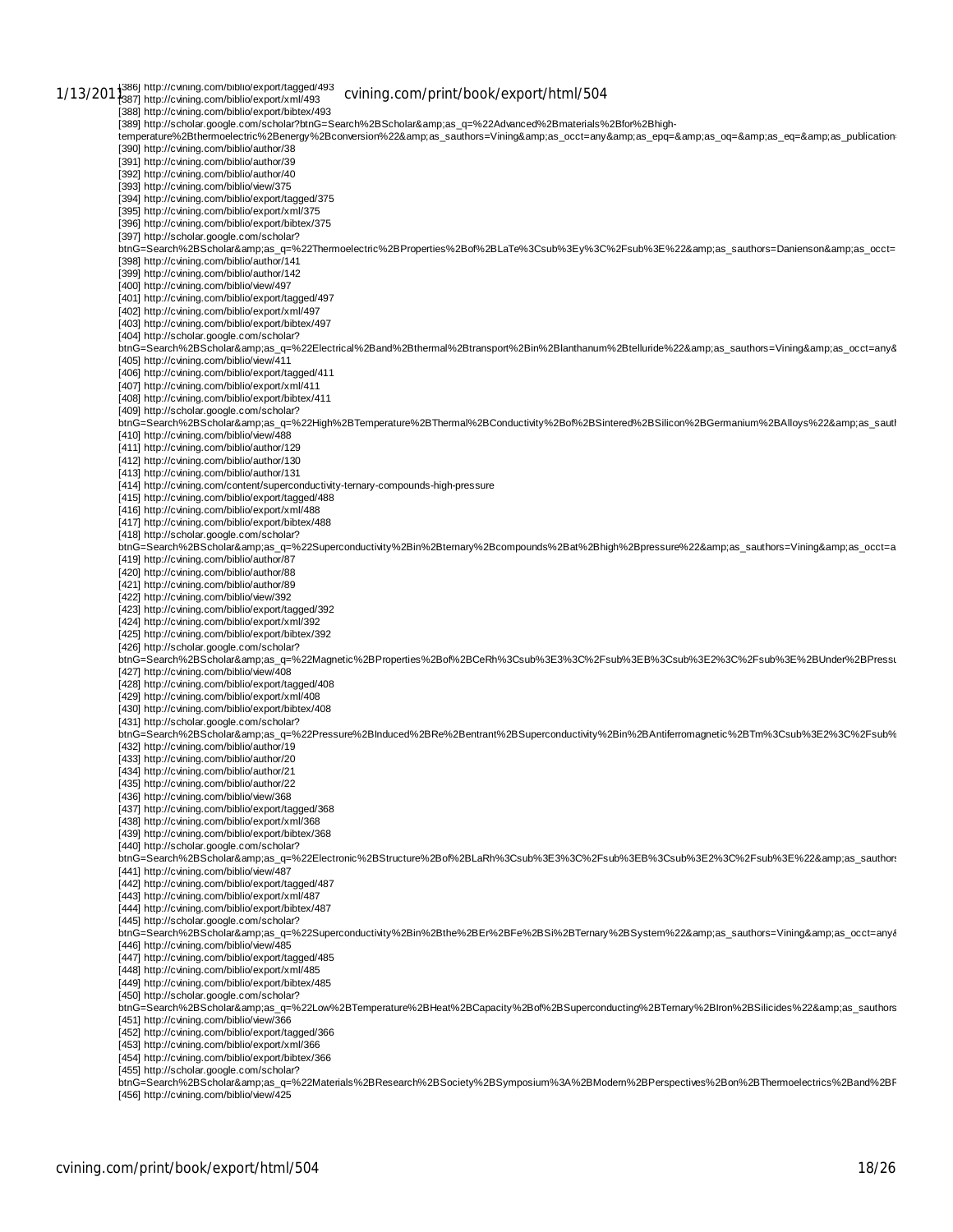[464] http://cvining.com/biblio/export/xml/473 [465] http://cvining.com/biblio/export/bibtex/473 [466] http://scholar.google.com/scholar? btnG=Search%2BScholar&as\_q=%22An%2Binconvenient%2Btruth%2Babout%2Bthermoelectrics%22&as\_sauthors=Vining&as\_occt=any&as\_epq=&am<br>[467] http://cvining.com/biblio/view/471 [468] http://cvining.com/content/materials-science-half-full-glasses [469] http://cvining.com/biblio/export/tagged/471 [470] http://cvining.com/biblio/export/xml/471 [471] http://cvining.com/biblio/export/bibtex/471 [472] http://scholar.google.com/scholar?btnG=Search%2BScholar&as\_q=%22Materials%2Bscience%3A%2BHalffull%2Bglasses%22&as\_sauthors=Vining&as\_occt=any&as\_epq=&as\_oq=&as\_eq=&as\_publication=&as\_ylo=&as\_yhi=&as\_sd [473] http://cvining.com/biblio/view/470 [474] http://cvining.com/content/materials-science-desperately-seeking-silicon [475] http://cvining.com/biblio/export/tagged/470 [476] http://cvining.com/biblio/export/xml/470 [477] http://cvining.com/biblio/export/bibtex/470 [478] http://scholar.google.com/scholar? btnG=Search%2BScholar&as\_q=%22Materials%2Bscience%3A%2BDesperately%2Bseeking%2Bsilicon%22&as\_sauthors=Vining&as\_occt=any&as\_ep [479] http://cvining.com/biblio/author/23 [480] http://cvining.com/biblio/author/24 [481] http://cvining.com/biblio/author/25 [482] http://cvining.com/biblio/view/369 [483] http://cvining.com/content/thermal-conductivity-epitaxial-layers-dilute-sige-alloys [484] http://cvining.com/biblio/export/tagged/369 [485] http://cvining.com/biblio/export/xml/369 [486] http://cvining.com/biblio/export/bibtex/369 [487] http://scholar.google.com/scholar? btnG=Search%2BScholar&as\_q=%22Thermal%2Bconductivity%2Bof%2Bepitaxial%2Blayers%2Bof%2Bdilute%2BSiGe%2Balloys%22&as\_sauthors=Cahill&a [488] http://cvining.com/biblio/view/467 [489] http://cvining.com/biblio/export/tagged/467 [490] http://cvining.com/biblio/export/xml/467 [491] http://cvining.com/biblio/export/bibtex/467 [492] http://scholar.google.com/scholar?  ${\color{red} \texttt{btnG=Search%2BS}}\text{cholar} \& \text{amp}; \text{as\_q=%22} \\\text{Thermopower%2Bto%2Bthe%2Bpeople%22} \& \text{map}; \text{as\_sauthors=V} \\\text{ining} \& \text{amp}; \text{as\_oct=any} \& \text{amp}; \text{as\_eq=&as\_eq=&as\_eq=&as\_eq=&as\_eq=&as\_eq=&as\_eq=&as\_eq=&as\_eq=&as\_eq=&as\_eq=&as\_eq=$ [493] http://cvining.com/biblio/view/397 [494] http://cvining.com/content/effect-contact-resistance-solid-state-thermionic-refrigeration [495] http://cvining.com/biblio/export/tagged/397 [496] http://cvining.com/biblio/export/xml/397 [497] http://cvining.com/biblio/export/bibtex/397 [498] http://scholar.google.com/scholar?btnG=Search%2BScholar&as\_q=%22Effect%2Bof%2Bcontact%2Bresistance%2Bin%2Bsolidstate%2Bthermionic%2Brefrigeration%22&as\_sauthors=Ulrich&as\_occt=any&as\_epq=&as\_oq=&as\_eq=&as\_publication=&as\_ylo=&amp [499] http://cvining.com/biblio/view/396 [500] http://cvining.com/content/comparison-solid-state-thermionic-refrigeration-thermoelectric-refrigeration [501] http://cvining.com/biblio/export/tagged/396 [502] http://cvining.com/biblio/export/xml/396 [503] http://cvining.com/biblio/export/bibtex/396 [504] http://scholar.google.com/scholar?btnG=Search%2BScholar&as\_q=%22Comparison%2Bof%2Bsolidstate%2Bthermionic%2Brefrigeration%2Bwith%2Bthermoelectric%2Brefrigeration%22&as\_sauthors=Ulrich&as\_occt=any&as\_epq=&as\_oq=&as\_ep [505] http://cvining.com/biblio/view/465 [506] http://cvining.com/content/semiconductors-are-cool [507] http://cvining.com/biblio/export/tagged/465 [508] http://cvining.com/biblio/export/xml/465 [509] http://cvining.com/biblio/export/bibtex/465 [510] http://scholar.google.com/scholar? btnG=Search%2BScholar&as\_q=%22Semiconductors%2Bare%2Bcool%22&as\_sauthors=Vining&as\_occt=any&as\_epq=&as\_oq=&as\_eq=&a [511] http://cvining.com/biblio/view/481 [512] http://cvining.com/content/b-factor-multilayer-thermionic-refrigeration [513] http://cvining.com/biblio/export/tagged/481 [514] http://cvining.com/biblio/export/xml/481 [515] http://cvining.com/biblio/export/bibtex/481 [516] http://scholar.google.com/scholar? btnG=Search%2BScholar&amp:as\_q=%22The%2BB%2Bfactor%2Bin%2Bmultilayer%2Bthermionic%2Brefrigeration%22&as\_sauthors=Vining&amp:as\_occt=any&amp [517] http://cvining.com/biblio/author/35 [518] http://cvining.com/biblio/author/36 [519] http://cvining.com/biblio/view/374 [520] http://cvining.com/content/electrical-properties-ga-and-zns-doped-zno-prepared-mechanical-alloying [521] http://cvining.com/biblio/export/tagged/374 [522] http://cvining.com/biblio/export/xml/374 [523] http://cvining.com/biblio/export/bibtex/374 [524] http://scholar.google.com/scholar?<br>btnG=Search%2BScholar&amp;as\_q=%22Electrical%2Bproperties%2Bof%2BGa%2Band%2BZnS%2Bdoped%2BZnO%2Bprepared%2Bby%2Bmechanical%2Balloying%22⊦ [525] http://cvining.com/biblio/author/37 [526] http://cvining.com/biblio/view/373 [527] http://cvining.com/content/sisub80subgesub20sub-thermoelectric-alloys-prepared-gap-additions [528] http://cvining.com/biblio/export/tagged/373 [529] http://cvining.com/biblio/export/xml/373

th-G=Search%2BScholar&as\_q=%22Proceedings%2Bof%2Bthe%2BIX%2BInternational%2BConference%2Bon%2BThermoelectrics%2B%28ICT90%29%22&as\_s<br>btnG=Search%2BScholar&amp;as\_q=%22Proceedings%2Bof%2Bthe%2BIX%2BInternational%2BCo

1/13/201<sup>1459]</sup> http://cvining.com/biblio/export/bibtex/425 cv**ining.com/print/book/export/html/504** 

[462] http://cvining.com/content/inconvenient-truth-about-thermoelectrics

[461] http://cvining.com/biblio/view/473

[463] http://cvining.com/biblio/export/tagged/473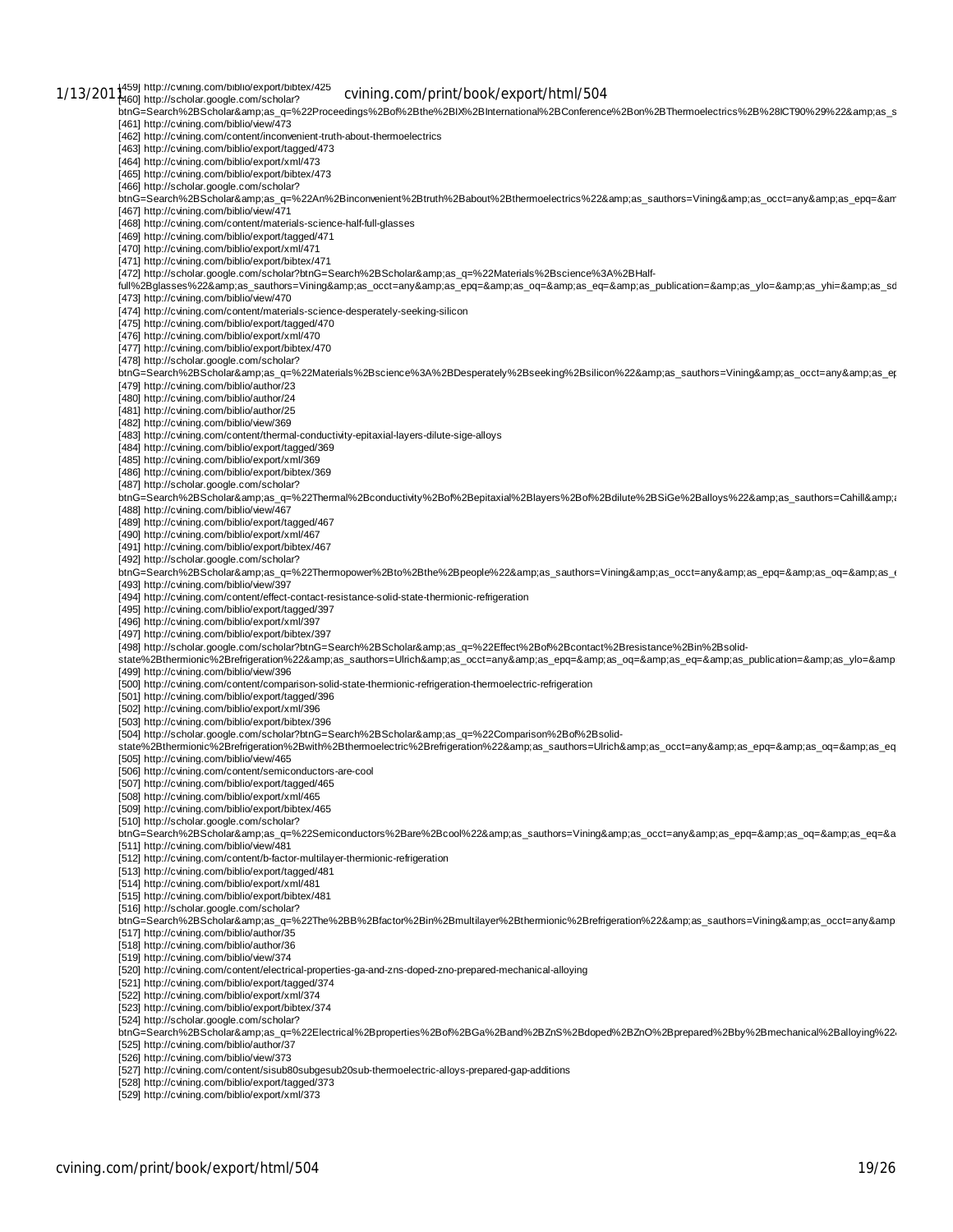1/13/201 ptnG=Search%2BScholar&as\_q=%22Si%3Csub%3E80%3C%2Fsub%3E6e%3Csub%3E20%3C%2F5ub%3E%2BThermoelectric%2BAlloys%2BPrepared%2Bwith%2E<br>CVINING.COM/DTIN(/DOOK/EXPOTT/NtMI/SO4 [533] http://cvining.com/biblio/author/82 [534] http://cvining.com/biblio/author/83 [535] http://cvining.com/biblio/author/84 [536] http://cvining.com/biblio/view/390 [537] http://cvining.com/content/thermophysical-properties-sodium-b-alumina-polycrystalline-ceramic [538] http://cvining.com/biblio/export/tagged/390 [539] http://cvining.com/biblio/export/xml/390 [540] http://cvining.com/biblio/export/bibtex/390 [541] http://scholar.google.com/scholar?btnG=Search%2BScholar&as\_q=%22Thermophysical%2Bproperties%2Bof%2Bsodium%2Bb%27%27 alumina%2Bpolycrystalline%2Bceramic%22&as\_sauthors=Ryan&as\_occt=any&as\_epq=&as\_oq=&as\_eq=&as\_publication=&as\_ylo=&ar [542] http://cvining.com/biblio/author/138 [543] http://cvining.com/biblio/author/90 [544] http://cvining.com/biblio/view/495 [545] http://cvining.com/content/reversible-thermodynamic-cycle-amtec-power-conversion-0 [546] http://cvining.com/biblio/export/tagged/495 [547] http://cvining.com/biblio/export/xml/495 [548] http://cvining.com/biblio/export/bibtex/495 [549] http://scholar.google.com/scholar? btnG=Search%2BScholar&as\_q=%22Reversible%2BThermodynamic%2BCycle%2Bfor%2BAmtec%2BPower%2BConversion%22&as\_sauthors=Vining&as\_oc [550] http://cvining.com/biblio/view/363 [551] http://cvining.com/content/phase-diagram-and-electrical-behavior-silicon-rich-iridium-silicide-compounds-0 [552] http://cvining.com/biblio/export/tagged/363 [553] http://cvining.com/biblio/export/xml/363 [554] http://cvining.com/biblio/export/bibtex/363 [555] http://scholar.google.com/scholar?btnG=Search%2BScholar&as\_q=%22Phase-Diagram%2Band%2BElectrical%2BBehavior%2Bof%2BSilicon-Rich%2BIridium%2BSilicide%2BCompounds%22&as\_sauthors=Allevato&as\_occt=any&as\_epq=&as\_oq=&as\_eq=&as\_publication=&as\_y [556] http://cvining.com/biblio/author/119 [557] http://cvining.com/biblio/author/120 [558] http://cvining.com/biblio/author/121 [559] http://cvining.com/biblio/author/61 [560] http://cvining.com/biblio/view/480 [561] http://cvining.com/content/thermoelectric-properties-pressure-sintered-sisub08subgesub02sub-thermoelectric-alloys [562] http://cvining.com/biblio/export/tagged/480 [563] http://cvining.com/biblio/export/xml/480 [564] http://cvining.com/biblio/export/bibtex/480 [565] http://scholar.google.com/scholar?btnG=Search%2BScholar&as\_q=%22Thermoelectric%2BProperties%2Bof%2BPressure-Sintered%2BSi%3Csub%3E0.8%3C%2Fsub%3EGe%3Csub%3E0.2%3C%2Fsub%3E%2BThermoelectric%2BAlloys%22&as\_sauthors=Vining&as\_occt=any&am [566] http://cvining.com/biblio/view/430 [567] http://cvining.com/content/model-high-temperature-transport-properties-heavily-doped-n-type-silicon-germanium-alloys [568] http://cvining.com/biblio/export/tagged/430 [569] http://cvining.com/biblio/export/xml/430 [570] http://cvining.com/biblio/export/bibtex/430 [571] http://scholar.google.com/scholar?btnG=Search%2BScholar&as\_q=%22A%2BModel%2Bfor%2Bthe%2BHigh-Temperature%2BTransport-Properties%2Bof%2BHeavily%2BDoped%2BN-Type%2BSilicon-Germanium%2BAlloys%22&as\_sauthors=Vining&as\_occt=any&as\_epq=&as\_oq=&as\_eq=&as\_publication=&as\_ylo=&as\_yhi=&amp [572] http://cvining.com/biblio/view/498 [573] http://cvining.com/content/determination-thermal-diffusivity-and-specific-heat-using-exponential-heat-pulse-including-h [574] http://cvining.com/biblio/export/tagged/498 [575] http://cvining.com/biblio/export/xml/498 [576] http://cvining.com/biblio/export/bibtex/498 [577] http://scholar.google.com/scholar?btnG=Search%2BScholar&as\_q=%22Determination%2Bof%2Bthe%2BThermal-Diffusivity%2Band%2BSpecific-Heat%2BUsing%2Ban%2BExponential%2BHeat%2BPulse%2C%2BIncluding%2BHeat-Loss%2BEffects%22&as\_sauthors=Vining&as\_occt=any&as\_epq=&as\_eq=&as\_eq=&as\_publication=&as\_ylo=&as\_yhi=&as\_s [578] http://cvining.com/biblio/author/14 [579] http://cvining.com/biblio/author/16 [580] http://cvining.com/biblio/author/17 [581] http://cvining.com/biblio/author/18 [582] http://cvining.com/biblio/view/367 [583] http://cvining.com/content/high-temperature-heat-contents-thermal-diffusivities-densities-and-thermal-conductivities-n- [584] http://cvining.com/biblio/export/tagged/367 [585] http://cvining.com/biblio/export/xml/367 [586] http://cvining.com/biblio/export/bibtex/367 [587] http://scholar.google.com/scholar?btnG=Search%2BScholar&as\_q=%22Hightemperature%2Bheat%2Bcontents%2C%2Bthermal%2Bdiffusivities%2C%2Bdensities%2Band%2Bthermal%2Bconductivities%2Bof%2Bn-type%2BSiGe%28GaP%29%2Bptype%2BSiGe%28GaP%29%2C%2Band%2Bptype%2BSiGe%2Balloys%22&as sauthors=Amano&as occt=any&as epq=&as oq=&as eq=&as publication=&as ylo=&as yhi=&as [588] http://cvining.com/biblio/view/489 [589] http://cvining.com/content/destruction-pressure-induced-superconductivity-long-range-antiferromagnetic-order-tmsub2subf [590] http://cvining.com/biblio/export/tagged/489 [591] http://cvining.com/biblio/export/xml/489 [592] http://cvining.com/biblio/export/bibtex/489 .<br>[593] http://scholar.google.com/scholar?btnG=Search%2BScholar&amp:as\_q=%22Destruction%2Bof%2Bpressure-induced%2Bsuperconductivity%2Bby%2Blongrange%2Bantiferromagnetic%2Border%2Bin%2BTm%3Csub%3E2%3C%2Fsub%3E5%3Csub%3E5%3Csub%3E5%3Csub%3E5%3C%2Fsub%3E%asaut<br>Trange%2Bantiferromagnetic%2Border%2Bin%2BTm%3Csub%3E2%3C%2Fsub%3E5%8C%2Fsub%3E5i%3Csub%3E5%3C%2Fsub%3E%asa [594] http://cvining.com/biblio/view/393 [595] http://cvining.com/content/anomalous-magnetism-cerhsub3subbsub2sub-under-pressure [596] http://cvining.com/biblio/export/tagged/393 [597] http://cvining.com/biblio/export/xml/393 [598] http://cvining.com/biblio/export/bibtex/393 [599] http://scholar.google.com/scholar?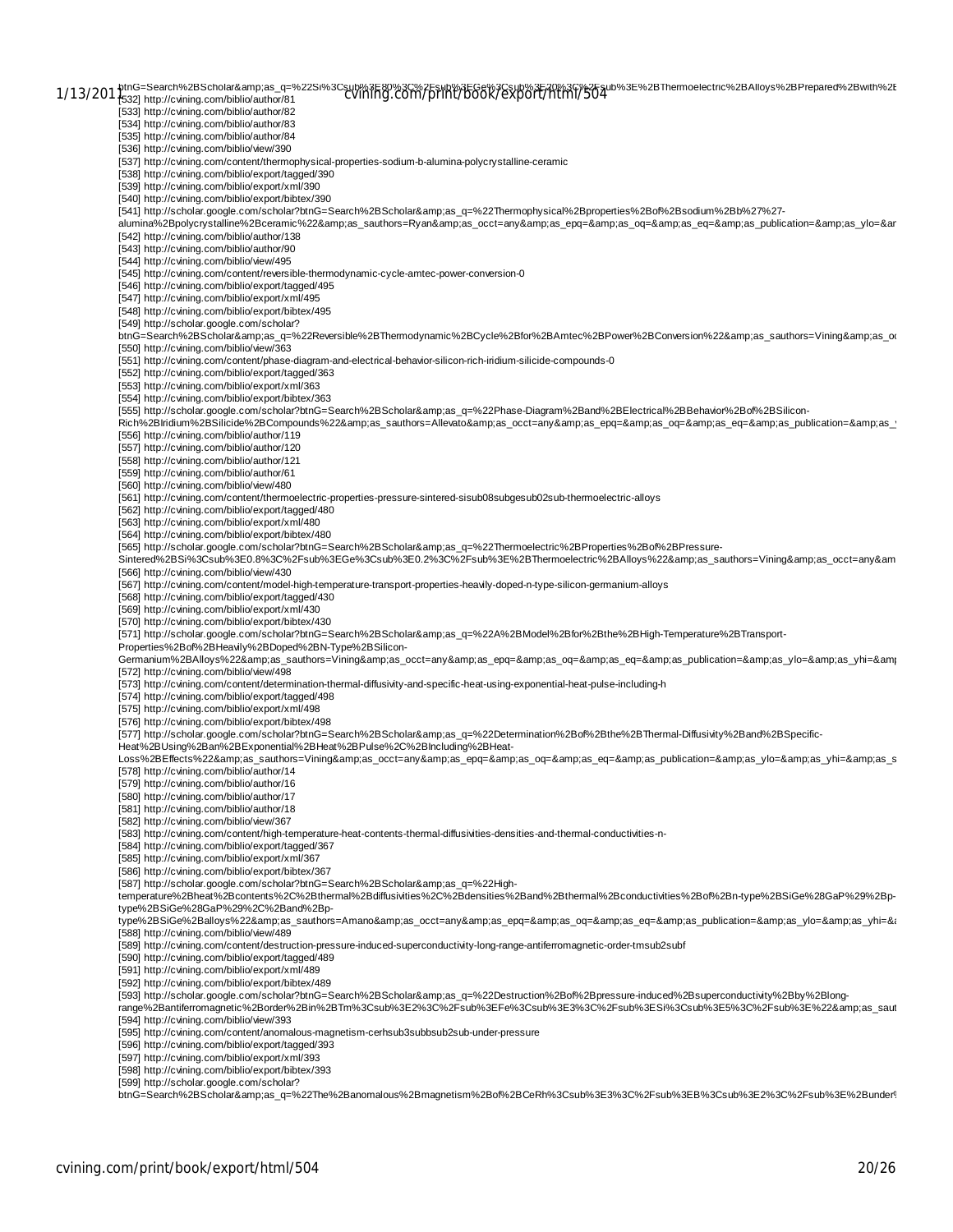1/13/2011<sup>602]</sup> http://cvining.com/biblio/view/386<br>1/13/2011603] http://cvining.com/content/neutron-diffraction-study-ing.html [604] http://cvining.com/biblio/export/tagged/386 [605] http://cvining.com/biblio/export/xml/386 [606] http://cvining.com/biblio/export/bibtex/386 [607] http://scholar.google.com/scholar? btnG=Search%2BScholar&as\_q=%22Neutron%2Bdiffraction%2Bstudy%2Bof%2Bmagnetically%2Bordered%2BTm%3Csub%3E2%3C%2Fsub%3EFe%3Csub%3E3%3 [608] http://cvining.com/biblio/author/74 [609] http://cvining.com/biblio/view/387 [610] http://cvining.com/content/neutron-diffraction-study-magnetically-ordered-ersub2subfesub3subsisub5sub [611] http://cvining.com/biblio/export/tagged/387 [612] http://cvining.com/biblio/export/xml/387 [613] http://cvining.com/biblio/export/bibtex/387 [614] http://scholar.google.com/scholar?btnG=Search%2BScholar&as\_q=%22Neutrondiffraction%2Bstudy%2Bof%2Bmagnetically%2Bordered%2BEr%3Csub%3E2%3C%2Fsub%3EFe%3Csub%3E3%3C%2Fsub%3ESi%3Csub%3E5%3C%2Fsub%3E%22&a [615] http://cvining.com/biblio/view/486 [616] http://cvining.com/content/low-temperature-heat-capacity-antiferromagnetic-ternary-rare-earth-iron-silicides-msub2subfe [617] http://cvining.com/biblio/export/tagged/486 [618] http://cvining.com/biblio/export/xml/486 [619] http://cvining.com/biblio/export/bibtex/486 [620] http://scholar.google.com/scholar?btnG=Search%2BScholar&as\_q=%22Low-temperature%2Bheat%2Bcapacity%2Bof%2Bantiferromagnetic%2Bternary%2Brareearth%2Biron%2Bsilicides%2BM%3Csub%3E2%3C%2Fsub%3EFe%3Csub%3E3%3C%2Fsub%3ESi%3Csub%3E5%3C%2Fsub%3E%22&as\_sauthors=Vining& [621] http://cvining.com/biblio/author/132 [622] http://cvining.com/biblio/author/133 [623] http://cvining.com/biblio/view/490 [624] http://cvining.com/content/low-temperature-heat-capacity-superconducting-ternary-iron-silicides-0 [625] http://cvining.com/biblio/export/tagged/490 [626] http://cvining.com/biblio/export/xml/490 [627] http://cvining.com/biblio/export/bibtex/490 [628] http://scholar.google.com/scholar?btnG=Search%2BScholar&as\_q=%22Lowtemperature%2Bheat%2Bcapacity%2Bof%2Bsuperconducting%2Btemary%2Biron%2Bsilicides%22&as\_sauthors=Vining&as\_occt=any&as\_epq=&as\_o [629] http://cvining.com/biblio/author/26 [630] http://cvining.com/biblio/author/27 [631] http://cvining.com/biblio/view/370 [632] http://cvining.com/biblio/export/tagged/370 [633] http://cvining.com/biblio/export/xml/370 [634] http://cvining.com/biblio/export/bibtex/370 [635] http://scholar.google.com/scholar? btnG=Search%2BScholar&amp:as\_q=%22Milliwatt%2BIsotope%2BPower%2BSource%2Bfor%2BMicrospacecraft%22&amp:as\_sauthors=Chmielewski&amp:as\_occt=any& [636] http://cvining.com/biblio/view/401 [637] http://cvining.com/content/thermal-conductivity-natural-type-iia-diamond [638] http://cvining.com/biblio/export/tagged/401 [639] http://cvining.com/biblio/export/xml/401 [640] http://cvining.com/biblio/export/bibtex/401 [641] http://scholar.google.com/scholar? btnG=Search%2BScholar&as\_q=%22Thermal%2BConductivity%2Bof%2BNatural%2BType%2BIla%2BDiamond%22&as\_sauthors=Vandersande&as\_occt=an [642] http://cvining.com/biblio/view/477 [643] http://cvining.com/biblio/export/tagged/477 [644] http://cvining.com/biblio/export/xml/477 [645] http://cvining.com/biblio/export/bibtex/477 [646] http://scholar.google.com/scholar? btnG=Search%2BScholar&as\_q=%22Characterization%2Bof%2BPromising%2BNew%2BThermoelectric%2BMaterial%3A%2BRuthenium%2BSilicide%22&as\_sau [647] http://cvining.com/biblio/view/476 [648] http://cvining.com/biblio/export/tagged/476 [649] http://cvining.com/biblio/export/xml/476 [650] http://cvining.com/biblio/export/bibtex/476 [651] http://scholar.google.com/scholar? btnG=Search%2BScholar&as\_q=%22Characterization%2Bof%2Bpromising%2Bnew%2Bthermoelectric%2Bmaterial%3A%2BRuthenium%2BSilicide%22&as\_sautl [652] http://cvining.com/biblio/view/402 [653] http://cvining.com/biblio/export/tagged/402 [654] http://cvining.com/biblio/export/xml/402 [655] http://cvining.com/biblio/export/bibtex/402 [656] http://scholar.google.com/scholar? btnG=Search%2BScholar&as\_q=%22Thermal%2BConductivity%2Bof%2BNatural%2BType%2Blia%2BDiamond%22&as\_sauthors=Vandersande&as\_occt=an [657] http://cvining.com/biblio/view/492 [658] http://cvining.com/biblio/export/tagged/492 [659] http://cvining.com/biblio/export/xml/492 [660] http://cvining.com/biblio/export/bibtex/492 [661] http://scholar.google.com/scholar? btnG=Search%2BScholar&as\_q=%22Thermal%2BDiffusivity%2Band%2BHeat%2BCapacity%2BDetermined%2BUsing%2Ban%2BExponential%2BHeat%2BPulse%2BI [662] http://cvining.com/biblio/view/406 [663] http://cvining.com/biblio/export/tagged/406 [664] http://cvining.com/biblio/export/xml/406 [665] http://cvining.com/biblio/export/bibtex/406 [666] http://scholar.google.com/scholar? btnG=Search%2BScholar&as\_q=%22Ternary%2BIron%2BSilicide%2BHeat%2BCapacity%2Band%2BSusceptibility%2BFigures%22&as\_sauthors=Vining&as<br>[667] http://cvining.com/biblio/view/405 [668] http://cvining.com/content/physical-basis-present-inefficiency-thermoelectric-conversion [669] http://cvining.com/biblio/export/tagged/405 [670] http://cvining.com/biblio/export/xml/405 [671] http://cvining.com/biblio/export/bibtex/405

[672] http://scholar.google.com/scholar?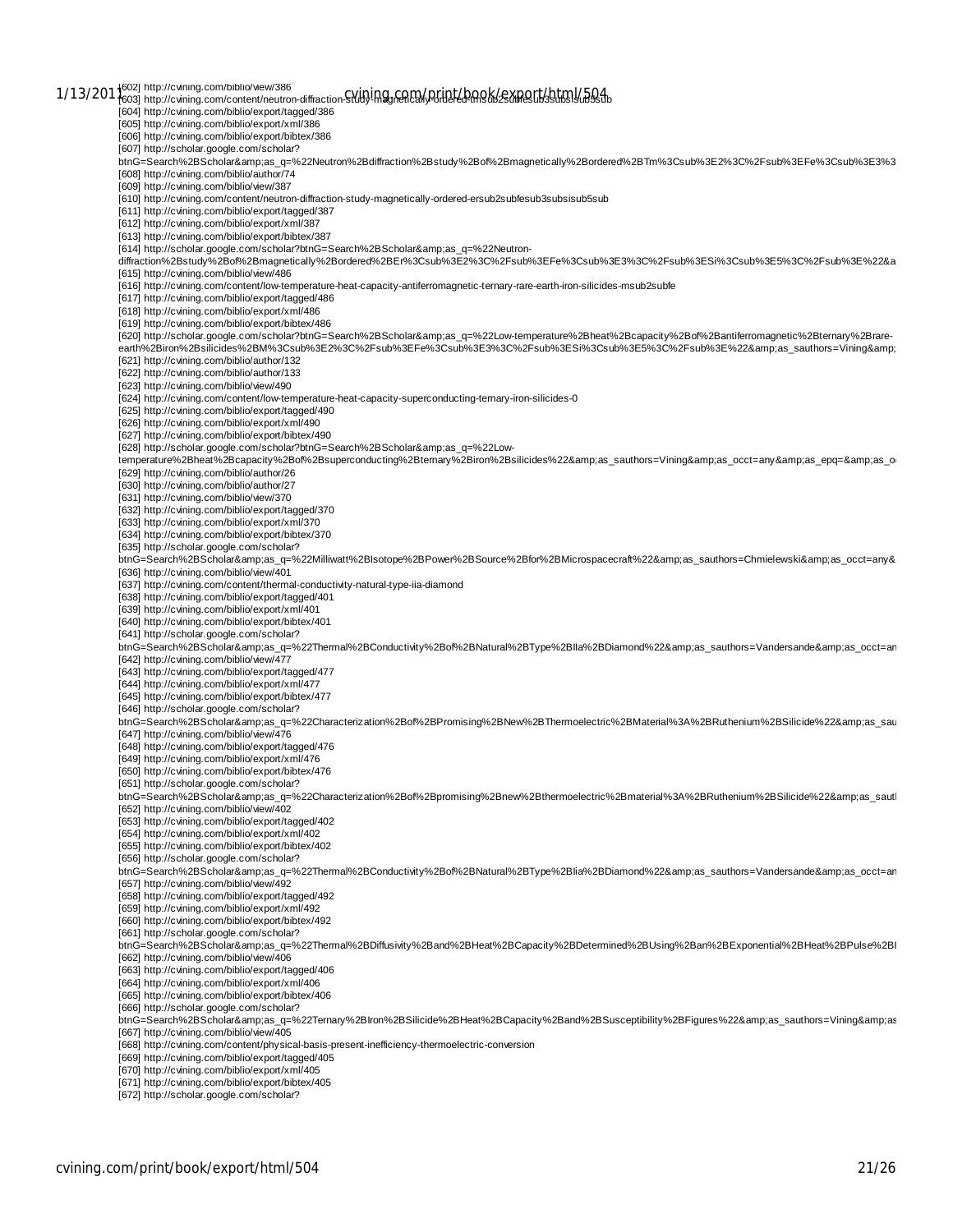1/13/201<sup>1674]</sup> http://cvining.com/biblio/export/tagged/365 cvining.com/print/book/export/html/504<br>1/13/2011<sub>675]</sub> http://cvining.com/biblio/export/xml/365 [676] http://cvining.com/biblio/export/bibtex/365 [677] http://scholar.google.com/scholar? btnG=Search%2BScholar&as\_q=%22Thermoelectric%2Bproperties%2Bof%2BIntrinsic%2BSingle%2BCrystal%2BRu%3Csub%3E2%3C%2Fsub%3ESi%3Csub%3E3%3C%2Fsub%3E%22&as\_sauthors=Allevato&as\_occt=any&as\_epq=&as\_oq=&as\_eq=&as\_publication=&as\_y [678] http://cvining.com/biblio/view/440 [679] http://cvining.com/biblio/export/tagged/440 [680] http://cvining.com/biblio/export/xml/440 [681] http://cvining.com/biblio/export/bibtex/440 [682] http://scholar.google.com/scholar?<br>btnG=Search%2BScholar&amp;as\_q=%22Report%2Bon%2BTrip%2Bto%2Btwo%2BConferences%2Band%2Bfour%2BLaboratories%2Brelated%2Bto%2BThermoelectric%2 [683] http://cvining.com/biblio/view/437 [684] http://cvining.com/biblio/author/108 [685] http://cvining.com/biblio/author/110 [686] http://cvining.com/biblio/export/tagged/437 [687] http://cvining.com/biblio/export/xml/437 [688] http://cvining.com/biblio/export/bibtex/437 [689] http://scholar.google.com/scholar? btnG=Search%2BScholar&as\_q=%22Observations%2Bon%2Bthe%2Beffects%2Bof%2Binclusions%2Bin%2Bthermoelectric%2Bmaterials%22&as\_sauthors=Vinir [690] http://cvining.com/biblio/view/491 [691] http://cvining.com/biblio/export/tagged/491 [692] http://cvining.com/biblio/export/xml/491 [693] http://cvining.com/biblio/export/bibtex/491 [694] http://cvining.com/biblio/view/421 [695] http://cvining.com/content/improved-silicon-germanium-thermoelectric-material-development-program-summary-report [696] http://cvining.com/biblio/export/tagged/421 [697] http://cvining.com/biblio/export/xml/421 [698] http://cvining.com/biblio/export/bibtex/421 [699] http://scholar.google.com/scholar?btnG=Search%2BScholar&as\_q=%22Improved%2BSilicon-Germanium%2BThermoelectric%2BMaterial%2BDevelopment%2BProgram%2BSummary%2BReport%22&as\_sauthors=Vining&as\_occt=any&as\_epq=& [700] http://cvining.com/biblio/view/403 [701] http://cvining.com/biblio/export/tagged/403 [702] http://cvining.com/biblio/export/xml/403 [703] http://cvining.com/biblio/export/bibtex/403 [704] http://scholar.google.com/scholar?btnG=Search%2BScholar&amp:as\_q=%22The%2BThermoelectric%2BProperties%2Boron-Doped%2BSilicon%2Band%2BSil Germanium%2Bin%2Bthe%2Bas-Hot%2BPressed%2BCondition%22&as\_sauthors=Vining&as\_occt=any&as\_epq=&as\_oq=&as\_eq=&as\_publication=&as\_ylo=&as\_y [705] http://cvining.com/biblio/author/31 [706] http://cvining.com/biblio/author/32 [707] http://cvining.com/biblio/author/33 [708] http://cvining.com/biblio/author/34 [709] http://cvining.com/biblio/view/372 [710] http://cvining.com/biblio/export/tagged/372 [711] http://cvining.com/biblio/export/xml/372 [712] http://cvining.com/biblio/export/bibtex/372 [713] http://scholar.google.com/scholar?btnG=Search%2BScholar&as\_q=%22Application%2Bof%2Badvanced%2Bthermoelectric%2Bmaterials%2Bto%2BSP-100%2Bpower%2Bconversion%2Bsystem%2B- %2Binitial%2Bconsiderations%22&as\_sauthors=Cockfield&as\_occt=any&as\_epq=&as\_oq=&as\_eq=&as\_publication=&as\_ylo=&as\_ [714] http://cvining.com/biblio/view/419 [715] http://cvining.com/content/approximate-thermoelectric-properteis-silicon-germanium-function-dopant-concentration-partic [716] http://cvining.com/biblio/export/tagged/419 [717] http://cvining.com/biblio/export/xml/419 [718] http://cvining.com/biblio/export/bibtex/419 [719] http://scholar.google.com/scholar? btnG=Search%2BScholar&as\_q=%22Approximate%2BThermoelectric%2BProperteis%2Bof%2BSilicon%2BGermanium%2Bas%2Ba%2BFunction%2Bof%2BDopant%2 [720] http://cvining.com/biblio/view/418 [721] http://cvining.com/content/specific-heat-thermal-diffusivity-and-thermal-conductivity-sample-t-117a-sigegap [722] http://cvining.com/biblio/export/tagged/418 [723] http://cvining.com/biblio/export/xml/418 [724] http://cvining.com/biblio/export/bibtex/418 [725] http://scholar.google.com/scholar? .<br>btnG=Search%2BScholar&amp;as\_q=%22Specific%2BHeat%2Bof%2BThermal%2BDiffusivity%2Band%2BThermal%2BConductivity%2Bof%2Bsample%2BT-117a%2BSiGe%2FGaP%22&as\_sauthors=Vining&as\_occt=any&as\_epq=&as\_oq=&as\_eq=&as\_publication=&as\_ylo=&as\_yhi=&an [726] http://cvining.com/biblio/view/414 [727] http://cvining.com/biblio/export/tagged/414 [728] http://cvining.com/biblio/export/xml/414 [729] http://cvining.com/biblio/export/bibtex/414 [730] http://scholar.google.com/scholar? btnG=Search%2BScholar&as\_q=%22Support%2Bfor%2Blmproved%2BSilicon%2BGermanium%2BThermoelectric%2BMaterial%2BDevelopment%2BProgram%2BStatu [731] http://cvining.com/biblio/view/413 [732] http://cvining.com/biblio/export/tagged/413 [733] http://cvining.com/biblio/export/xml/413 [734] http://cvining.com/biblio/export/bibtex/413 [735] http://scholar.google.com/scholar? btnG=Search%2BScholar&as\_q=%22Advanced%2BThermoelectric%2BMaterials%2B1986%2BIRD%2BReport%3A%2BTransition%2BMetal%2BSilicides%22&as [736] http://cvining.com/biblio/view/409 [737] http://cvining.com/content/thermoelectric-performance-sintered-silicon-germanium-alloys-compared-zone-leveled-alloys [738] http://cvining.com/biblio/export/tagged/409 [739] http://cvining.com/biblio/export/xml/409 [740] http://cvining.com/biblio/export/bibtex/409 [741] http://scholar.google.com/scholar?btnG=Search%2BScholar&as\_q=%22Thermoelectric%2BPerformance%2Bof%2BSintered%2BSilicon-

Germanium%2BAlloys%2BCompared%2Bto%2BZone%2BLeveled%2BAlloys%22&as\_sauthors=Vining&as\_occt=any&as\_epq=&as\_oq=&as\_eq=&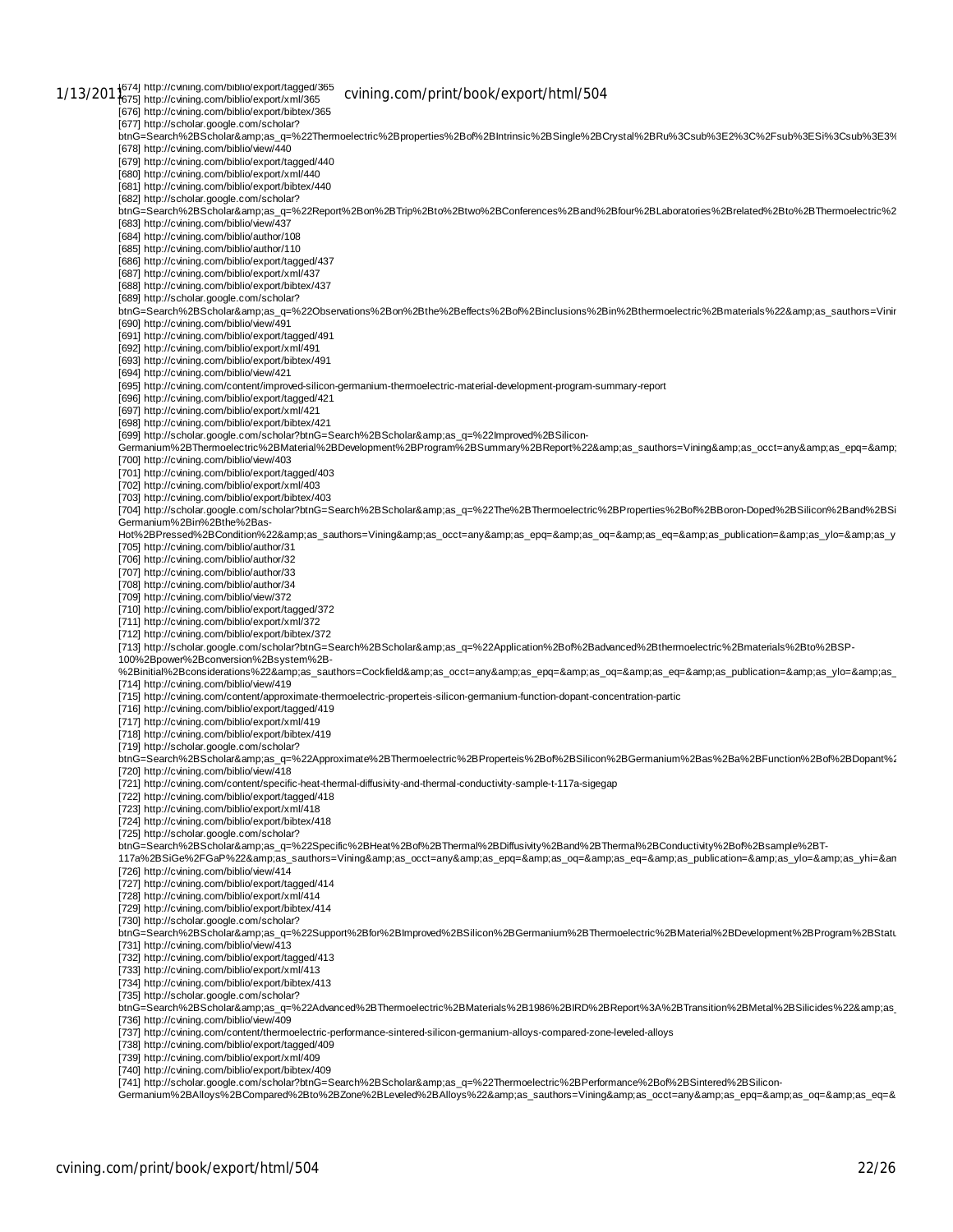1/13/201<sup>1744]</sup> http://cvining.com/biblio/export/xml/385<br>1/13/2011745] http://cvining.com/biblio/export/bibtex/385 cv**ining.com/print/book/export/html/504** [746] http://scholar.google.com/scholar? btnG=Search%2BScholar&amp:as\_q=%22The%2BApplication%2Bof%2BGas%2BAtomized%2BPowder%2Bfor%2BImproved%2BThermoelectric%2BDevices%22&amp:as\_ [747] http://cvining.com/biblio/view/407 [748] http://cvining.com/biblio/export/tagged/407 [749] http://cvining.com/biblio/export/xml/407 [750] http://cvining.com/biblio/export/bibtex/407 [751] http://scholar.google.com/scholar? btnG=Search%2BScholar&as\_q=%22Superconductivity%2Band%2BLong%2BRange%2BMagnetic%2BOrder%2Bin%2BTernary%2BRare-<br>Earth%2BIron%2BSilicides%2BM%3Csub%3E2%3C%2Fsub%3EFe%3Csub%3E3%3C%2Fsub%3ESi%3Csub%3E5%3C%2Fsub%3E%22&amp;a [752] http://cvining.com/biblio/view/513 [753] http://cvining.com/content/climate-crisis-science-priorities-case-study-thermoelectric-technology [754] http://cvining.com/biblio/export/tagged/513 [755] http://cvining.com/biblio/export/xml/513 [756] http://cvining.com/biblio/export/bibtex/513 [757] http://scholar.google.com/scholar? btnG=Search%2BScholar&as\_q=%22Climate%2BCrisis%2B%26%2BScience%2BPriorities%3A%2BA%2BCase%2BStudy%2Bon%2BThermoelectric%2BTechnology% [758] http://cvining.com/system/files/20090610-Rochester.pdf [759] http://cvining.com/biblio/view/205 [760] http://cvining.com/limitedrole\_paper [761] http://cvining.com/biblio/export/tagged/205 [762] http://cvining.com/biblio/export/xml/205 [763] http://cvining.com/biblio/export/bibtex/205 [764] http://scholar.google.com/scholar? btnG=Search%2BScholar&as\_q=%22The%2BLimited%2BRole%2Bfor%2BThermoelectrics%2Bin%2Bthe%2BClimate%2BCrisis%22&as\_sauthors=Vining&as [765] http://cvining.com/biblio/view/514 [766] http://cvining.com/content/thermocouples-boltzmann-beer-and-jupiter [767] http://cvining.com/biblio/export/tagged/514 [768] http://cvining.com/biblio/export/xml/514 [769] http://cvining.com/biblio/export/bibtex/514 [770] http://scholar.google.com/scholar? btnG=Search%2BScholar&as\_q=%22Thermocouples%3A%2B%2BBoltzmann%2C%2BBeer%2Band%2BJupiter%22&as\_sauthors=Vining&as\_occt=any&am [771] http://cvining.com/system/files/20050809-Boltzmann-SantaCruz.pdf [772] http://cvining.com/biblio/view/468 [773] http://cvining.com/content/short-course-abcs-thermoelectrics [774] http://cvining.com/biblio/export/tagged/468 [775] http://cvining.com/biblio/export/xml/468 [776] http://cvining.com/biblio/export/bibtex/468 [777] http://scholar.google.com/scholar?<br>btnG=Search%2BScholar&amp;as\_q=%22Short%2BCourse%2Bon%2Bthe%2BABCs%2Bof%2BThermoelectrics%22&amp;as\_sauthors=Vining&amp;as\_occt=any&amp;as [778] http://cvining.com/biblio/view/463 [779] http://cvining.com/biblio/export/tagged/463 [780] http://cvining.com/biblio/export/xml/463 [781] http://cvining.com/biblio/export/bibtex/463 [782] http://scholar.google.com/scholar? btnG=Search%2BScholar&as\_q=%22Comment%2Bon%2B%22Multilayer%2BThermionic%2BRefrigeration%22%22&as\_sauthors=Vining&as\_occt=any&amp [783] http://cvining.com/biblio/view/461 [784] http://cvining.com/biblio/export/tagged/461 [785] http://cvining.com/biblio/export/xml/461 [786] http://cvining.com/biblio/export/bibtex/461 [787] http://scholar.google.com/scholar? btnG=Search%2BScholar&as\_q=%22Solid%2BState%2BEnergy%2BConversion%22&as\_sauthors=Vining&as\_occt=any&as\_epq=&as\_oq=&a [788] http://cvining.com/biblio/view/460 [789] http://cvining.com/biblio/export/tagged/460 [790] http://cvining.com/biblio/export/xml/460 [791] http://cvining.com/biblio/export/bibtex/460 [792] http://scholar.google.com/scholar? btnG=Search%2BScholar&as\_q=%22Thermoelectricity%3A%2BRecent%2BTrends%2Band%2BOpen%2BQuestions%22&as\_sauthors=Vining&as\_occt=any [793] http://cvining.com/biblio/author/85 [794] http://cvining.com/biblio/view/391 [795] http://cvining.com/content/high-temperature-electrical-transport-properties-lightly-doped-silicon-germanium-solid-solut [796] http://cvining.com/biblio/export/tagged/391 [797] http://cvining.com/biblio/export/xml/391 [798] http://cvining.com/biblio/export/bibtex/391 [799] http://scholar.google.com/scholar? btnG=Search%2BScholar&as\_q=%22High%2BTemperature%2BElectrical%2BTransport%2BProperties%2Bof%2BLightly%2BDoped%2BSilicon-Germanium%2BSolid%2BSolutions%22&as sauthors=Schilz&as occt=any&as epq=&as oq=&as eq=&as publication=&as ylo=& [800] http://cvining.com/biblio/view/455 [801] http://cvining.com/biblio/export/tagged/455 [802] http://cvining.com/biblio/export/xml/455 [803] http://cvining.com/biblio/export/bibtex/455 [804] http://scholar.google.com/scholar?<br>btnG=Search%2BScholar&amp;as\_q=%22Perspective%2BReview%2Bon%2BMaterials%2BResearch%2Bin%2BUSA%22&amp;as\_sauthors=Vining&amp;as\_occt=any&am [805] http://cvining.com/biblio/view/454 [806] http://cvining.com/biblio/export/tagged/454 [807] http://cvining.com/biblio/export/xml/454 [808] http://cvining.com/biblio/export/bibtex/454 [809] http://scholar.google.com/scholar? btnG=Search%2BScholar&amp:as\_q=%22Thermoelectric%2BFundamentals%2Band%2BPhysical%2BPhenomena%22&amp:as\_sauthors=Vining&amp:as\_occt=any&amp: [810] http://cvining.com/biblio/view/448 [811] http://cvining.com/biblio/export/tagged/448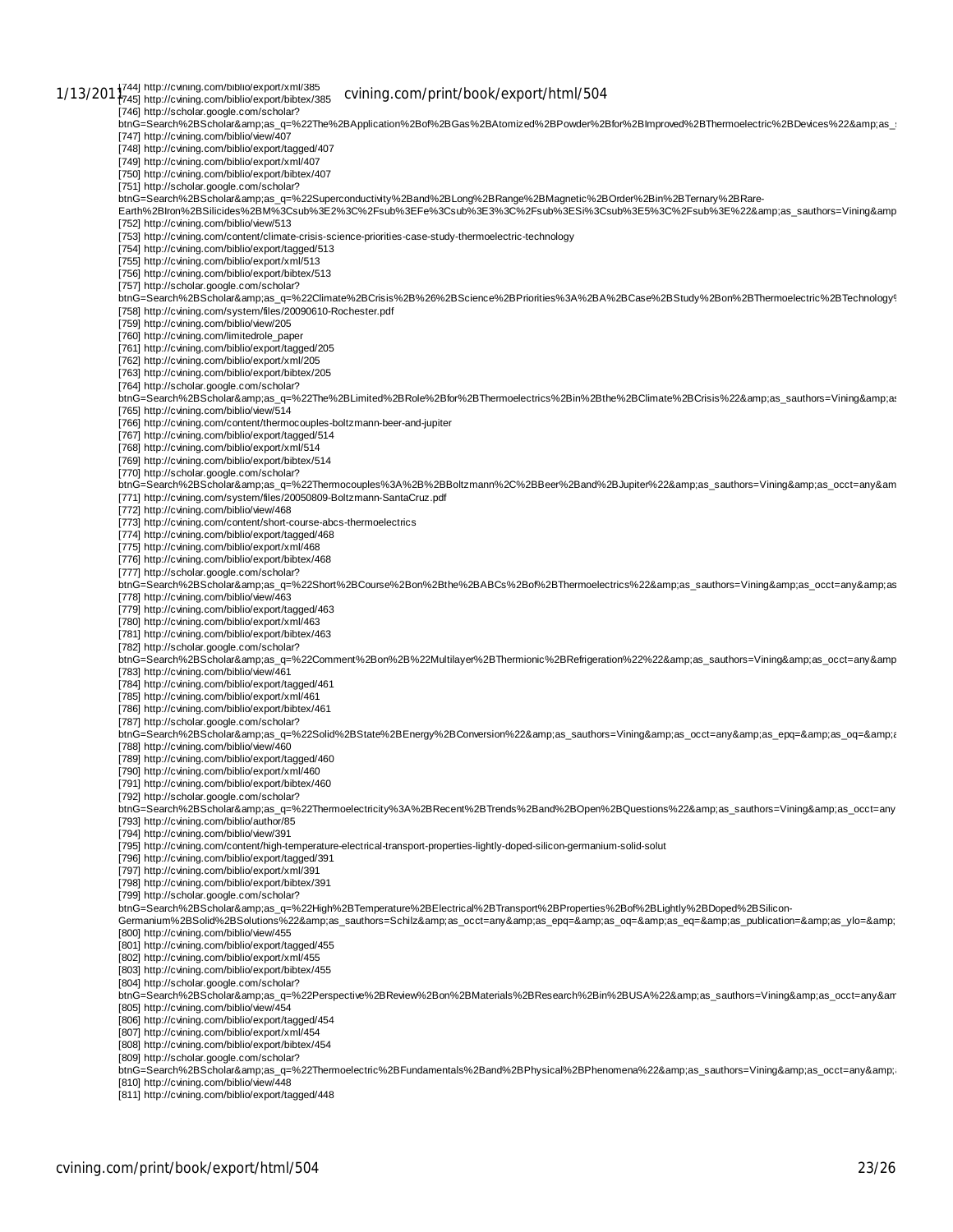1/13/201<sup>814]</sup> http://cvining.com/biblio/view/453<br>1/13/201<sup>814]</sup> http://cvining.com/biblio/export/tagged/453 CV**ining.com/print/book/export/html/504** [816] http://cvining.com/biblio/export/xml/453 [817] http://cvining.com/biblio/export/bibtex/453 [818] http://scholar.google.com/scholar? btnG=Search%2BScholar&as\_q=%22Thermoelectric%2BTechnology%2Band%2Bthe%2BRole%2Bof%2BCeramics%22&as\_sauthors=Vining&as\_occt=any& [819] http://cvining.com/biblio/view/447 [820] http://cvining.com/biblio/export/tagged/447 [821] http://cvining.com/biblio/export/xml/447 [822] http://cvining.com/biblio/export/bibtex/447 [823] http://scholar.google.com/scholar? btnG=Search%2BScholar&as\_q=%22Perspectives%2Bon%2BThermoelectric%2BMaterials%2BResearch%2Bin%2Bthe%2BUSA%22&as\_sauthors=Vining&a [824] http://cvining.com/biblio/view/452 [825] http://cvining.com/biblio/export/tagged/452 [826] http://cvining.com/biblio/export/xml/452 [827] http://cvining.com/biblio/export/bibtex/452 [828] http://scholar.google.com/scholar? btnG=Search%2BScholar&as\_q=%22The%2BThermoelectric%2BCar%3A%2BChallenges%2Band%2BOpportunities%22&as\_sauthors=Vining&as\_occt=any/ [829] http://cvining.com/biblio/view/451 [830] http://cvining.com/biblio/export/tagged/451 [831] http://cvining.com/biblio/export/xml/451 [832] http://cvining.com/biblio/export/bibtex/451 [833] http://cvining.com/biblio/view/456 [834] http://cvining.com/biblio/export/tagged/456 [835] http://cvining.com/biblio/export/xml/456 [836] http://cvining.com/biblio/export/bibtex/456 [837] http://cvining.com/biblio/view/450 [838] http://cvining.com/biblio/export/tagged/450 [839] http://cvining.com/biblio/export/xml/450 [840] http://cvining.com/biblio/export/bibtex/450 [841] http://cvining.com/biblio/view/394 [842] http://cvining.com/biblio/export/tagged/394 [843] http://cvining.com/biblio/export/xml/394 [844] http://cvining.com/biblio/export/bibtex/394 [845] http://scholar.google.com/scholar? btnG=Search%2BScholar&as\_q=%22Energy%2BConversion%2BUsing%2BSecond%2BGeneration%2BThermoelectric%2BMaterials%22&as\_sauthors=Suitor&an [846] http://cvining.com/biblio/view/404 [847] http://cvining.com/biblio/export/tagged/404 [848] http://cvining.com/biblio/export/xml/404 [849] http://cvining.com/biblio/export/bibtex/404 [850] http://scholar.google.com/scholar?btnG=Search%2BScholar&as\_q=%22%22Power%2BStick%22%2BConcept%2Binput%2Bfor%2BMESUR%2BMini-Teedymphiles<br>Meteorological%2BStations%22&amp;as\_sauthors=Vining&amp;as\_occt=any&amp;as\_epq=&amp;as\_oq=&amp;as\_eq=&amp;as\_publication=&amp;as\_ylo=&amp;as\_yhi= [851] http://cvining.com/biblio/view/436 [852] http://cvining.com/biblio/export/tagged/436 [853] http://cvining.com/biblio/export/xml/436 [854] http://cvining.com/biblio/export/bibtex/436 [855] http://scholar.google.com/scholar? btnG=Search%2BScholar&as\_q=%22Promising%2BNew%2BThermoelectric%2BMaterial%3A%2BRu%3Csub%3E2%3C%2Fsub%3ESi%3Csub%3E3%3C%2Fsub%3l [856] http://cvining.com/biblio/view/432 [857] http://cvining.com/biblio/export/tagged/432 [858] http://cvining.com/biblio/export/xml/432 [859] http://cvining.com/biblio/export/bibtex/432 [860] http://scholar.google.com/scholar? btnG=Search%2BScholar&as\_q=%22Growth%2Band%2BProperties%2Bof%2BRu%3Csub%3E2%3C%2Fsub%3E3%3Csub%3E3%3C%2Fsub%3E%2BSingle%2BCr [861] http://cvining.com/biblio/view/426 [862] http://cvining.com/biblio/export/tagged/426 [863] http://cvining.com/biblio/export/xml/426 [864] http://cvining.com/biblio/export/bibtex/426 [865] http://scholar.google.com/scholar? .<br>btnG=Search%2BScholar&amp;as\_q=%22The%2Bcase%2Bagainst%2Bchemistry%2Bin%2BSiGe%2FGaP%22&amp;as\_sauthors=Vining&amp;as\_occt=any&amp;as\_epq [866] http://cvining.com/biblio/view/423 [867] http://cvining.com/content/model-thermoelectric-properties-n-type-silicon-germanium-alloys-calulations [868] http://cvining.com/biblio/export/tagged/423 [869] http://cvining.com/biblio/export/xml/423 [870] http://cvining.com/biblio/export/bibtex/423 [871] http://scholar.google.com/scholar?btnG=Search%2BScholar&as\_q=%22A%2BModel%2Bfor%2Bthe%2BThermoelectric%2BProperties%2Bof%2BN-Type%2BSilic Germanium%2BAlloys%2B- %2Bcalulations%22&as sauthors=Vining&as occt=any&as epq=&as oq=&as eq=&as publication=&as ylo=&as yhi=&as sc [872] http://cvining.com/biblio/view/422 [873] http://cvining.com/biblio/export/tagged/422 [874] http://cvining.com/biblio/export/xml/422 [875] http://cvining.com/biblio/export/bibtex/422 [876] http://scholar.google.com/scholar?btnG=Search%2BScholar&as\_q=%22A%2BModel%2Bfor%2Bthe%2BThermoelectric%2BProperties%2Bof%2BN-Type%2BSilic<br>Germanium%2BAlloys%22&amp;as\_sauthors=Vining&amp;as\_occt=any&amp;as\_epq=&a [877] http://cvining.com/biblio/author/62 [878] http://cvining.com/biblio/view/381 [879] http://cvining.com/content/development-improved-thermoelectric-materials-space-nuclear-power-systems-final-report [880] http://cvining.com/biblio/export/tagged/381 [881] http://cvining.com/biblio/export/xml/381 [882] http://cvining.com/biblio/export/bibtex/381 [883] http://scholar.google.com/scholar?

btnG=Search%2BScholar&as\_q=%22Development%2Bof%2BImproved%2BThermoelectric%2BMaterials%2Bfor%2BSpace%2BNuclear%2BPower%2BSystems%3A%2